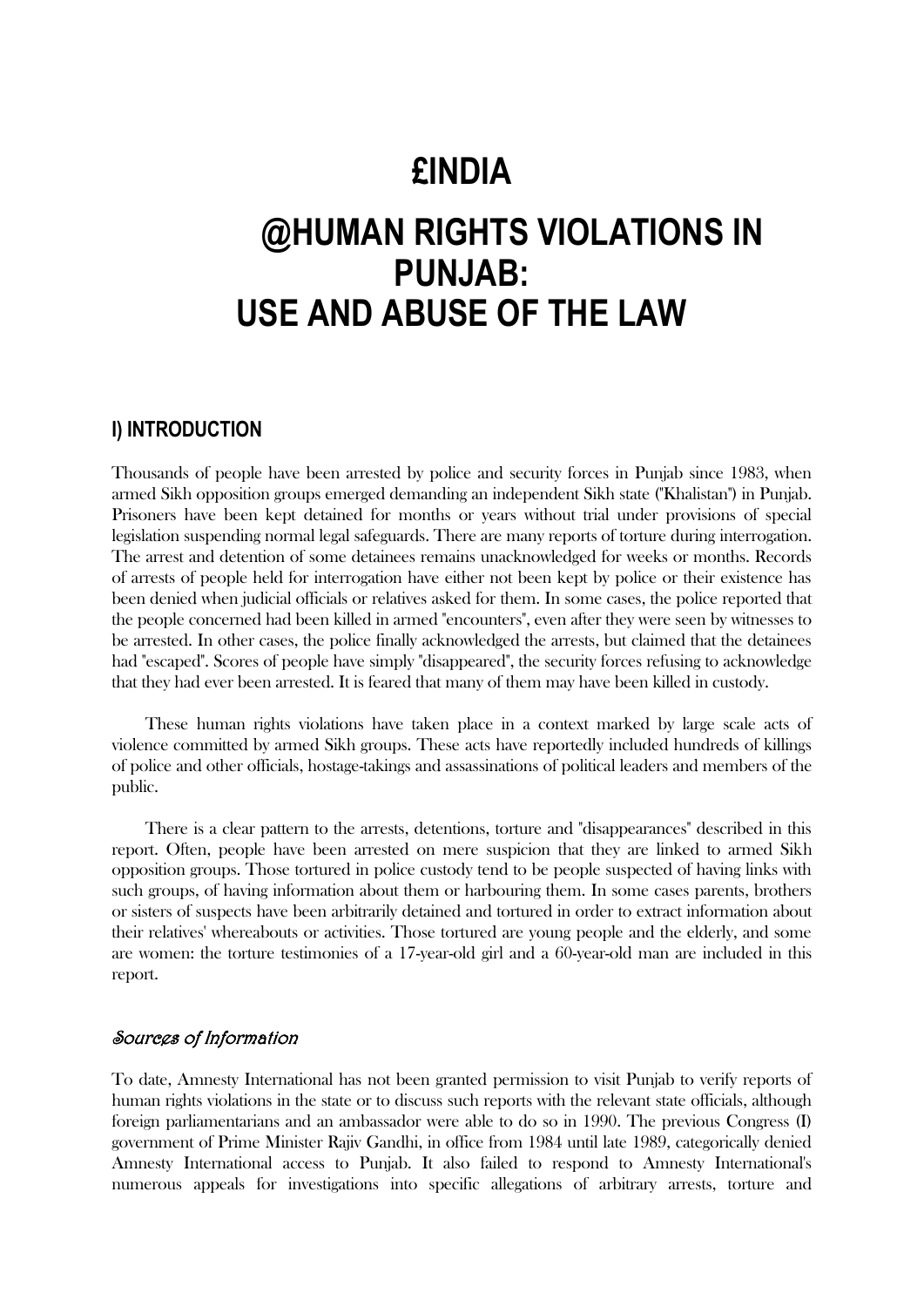extrajudicial executions and of "disappearances" after arrest. Although Prime Minister Vishwanath Pratap Singh's National Front coalition government<sup>1</sup> announced in July 1990 that Amnesty International representatives could come to India for private visits or to meet the government, no dates were set for such meetings, nor was Amnesty International granted permission to visit Punjab before the government fell in November 1990. Amnesty International delegates attending the World Congress on Human Rights in New Delhi in December 1990 renewed the organization's request to visit Punjab, when they met the Cabinet Secretary and the Foreign Secretary. They were told, however, that access to the state depended on the security situation, that Amnesty International could not travel to Punjab on this occasion but that the possibility of a future visit was not ruled out. Amnesty International renewed its long-standing request to visit Punjab in a letter of 3 April 1991 to the government.

 Amnesty International deeply regrets that it has not been able to travel to Punjab to research the many allegations of grave human rights violations in the state, and to obtain information about official steps to stop the abuses. But reports of human rights abuses in Punjab are so serious and have been so persistent that Amnesty International has decided to publish the best documented cases. The organization has already raised many of the cases described in this report with the Indian authorities. The Amnesty International delegation which met the Cabinet Secretary in New Delhi in December 1990 asked for information about specific cases of alleged human rights violations described in this report. Amnesty International repeated this request in a letter to the government in February 1991. As of 1 April no response had been received.

 Being unable to verify the numerous allegations of human rights violations in Punjab for itself or to seek clarification from state officials about measures officials say have been taken to halt and prevent human rights abuses, Amnesty International has had to base this report on individual accounts of human rights violations reported in recent years. These accounts are contained in sworn affidavits made by the victims or their relatives, and in reports from civil liberties groups and the Indian news media, which Amnesty International has checked as thoroughly as possible. In several cases the organization has been able to obtain medical records consistent with the allegations of torture, but in only one case was independent medical examination possible, and then only after the victim had left the country. Amnesty International has also drawn on reports, when available, of official judicial inquiries into a few dozen specific cases of alleged human rights violations. Amnesty International does not have details of the outcome of many of these investigations, although the reports of at least six of them have confirmed that human rights violations had taken place.<sup>2</sup>

<u>.</u>

<sup>&</sup>lt;sup>1</sup> The V.P.Singh government fell on 7 November 1990 and was replaced by a minority Janata Dal (Socialist) government headed by Prime Minister Chandra Shekhar, ruling with support from the Congress (I) Party until Mr Chandra Shekhar's resignation on 6 March 1991.

<sup>-</sup> inquiry by Justice Tiwana in 1985 finding that detainees in Nabha Jail were tortured;

<sup>-</sup> inquiry by Sub-Divisional magistrate L.D. Hans finding that the Central Reserve Police Force (CRPF) had beaten villagers living near Kathunanagal in August 1990;

<sup>-</sup> inquiry by K.S. Janjuar, Commissioner, Jalandhar, finding that police and the Border Security Forces (BSF) had beaten villagers in Sarchur in January 1989;

<sup>-</sup> investigation ordered by Punjab and Haryana High Court on 6 March 1990 into "disappearance" of three men finding that Devinder Singh Pujari, Rajinder Singh Pappu and Jurbaj Singh Jago had been illegally detained;

<sup>-</sup> investigation ordered by Punjab and Haryana High Court on 10 October 1990 into "disappearance" of seven men finding that five of them had been illegally detained, the remaining two - Jaswant Singh and Chanan Singh - continuing to be unaccounted for;

<sup>-</sup> investigation conducted by Deputy Commissioner, Ludhiana, S.S. Brar finding that the death of Harpal Singh and Baljit Singh on 14 July 1990 was not due to an armed "encounter" as the police claimed.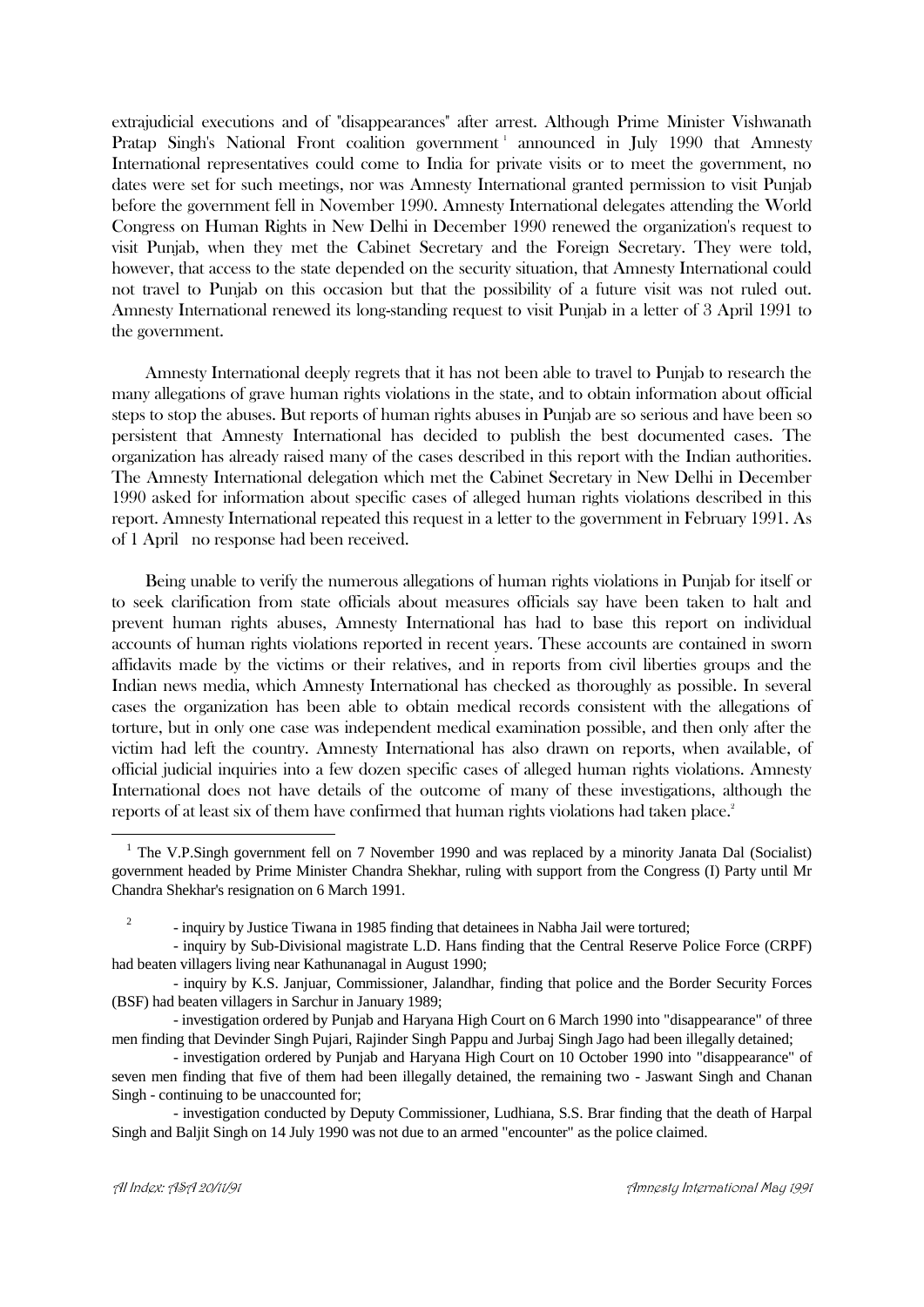## Background

Sikhs form two percent of India's total population of 840 millions. Most Sikhs live in Punjab, a prosperous agricultural state north-west of New Delhi. The original state was first split between India and Pakistan in 1947, and portions of the Indian state were transferred to the two adjacent Hindi-speaking states, Haryana and Himachal Pradesh. Among the 12 million inhabitants of Punjab the Sikhs form a majority of about 60%. They have traditionally maintained close family links with the minority Hindu population.

 Since Sikh leaders listed their religious, political and economic demands in the 1973 Anandpur Sahib resolution, the movement for greater autonomy or an independent Sikh homeland -"Khalistan" (the land of the Pure) - gained ground. Originally encouraged by elements within the Congress (I) party, the fundamentalist Sikh leader Sant Jarnail Singh Bhindranwale became prominent in the Khalistan movement. He collected armed followers who resorted to violence and operated from the holiest Sikh shrine, the Golden Temple in Amritsar, from where the army removed them by force in June 1984. An estimated 1,000 people, most of them Sikhs, were killed during the military operation, a traumatic experience for the entire Sikh community. The suppression which followed further strengthened Sikh demands, especially after nearly 3,000 Sikh residents in and around New Delhi were killed in the days following the assassination of Prime Minister Indira Gandhi by Sikh bodyguards in October 1984. Resentment increased when the perpetrators of these revenge killings were not brought to justice.

 Successive Indian governments have opposed the creation of an independent Sikh state and insisted that a solution to the Sikh demands must be found within the federalist framework of the Indian Constitution. Faced with mounting acts of political violence in Punjab the Congress (I) government passed in March 1988 the 59th Amendment to the Constitution, permitting the suspension of the right to life in Punjab if a state of emergency was declared.

 One of the first acts of the National Front coalition government, after it assumed office in November 1989, was to repeal the 59th Amendment. The government also announced that action would be taken against those responsible for the killings of Sikhs in the aftermath of the assassination of Indira Gandhi. These moves were widely welcomed in Punjab. In January 1991 Prime Minister Chandra Shekhar held talks with some Sikh leaders, but no agreement was reached on the demand for separate status.

 Although the Indian Constitution normally limits to one year the period in which any Indian state can be ruled directly by the union government in New Delhi, Punjab has been under continuous direct rule since May 1987. Parliament extended the period of direct rule for the ninth time on 13 March 1991. The last elections to the Punjab state assembly took place in 1985.

## The Role of the Security Forces and the Judiciary

Most arrests are made by police officers, often in plain clothes and using cars without number plates. Arrests and interrogations are also carried out by paramilitary forces stationed in Punjab: the Border Security Force (BSF), mainly operating in the districts bordering Pakistan, and the Central Reserve Police Force (CRPF). Since May 1990 all security forces in Punjab have operated jointly under the command of the state's Director-General of Police. Nearly 1,000 commandos belonging to the National Security Guard, an elite force mainly recruited from the army and police, locally known as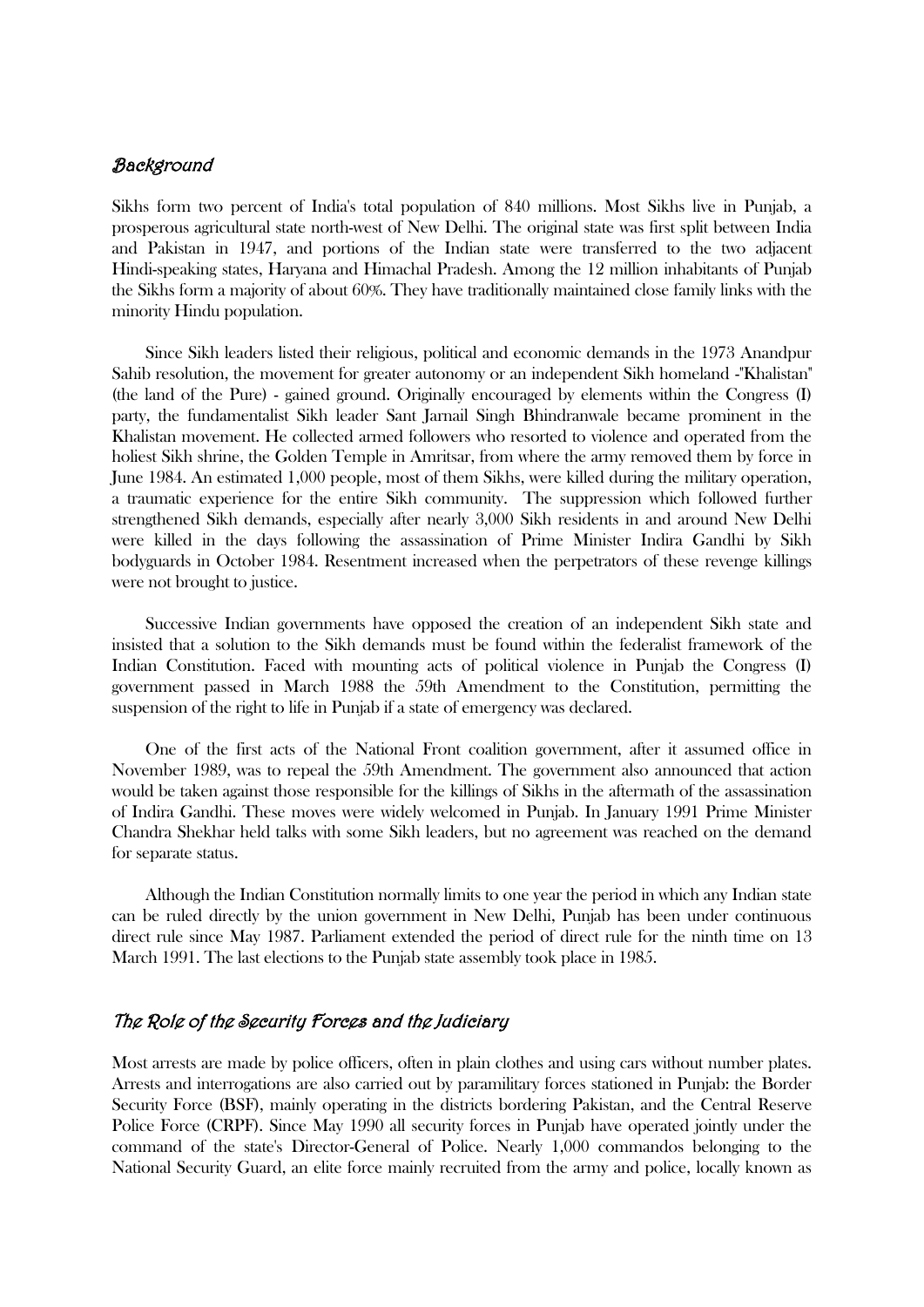the "Black Cats", have also been stationed in Punjab, especially in the three border areas: Amritsar, Gurdaspur and Ferozepur. According to Indian press reports of June 1990, the National Security Guard conduct massive search operations in these border areas to arrest "militants" and seize arms. Officials say they are "trained to kill".

 Since 1986 the Indian press has persistently carried reports that the police have used under-cover groups consisting of criminal elements, former or serving policemen with criminal records, or former armed separatists won over during detention, in counter-insurgency operations. Sometimes nick-named "cats", these irregular forces have been charged with obtaining intelligence about armed Sikh groups and arresting and even killing suspected leaders of those identified on police lists. All reports indicate they have been licensed to act with impunity. In a September 1988 interview with the bi-monthly India Today, former Director-General of Police, J.F. Ribeiro, admitted the police used under cover agents. The *Hindustan Times*, 12 December 1990, reported that under cover agents continued to operate in the state and were using weapons provided by the police to kidnap local people and extort money from them. For example, Jaswinder Kala of Tande village in Batala, a former armed separatist who had joined the police, was said to have raised a private army of 11 men and was himself shot after killing or arresting more than 12 militant leaders named on a police list.

 Press reports further suggest that police officers themselves sometimes act in the guise of members of armed Sikh groups to extort money from villagers: "...it is not unusual for the police to carry their regulation .303 rifles during the day and a Kalashnikov [the favoured weapon of the armed Sikh separatists] at night, as they too take to extortion. They then return in the morning and threaten the families for dealing with the terrorists. If the families cannot meet their demands for money, the police round up all the young men" (Far Eastern Economic Review, 3 January 1991).

 Amnesty International believes that policies adopted and instructions given by security officials have contributed directly to the human rights violations described in this report. Further, the failure to demonstrate official determination to investigate or hold security personnel accountable for alleged human rights violations may have led to the perpetuation of these practices, including extrajudicial execution, "disappearance", arbitrary detention and torture.

 On 30 August 1989 the Director-General of Police, Punjab, issued an order to all district police superintendents in the state promising financial rewards for the "liquidation" of 53 men described as "terrorists". (The text of the order is reproduced in Appendix A). In April 1990 the new Attorney General told the Supreme Court that the order had lapsed. However, Amnesty International received reports that at least six of the men listed had been killed by the police or members of the security forces. It is widely believed that the order was a direct incitement to the police to extrajudicially execute those named on the list and to attribute the killings to "encounters" with the police. Although there are rarely survivors of or eye-witnesses to these "encounter" killings, officials in Punjab and elsewhere have acknowledged that such extrajudicial executions occur. The Governor of Punjab, for example, issued an appeal to police officers in June 1990 "to stop fake encounters". Moreover, if the "encounter killings" occurred during genuine armed clashes, claimed by the police, there would be a substantial if not equal number of victims on both sides. Research carried out by Amnesty International shows that this is not the case. Of the 173 armed clashes in Punjab reported in the Indian news media between men described as "terrorists" or "militants" and the police or security forces in the period January - 31 December 1990, some 346 Sikhs were killed as opposed to 25 members of the police or security forces (See Chapter V).

 Recent reports indicate the police continue to carry out extrajudicial executions under the guise of "encounter killings". For example, according to The Statesman, New Delhi, of 29 June 1990, two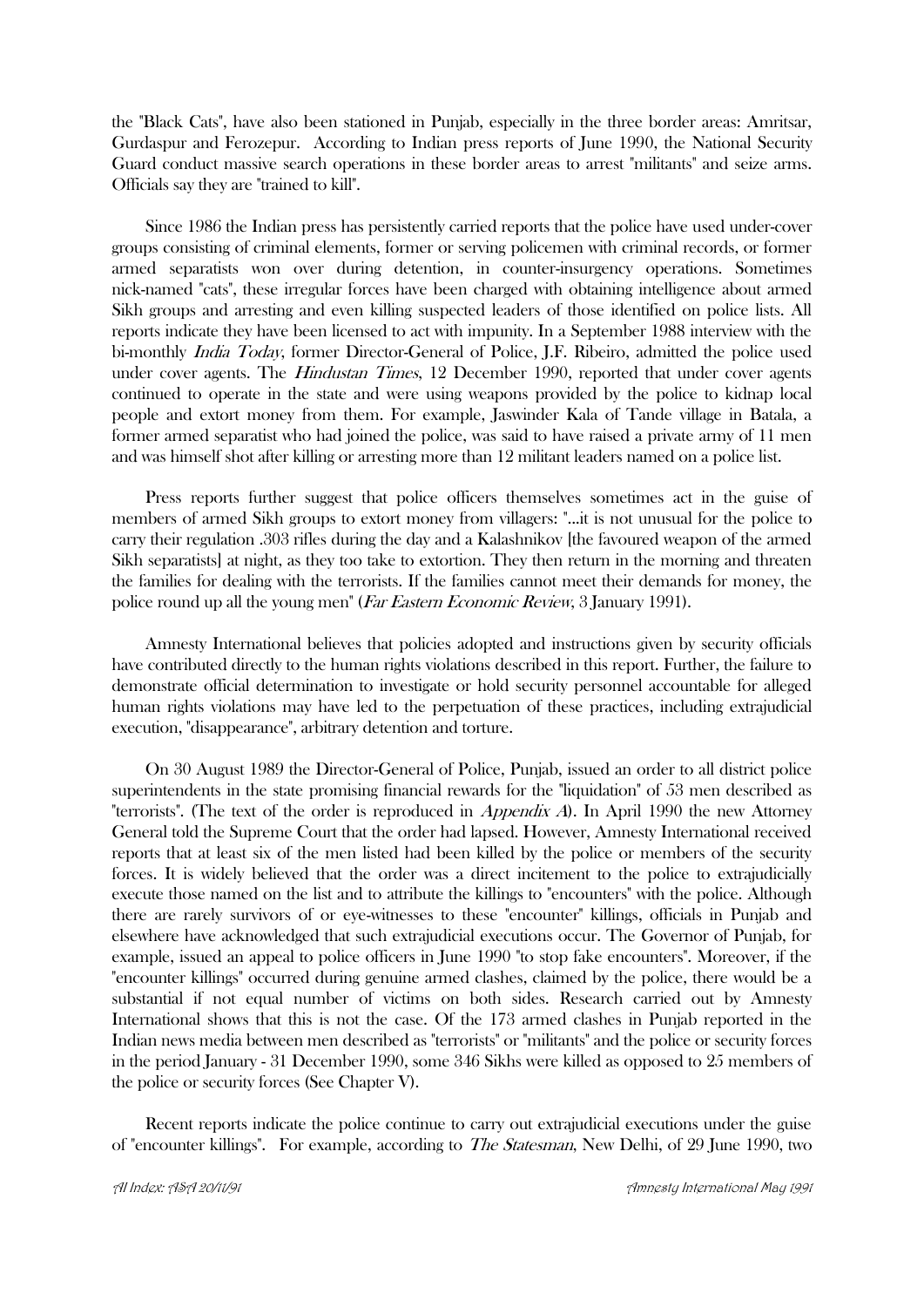members of the All India Sikh Students Federation, Harpal Singh aged 24, and Baljit Singh, aged 20, were killed in what police said was an armed encounter in Kotla Ajner village. According to The Statesman, "The circumstantial evidence in the case collected by this correspondent after visiting the site and speaking to a number of villagers....clearly shows that it was a case of fake police encounter.....According to the villagers, the victims were tortured by the police for a couple of hours and later killed". Attracting considerable publicity, this incident was one of the few into which the state government ordered an investigation. The investigating magistrate reportedly concluded: " the death of the two was not in the ordinary course of an encounter" (for further details, see Chapter V). Suspected members of armed Sikh groups who "disappear" from custody are often said by the police to have "escaped" and relatives have been threatened by the police for trying to find out what happened to them.

 Bikram Singh, aged 33, was last seen in custody in May 1989. According to his father, Jaswant Singh, he was arrested on 2 May from his family home in Khudda village, Hoshiarpur district, by police officers from the Tanda and the Dasuya police stations.<sup>3</sup> The only reason given for his son's arrest was that he was being taken away for investigation, and would be returned soon. A week later, Jaswant Singh saw his son in Dasuya police station. He later described his son's condition in a letter to the Prime Minister of India:

 "Bikram Singh wept and refused to tell anything. We felt that his health was gone to worst due to the ill-treatment of police officers. He was unable to walk even".

 Jaswant Singh visited his son on the following four days. On 14 May he was told that his son was no longer in the police station. When he requested information about his son, Jaswant Singh said, he was threatened by the police. Later he was told by the police that his son had "escaped" from custody. Bikram Singh's whereabouts remain unknown.

 Independent institutions in India have sometimes exercised their powers to protect fundamental rights by investigating human rights abuses and taking effective steps to halt or prevent them. Details are given in this report of several cases in which the courts have ordered an official search for individuals who had "disappeared". Thanks to immediate judicial intervention, the victims were found alive in unacknowledged detention within days of the court order.

However, in many other cases the courts have simply declined to respond to *habeas corpus* petitions. In one case described in this report the High Court of Punjab dismissed a habeas corpus petition on technical grounds because it had been brought by a local human rights group unable to show a family relationship to the detainee and because the group had failed to specify an individual detaining the man. This is one of many instances known to Amnesty International in which legal remedies have failed to protect effectively the victims of grave human rights violations in Punjab: it demonstrates the need to establish an effective local complaints machinery to which victims, their legal representatives and relatives can have easy access.

 Moreover, the police have repeatedly frustrated attempts to bring those accused of human rights violations to justice. Investigations into the conduct of police officers accused of torturing detainees have been extremely rare and even when they have established responsibility prosecutions are not known to have occurred, even several years after orders for criminal action were issued. For example, on 26 April 1988 the Supreme Court ordered officers of the Punjab Government to lay evidence

<sup>&</sup>lt;sup>3</sup> Policemen from both these police stations have also been implicated by relatives in the "disappearance" of S. Kuljit Singh Dhatt, described in this report.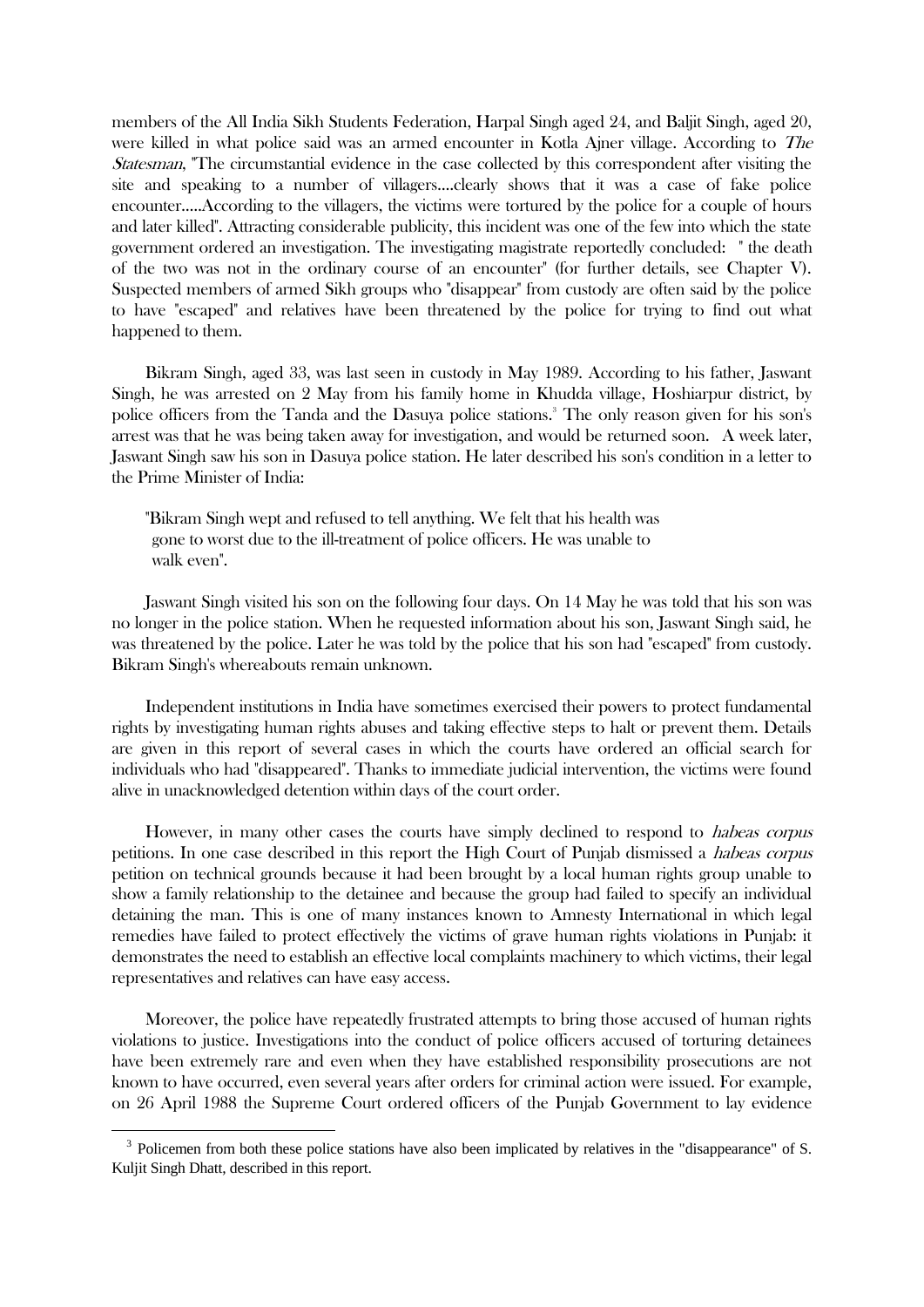against 21 police officers identified as having tortured detainees at Ladha Kothi jail in 1984 and 1985. But the Secretary to the Punjab Government charged with carrying out the order told the Supreme Court he was unable to do so "in a case with political overtones". As a consequence, none of the 21 police officers have been brought to justice, more than six years after the event (see Chapter III).

 At most police officers allegedly responsible for human rights violations have been suspended or dismissed from service. In early 1990, the Director-General of the Punjab police told a visiting delegation of members of the European Parliament that in the first two months of 1990 seven police officers had been suspended and one dismissed for "crimes against the populous"(sic).

 No further details were given about the action taken. In November the Indian news media reported that the Director-General had opposed the registration of criminal cases against the police accused of illegally killing Harpal Singh and Baljit Singh at Kotla Ajner village. According to these reports Punjab's Home Secretary, Ajit Singh Chatha, and the Governor's Adviser, P.S. Kohli, had recommended that the guilty policemen be punished in this and other cases in which there were credible allegations of police involvement in excesses. The Home Secretary was reported as saying such action was necessary if the credibility of the Punjab police was not to be eroded further. However the Director-General of Police opposed legal action on the grounds that such prosecutions would demoralize the police force. Indeed, to Amnesty International's knowledge, no police officers to date have been convicted for committing human rights violations in Punjab.

## Violence by armed Sikh groups

The human rights violations reported from Punjab have taken place in the context of police attempts to counter widespread and often indiscriminate violence to which armed Sikh groups have increasingly resorted in their campaign to establish a separate Sikh state. In recent years, members of these armed secessionist groups have killed hundreds of policemen, officials and politicians, members of rival Sikh groups as well as numerous Hindu and Sikh civilians, sometimes after keeping them hostage. Moreover, they have killed journalists and editors for what they had written or because they refused to write in the manner or language dictated by Sikh groups. They have also shot several members of the judiciary: two were killed in December 1990 alone. The Khalistan Commando Force, one armed Sikh group, claimed on 24 December 1990 that they had killed a judicial magistrate "for opposing them". They have threatened witnesses and potential witnesses to serious crimes committed for political purposes in apparent attempts to intimidate them and frustrate the judicial process.

 According to official statistics issued in July 1990, armed groups operating in Punjab had killed 4,000 people, including 500 police officers, since 11 May 1987, the date when direct rule was imposed in the state. According to these sources, 1,860 armed Sikhs had been killed in that period, although unofficial sources put the total number of Sikhs killed during that time by the security forces in real or alleged "encounters" with the police at several thousand.

 The number of political killings of all kinds escalated in the summer of 1990: more than 200 civilians were reportedly killed by armed Sikh groups in July alone, while 150 members of the latter were reportedly killed in the same month by the security forces or by rival armed Sikh groups. Some international media estimated that there were 600 politically-motivated killings in Punjab during September 1990 alone. During 1990 at least 3,800 people were officially reported killed by government forces and armed separatists, as compared to 1,800 during the previous year. The sharp rise in politically-motivated killings is attributed to a number of factors: the use of more sophisticated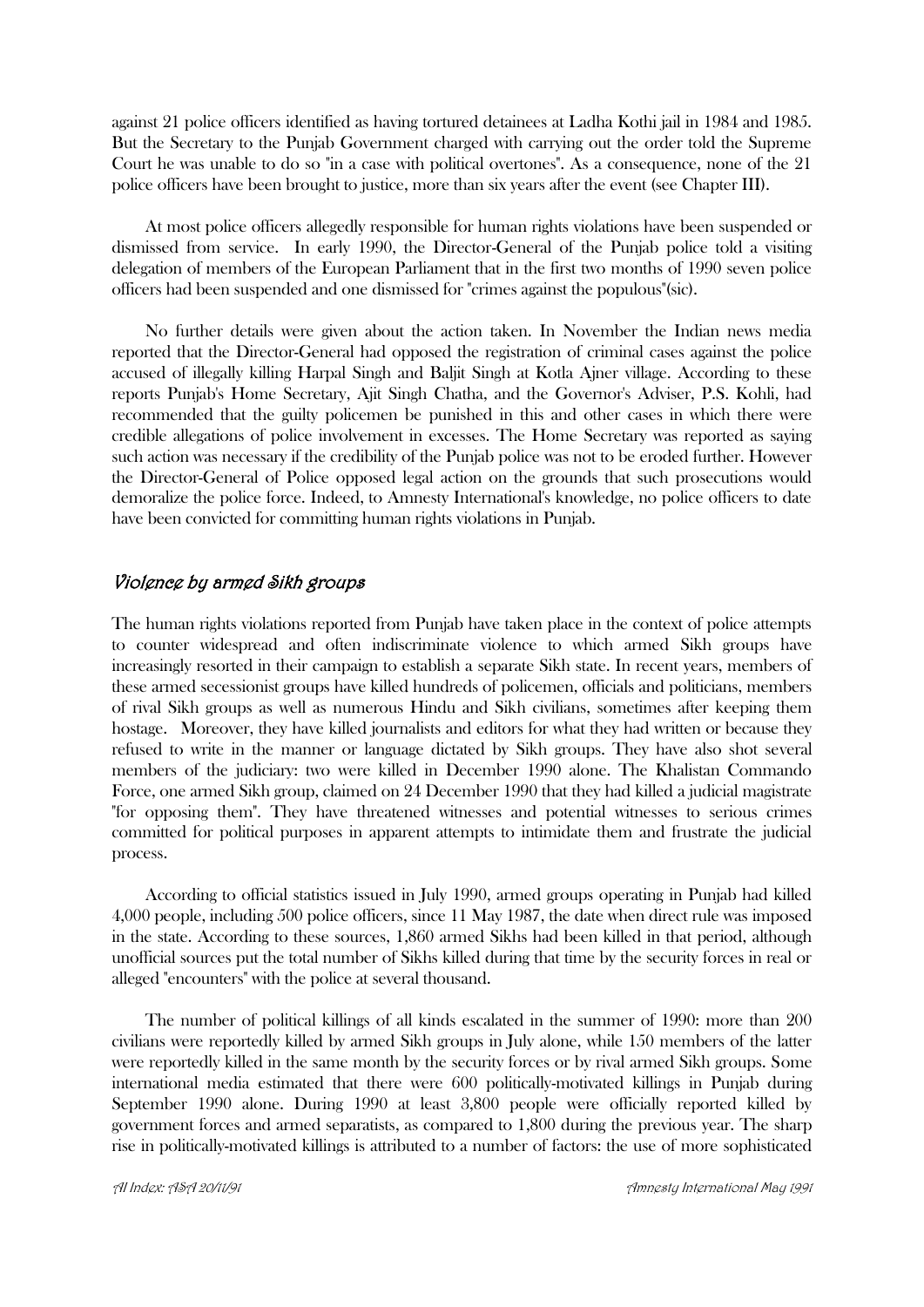weapons by armed Sikh groups, a rise in inter-group killings and in killings by criminal elements, in the guise of armed separatists, during attemps to extort money from villagers (acts also committed by armed Sikh groups and by police officers themselves), and a renewed police offensive.

 Many armed groups operate in Punjab and some have split into factions. The major groups are the following. The Panthic Committee, consisting of five members and headed by Dr. Sohan Singh, coordinates the activities of five organisations: the Babbar Khalsa (led by Sukhdev Singh), the Khalistan Liberation Force (led by Gurjant Singh Budhsinhwala), the Khalistan Commando Force (led by Paramjit Singh Panwar), the Sikh Students Federation (led by Daljit Singh Bhittu) and the Bhindranwale Tigers Force (led by Rajpal Singh Sangha). There are three other Panthic Committees led respectively by Zaffarwal, Gurbachan Singh Manochal and Usmanwala, the latter group coordinating the activities of the Khalistan Commando Force (Udai Singh faction), the International Sikh Students Federation (led by Gurnam Singh Bundela) and the Dashmesh Regiment (Sodhi group).

 Policemen, members of the para-military security forces and sometimes members of the army have repeatedly been singled out by armed secessionists. Since 1989 relatives of security force personnel have also been attacked. In September 1989 men believed to belong to the Babbar Khalsa group killed Rajan Bains, the 15-year-old son of Gobind Ram, the former Senior Superintendent of Police, Batala. The killing followed reports in the Punjabi press that Gobind Ram had been involved in the torture of villagers and of suspects during interrogation, including the wives of two men alleged to belong to the Babbar Khalsa group (see Chapter III). Gobind Ram himself was killed on 10 January 1990 by a bomb reportedly planted by Sikh separatists.

 Armed Sikh groups have also reportedly tortured members of the police and security forces. The Press Trust of India (PTI) reported on 15 July 1990 that armed Sikhs had kidnapped and killed a Punjabi police officer and that his body, when found, showed signs of torture.

 Politicians are also prominent among the victims of armed Sikh attacks. Balwant Singh, former state Foreign Minister and member of the moderate Akali Dal (Badal) party, was killed on 10 July 1990 apparently for having advocated a peaceful solution to the Punjab problem. Four secessionist groups (the Khalistan Liberation Force, the Babbar Khalsa, the All India Sikh Students Federation (Daljit faction) and the Khalistan Commando Force) claimed responsibility for his killing, saying it had been carried out for the role Balwant Singh played in the signing of the 1985 accord between then Prime Minister Rajiv Gandhi and Akali Dal leader Harchand Singh Longowal, which provided for a peaceful settlement to demands for autonomy in the state.

 Numerous civilians have also been targets of attacks by secessionist groups either because they disobeyed orders not to sell liquor or tobacco or, in the case of women, because they were described as "bad characters". For example, on 22 January 1991 the Khalistan Liberation Army was reported to have killed Amarjit Kaur because they believed she was a police informer. That same month, the Khalistan Commando Force (Zaffarwal), claimed responsibility for killing five women for being "bad characters". Mohinder Kaur was one of the five; she was killed in Pamal village on 2 December 1990, the day the group said it had killed two people for selling tobacco. The Babbar Khalsa group said in January 1991 that they had killed 46-year-old Bhajan Kaur of Bejron village, Anandpur, because she sold liquor.

 Other victims were killed solely because they were members of Punjab's Hindu community, apparently in an effort to frighten Hindus into leaving the state. Some Hindu villagers may have been killed in retaliation for police action, but the Panthic Committee (Zaffarwal) said it had killed Hindus because they had "not contributed to the development of Punjab". In many cases, the victims of such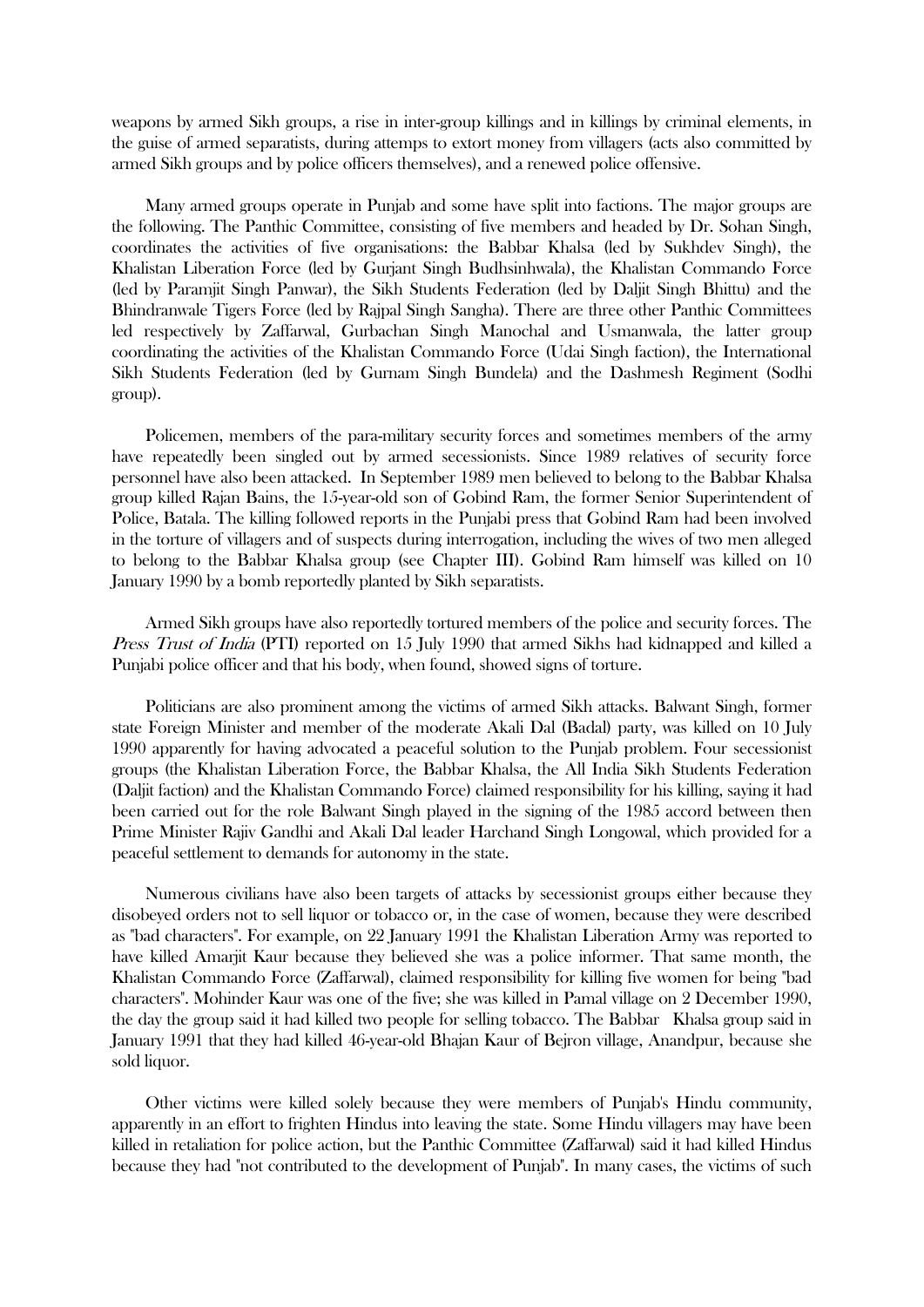killings were taken from buses or cars, segregated from Sikhs and shot. Sometimes they were first abducted and detained by their killers.<sup>4</sup>

 Reports of such killings escalated at the end of 1990 and the beginning of 1991. Amnesty International counted 141 victims from a survey of Indian press reports between 1 November 1990 and 1 February 1991. The groups claiming responsibility for the killings were the Khalistan Liberation Army, the Khalistan Commando Force (panjwar), the Bhindranwale Tigers Force (Manohal), the Khalistan Liberation Front and the Dashmesh Regiment.

 In a further important development, armed Sikh groups have issued directives related to various matters of public policy and social behavior. They have threatened and imposed penalties, including death, on individuals deemed not to have complied with them. The Panthic Committee led by Dr. Sohan Singh issued a "code of conduct" for journalists, columnists and editors to take effect from 1 December 1990. It ordered that all those working for the separate state of Khalistan should henceforth be described as militants or freedom fighters, and not as terrorists. The press was instructed not to publish sensational stories or gossip, and not to carry reports planted by intelligence agencies. The Public Relations Department, Chandigarh, was prohibited from issuing press statements in English or Hindi. The code threatened that "the generals (leaders) of any of the five organizations have powers to pronounce death penalty on any editor or journalist. Death penalty will be executed with the permission of the Panthic Committee. The journalist or editor can also appeal against the death penalty awarded to them by the Panthic Committee, which shall have the final say".

 Less than two weeks later, the Panthic Committee issued a further notification directing the state government to adopt Punjabi in all its official work at all levels by 10 December 1990. It threatened that any departmental Secretary not taking notes in Punjabi would be eradicated along with his family. The "death penalty" would be imposed by the Panthic Committee for non-compliance with this order. The Punjab Public Relations Department, which had been specifically warned, started issuing its publications in Punjabi shortly afterwards. Particular directives were also given to the Education Secretary for the use and teaching of Punjabi in schools and universities. This followed orders issued

<sup>4</sup> On 4 November 1991 armed men put up a road block near Pandori Mahantan village, Gurdaspur district, and started detaining passers by. Those who were not Sikhs were detained for several hours. Ten of them were made to walk to a field at 7 pm, were lined up and shot. In a statement, the Bhindranwala Tigers Force claimed responsibility for the killings, apparently carried out in retaliation for the shooting of one of their leaders by police two days earlier. The police said the same group was responsible for killing 13 passengers travelling in three buses on 23 November at Parhol, Ropar district. According to a report in *The Statesman*, 24 November 1990, armed men shouted pro-Khalistan slogans when they boarded the buses. One of the survivors described how they "stopped the bus and asked all the Sikh passengers to get down. Then one of them said that they would not harm anyone. But then suddenly one of them ordered firing...". He described how most of the passengers were hit on the face, head or chest, but how he himself survived, having pretended to be dead.

Twelve Hindus killed on 9 January 1991 near Ludhiana, had first been detained in a farm house before they were shot at the Gill railway station. Armed men arrived at 3 pm in two cars at a farm house near the Gill railway station and then kidnapped a number of people from surrounding villages. All were Hindus, they included the plant manager of the Hindustan Cooking Gas Company - taken away after he failed to provide a ransom demanded earlier - shopkeepers and a rickshaw puller and his passenger. They were locked up in the farm house, from which they were taken at 6.30 pm, made to walk to a road, made to lie down, and shot. A little later, three men travelling on the road from Ludhiana to Malerkotla were stopped by the men who had just carried out the killings, dragged out of their car and two of them shot on the spot. The Khalistan Commando Force (Panjwar group) reportedly claimed responsibility for the killings.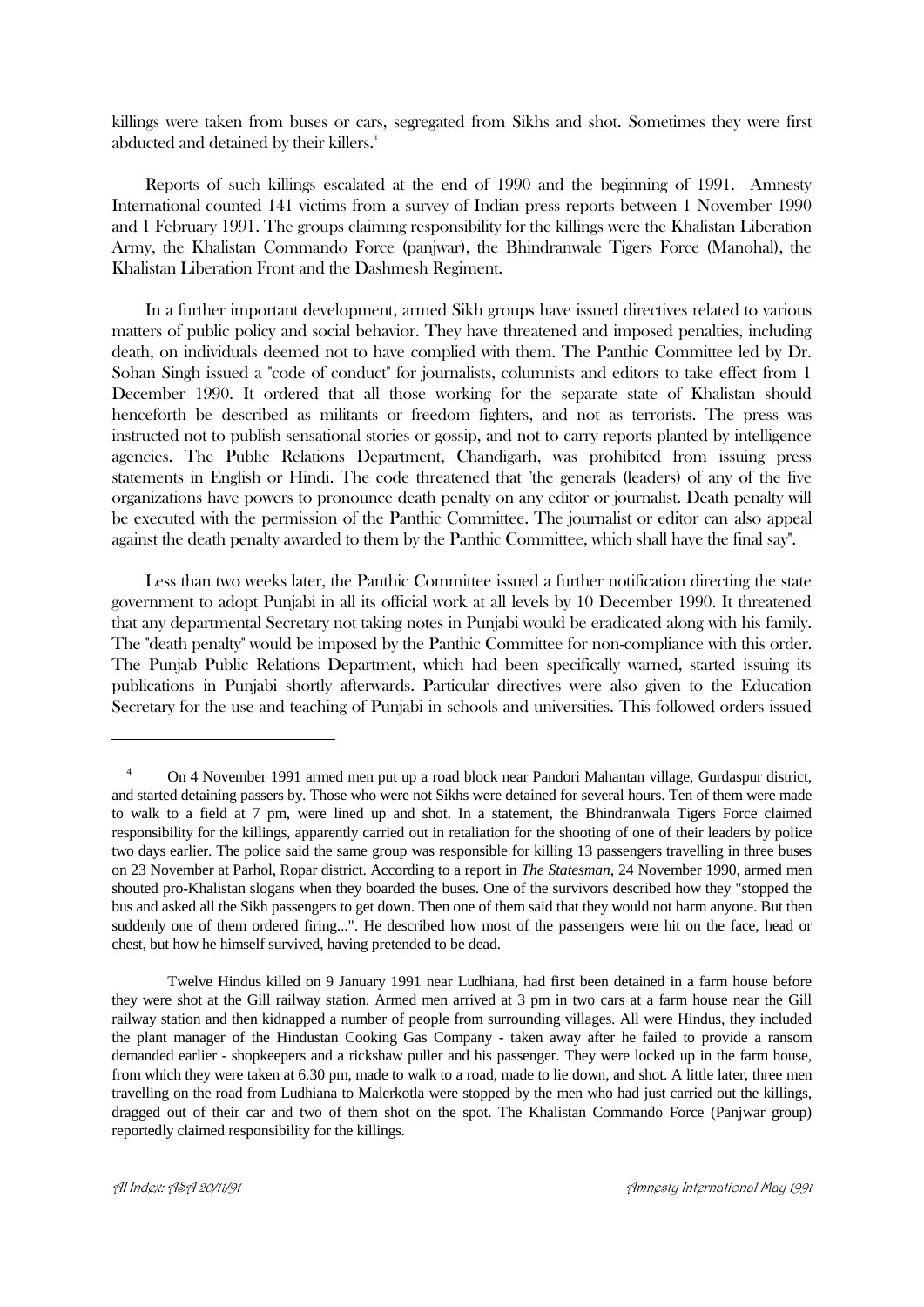earlier that Hindi should no longer be taught in schools in Punjab. "Secret organisations of militant Khalsa [pure] Organisation" threatened to maintain surveillance on named individuals who were singled out for special warning.

 On 6 December, Rajinder Kumar Talib, the 55 year-old Chandigarh Station Director of All India Radio and a noted Urdu poet, was shot and killed by two men entering his house. Within days, the five groups supporting the Panthic Committee claimed responsibility for his killing, apparently carried out for not observing the language code. In their statement the five groups said that their action had been merely symbolic, that they had no personal enmity with R. K. Talib and that they had now covered the first stage of what they called "operation mother language". They warned that the same fate awaited others if they failed to implement the language code. On 20 January 1991, O.P. Viz, Principal of Modi College, was killed in his office. The Khalistan Commando Force (Panjwar) claimed responsibility, stating that "though he implemented Punjabi, it was only a show...he was allowing Hindi newspapers in the library".

 Orders for the implementation of the use of Punjabi in universities were issued by the Panthic Committees on 29 December 1990, and the Vice-Chancellor and his entire family were threatened with murder. On 16 January 1991, a further notification about the use of Punjabi in official communications was issued directing that all schools should teach in Punjabi only, and that the teachers would be punished for non-compliance. The Panthic Committees also issued a 13-point program, which ordered that traditional Punjabi dress (salwar-kameez) should be worn by all girls at school. Mrs. Nirmal Kanta, headteacher at a government secondary school at Rajpura near Patiala, argued that many of her school's pupils came from poor working class families and lacked the means to immediately adopt traditional dress, and appealed for two weeks to do so. On 17 December 1990 she was killed at prayer time, at school, in the presence of her pupils. The Babbar Khalsa claimed responsibility, saying she was killed for "disobeying their orders".

## Amnesty International's Position

Amnesty International condemns the torture or killing of prisoners by anyone, including the various armed groups resorting to such practices in Punjab. Murders of people for expressing their views can never be justified, whether the perpetrators be governments or those opposing them. Governments have a specific obligation to uphold and protect human rights: arbitrary detention, torture and extrajudicial killings of opponents are specifically prohibited by international law. In the case of armed non-governmental groups also, there can never be a moral or legal justification for the arbitrary or indiscriminate killing of people. Such acts are particularly reprehensible when committed against individuals solely for the peaceful expression of their conscientiously-held views, or for doing so in a certain language or, simply because they may be related to such persons.

 Yet however provocative, the abuses committed by armed groups can never justify the security forces themselves resorting to arbitrary detentions, torture or extrajudicial executions of suspected opponents, the violations of human rights which are the subject of this report. Such practices are not only specifically prohibited in Indian law and in the Constitution itself, but they also contravene basic principles of international law. International human rights standards have been made by and are addressed specifically to governments. Countries which have become a party to the International Covenant on Civil and Political Rights (ICCPR) are legally bound to respect and ensure the rights protected in it. Although the ICCPR permits derogations from certain rights in strictly defined circumstances, it stipulates that even in times of emergency threatening the life of the nation all governments must, as a minimum and in all circumstances, protect the right to life and the freedom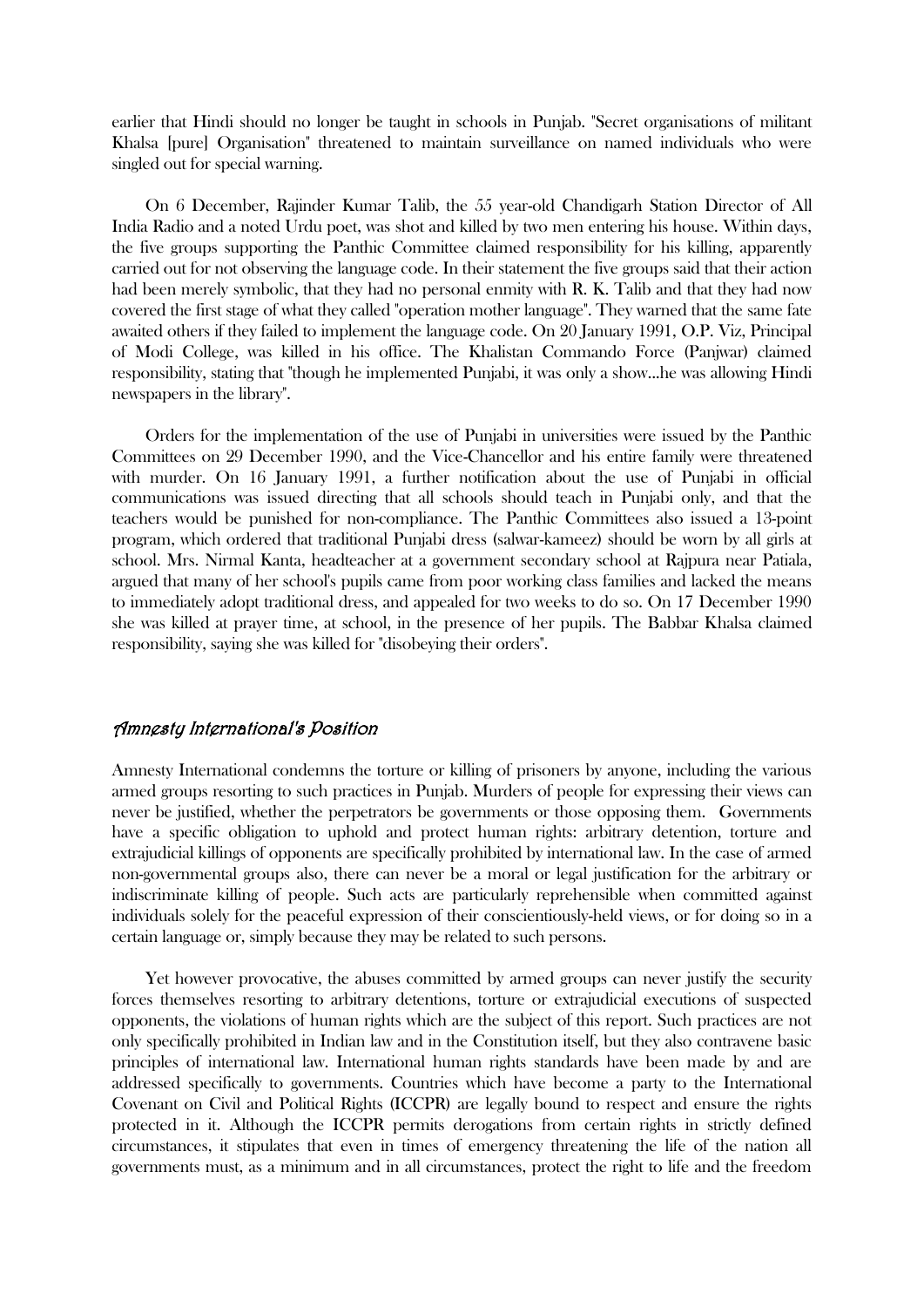from torture.<sup>5</sup> India accepted a legal obligation to observe these standards when it signed and ratified the ICCPR in 1979, thereby clearly stating to the international community that it considered itself bound to uphold and protect these fundamental human rights. This report describes how the government has persistently failed to do that.

India's human rights record was recently examined by the Human Rights Committee $\mathfrak{e}$ , the treaty body consisting of 18 men and women elected by State Parties to the ICCPR to serve as independent experts supervising implementation of the ICCPR, at its forty-first session, meeting in New York on 26 and 27 March 1991. Many members<sup>7</sup> of the Committee expressed concern that a number of the rights guaranteed in the ICCPR - notably the right to life, the freedom from torture (both non-derogable rights) as well as the right not to be arbitrarily detained and the right to a fair trial appeared not to be effectively protected and had been violated in practice. Committee members were particularly concerned that provisions of special laws in force in India (and described in Chapter VI of this report), namely the Terrorist and Disruptive Activities (Prevention) Act, 1987, the National Security Act and the Armed Forces (Punjab and Chandigarh) Special Powers Act, not only short-circuited guarantees provided in the Indian Constitution and laws but were also incompatible with several rights provided in the ICCPR which India is bound to uphold.

 One member of the Committee concluded - after the Attorney-General of India, Shri G. Ramaswamy, presented remarks to the Committee on behalf of the Indian Government - that he still remained concerned about the implementation of the Covenant in the so-called disturbed areas, the extraordinarily great number of arbitrary killings, widespread arbitrary arrests in some states, the excessive powers given to the security forces including authority to shoot to kill suspected law breakers and the failure to bring to trial a number of police officials alleged to be offenders.

<sup>6</sup> In contrast to the UN Commission on Human Rights, a body which consists of representatives of 53 governments and which is the central UN body charged with the promotion and protection of human rights, the Human Rights Committee consists of 18 experts from a wide range of legal systems who do not represent governments, sit in their personal capacity and, as a treaty body created by the ICCPR, supervises implementation of that Covenant. One of its tasks is to examine reports which State Parties to the ICCPR, under Article 40, are obliged to submit. India's first report (CCPR/C/10/Add.8) was examined in 1984; its second report (CCPR/C/37/Add.13), due in 1985, was examined on 26 and 27 March 1991.

<sup>7</sup> Views expressed by Mr. Aguilar Urbina (Costa Rica), Miss Chanet (France), Mr. El Shafei (Egypt), Mr. Fodor (Hungary), Mrs. Higgins (U.K.), Mr. Lallah (Mauritius), Mr. Myullerson (USSR) and Mr. Wako (Kenya).

<sup>5</sup> Article 4 of the International Covenant on Civil and Political Rights reads in part:

<sup>&</sup>quot; 1. In time of public emergency which threatens the life of the nation and the existence of which is officially proclaimed, the States Parties to the present Covenant may take measures derogating from their obligations under the present Covenant to the extent strictly required by the exigencies of the situation........

 <sup>2.</sup> No derogation from articles 6 [right to life], 7 [freedom from torture and cruel, inhuman or degrading treatment], 8 (paragraphs 1 and 2) [prohibition of slavery and servitude], 11 [right not to be imprisoned for failing to fulfil contractual obligation], 15 [prohibition of retroactive punishment], 16 [right of everyone to recognition as a person before the law] and 18 [right to freedom of thought, conscience and religion] may be made under this provision."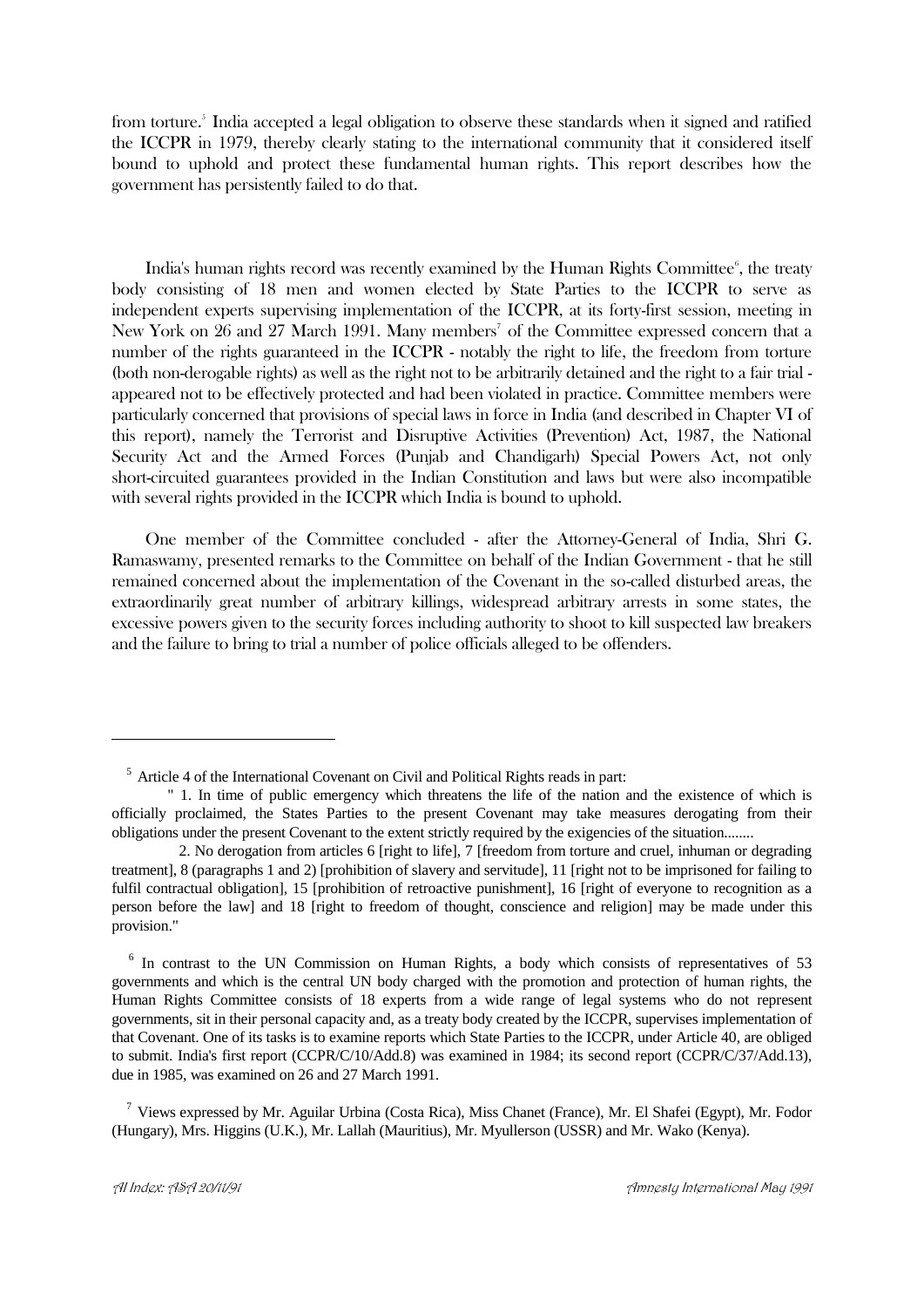# **II) ARREST AND DETENTION**

According to official figures, issued in July 1990, about 10,000 suspects had been arrested in Punjab since President's rule (direct rule from New Delhi) was imposed in the state in May 1987. It is difficult to give precise estimates of the numbers of political prisoners in Punjab because some of those arrested are held for short periods of time, and because official figures of the number of prisoners held are rarely given and when they are, are inconsistent. When former Prime Minister V.P. Singh announced, on 11 January 1990, a review of all cases of political detainees held in the state, officials in New Delhi said that 12,000 people were in detention, whereas state officials put the number at less than  $6,000$ .<sup>8</sup>

 Many new arrests under "anti-terrorist" laws have been made since the January 1990 review: over 900 arrests of alleged members of armed opposition groups had been officially reported in Punjab by June 1990. Since then scores and sometimes hundreds of new arrests have been reported each month. For example, in late November 1990 Sikh political leaders and human rights activists were among some 500 men and women detained to prevent them from attending a meeting at Anandpur. The meeting was reportedly called to discuss peaceful political reform and the position of the Sikh community. They were released 10 days later.

 The Indian government does not publish statistics of the number of people held in connection with political activities under preventive detention or special "anti-terrorist" legislation in Punjab, but human rights groups in the state estimate the number of those held at any one time to be between 15,000 and 20,000.

## Arbitrary and unacknowledged arrests

1

Amnesty International has received many complaints of arbitrary arrests by the police and paramilitary forces operating in Punjab. According to these reports, arrests have been made without warrant, the security force agents making the arrests have not identified themselves and the arrested person or his or her relatives have not been informed of the grounds of the arrest or the specific charges against the arrested person. In many cases, the arrests are not recorded in the daily registers of the police stations.

 Justice S.S. Sodhi, who carried out an investigation during a routine inspection of Amritsar Central Jail in February 1989, found that many of the detainees then awaiting trial complained that police had detained them illegally for weeks before formally arresting them. In his unpublished report the High Court judge has reportedly criticized official behavior in the registration of cases against detainees under the Arms Act for allegedly "harbouring terrorists" and "raising anti-national slogans". Justice Sodhi observed: "A stereotyped set pattern of their content emerges, almost as if there is a prescribed proforma where names etc. are filled in. What is more, one has to strain one's credibility to accept the version given in these reports" (*India Today*, 30 September 1989).

 Many detainees told Justice Sodhi that they were tortured during the initial period of unacknowledged detention, and that when they were finally granted bail the police immediately re-arrested them on fresh charges. Such claims continue to be made. For example Hardev Singh, son of Gurmail Singh of Nandpur village, Ludhiana, claimed in a sworn statement of 29 October 1990

<sup>&</sup>lt;sup>8</sup> Since then, according to officials quoted in a *Press Trust of India* report of mid-January 1990, the cases of 1,400 detainees were reviewed, resulting in 600 releases.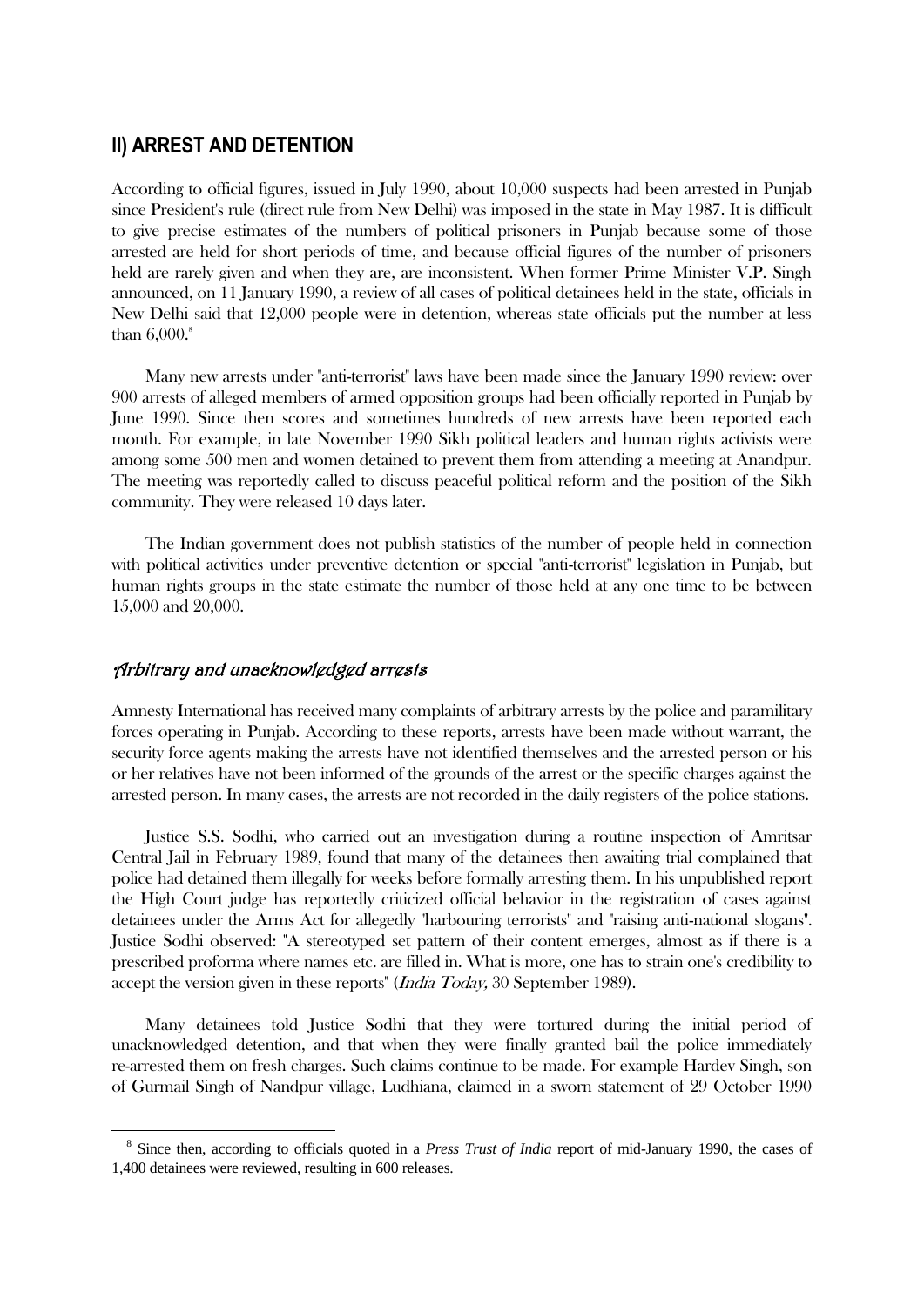that, just after he had been released on bail by the local court on 21 September 1987, "I was picked up by the police right outside the prison gate ...". He claimed that between September 1987 and March 1989 he was illegally detained by police no less than 38 times.

 Detainees are often not brought before a magistrate within 24 hours, as normally required by section 57 of the Code of Criminal Procedure. During detention, detainees are often held incommunicado and tortured. In many cases police officials have simply denied knowledge of arrest or detention. They sometimes claimed later that the person in question either "escaped" or, if faced with a *habeas corpus* petition brought by the relatives, acknowledged the arrest but gave contradictory information about when and how the arrest was made. The case of Lakhwinder Singh illustrates this practice. His illegal detention was confirmed by the High Court which also granted compensation to the victim.

## Lakhwinder Singh

According to his brother Tarsem Singh, Lakhwinder Singh was arrested by officers from Dara Baba Nanak police station on 4 September 1990. The police refused to acknowledge his arrest but demanded between 15,000 and 20,000 Rupees for his release. Tarsem Singh brought a *habeas corpus* petition in the High Court of Punjab, which on 10 September 1990 ordered a warrant officer to search for his brother. In its order of 12 September 1990, the High Court described what happened when the warrant officer went to search for Lakhwinder Singh in the police station where relatives suspected he was being held:

"Accordingly, Shri R.L. Bhatia, warrant officer went to that police station along with the petitioner [Tarsem Singh, the brother] at about 12 noon on 11.9.1990. The outer gate of the police station was found open. On the direction of the warrant officer, Tarsem Singh shouted for his brother Lakhwinder Singh but at first there was no response. Later-on, after a few minutes, the alleged detenu responded to the call from the veranda near the main gate. The Head Constable was then present inside the police station. He appraised the warrant officer that Lakhwinder Singh was wanted in a murder case.....but there was no entry in the daily diary of the police station regarding the arrest of Lakhwinder Singh".

The Sub-Inspector of the police station then arrived and explained Lakhwinder Singh's presence in police custody to the warrant officer. He gave a different explanation in his statement to the High Court the following day. The High Court found that:

"The contradictory stand taken by the Sub-Inspector in his statement before the warrant officer and in the return filed by him clearly spells out that Lakhwinder Singh was being detained at the police station without showing his arrest in the above-referred murder case. Before the warrant officer, this Sub-Inspector had represented that he failed to arrest Lakhwinder Singh but he might have entered the police station along with the petitioner from the open gate but in the return [the Sub-Inspector's statement to the court] it is averred that Lakhwinder Singh had voluntarily surrendered at 10 a.m. on 11.9.1990 at the police station just before the arrival of the warrant officer and his formal arrest was yet to be made."

 The High Court found that Lakhwinder Singh had been illegally detained at the police station. It ordered that he be released and that the Sub-Inspector pay 5000 Rupees in compensation by 1 October 1990 (a sum still outstanding by mid-December).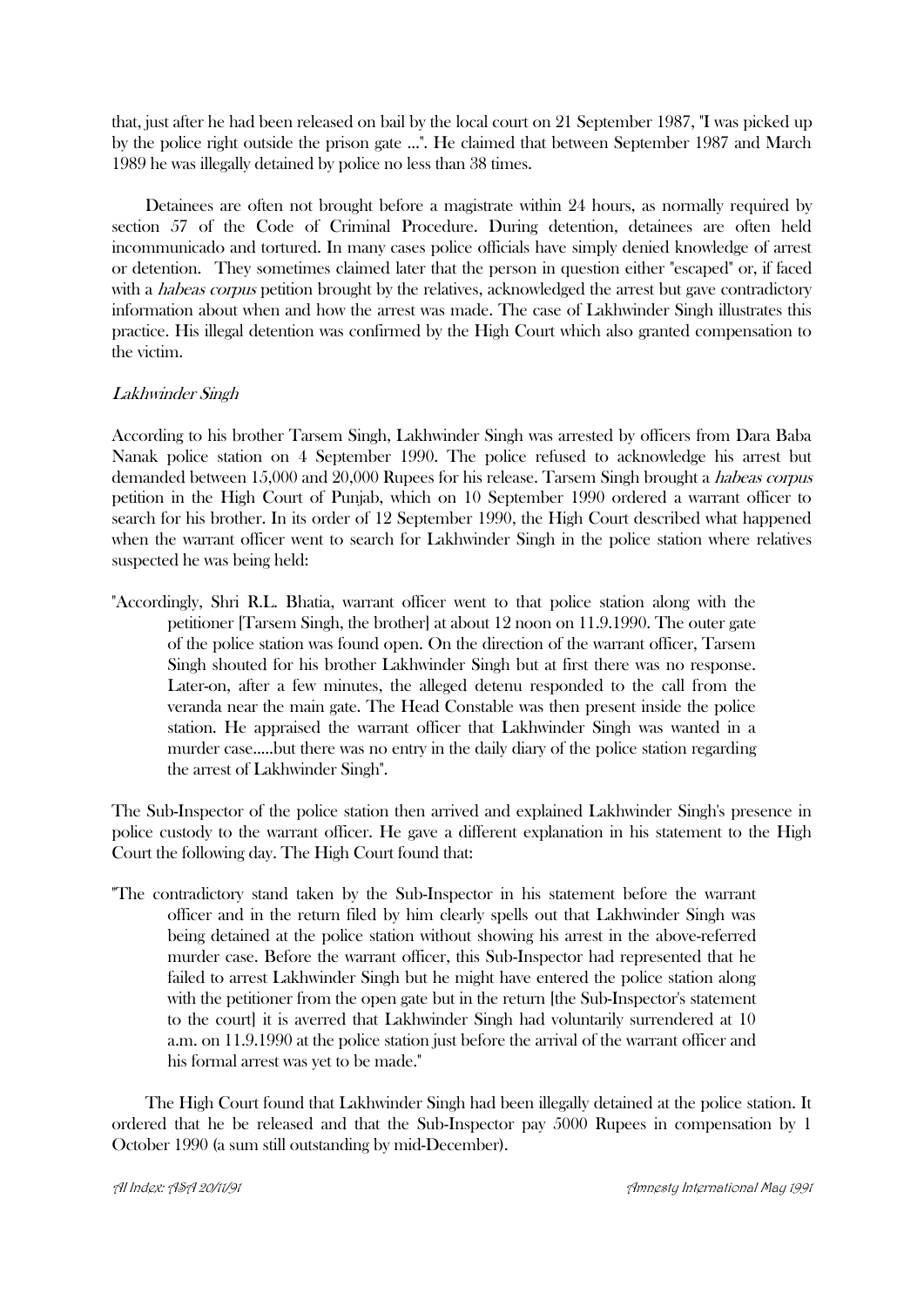This report includes several other cases in which the courts have been able to intervene effectively to locate people who were held in unacknowledged police custody (See Chapter IV). This happened twice to Baldev Singh. Because of the extraordinary circumstances of this case, it is described in detail.

#### Baldev Singh son of Jagir Singh

Baldev Singh, a 25-year-old salesman in the Co-operative Department of the Punjab Government and a resident of Shahpur village in Amritsar district, was arrested on 18 April 1989. He was taken to the Mehta Chowk police station, Amritsar, according to a *habeas corpus* petition brought on 4 June 1989 in the Punjab and Haryana High Court by Baldev Singh's brother, Malkiat Singh. His detention was not officially acknowledged, no reason was given for his arrest, no charges were made against him and he was not brought before a magistrate. Instead of being detained at a police station or in jail, he was held at a private house which his brother, Malkiat Singh, claimed was being used by the police as an interrogation centre. The Station House Officer (SHO) at Mehta Chowk police station filed an affidavit on 5 June denying that Baldev Singh was being illegally detained at his police station.

In response to the *habeas corpus* petition, the Punjab and Haryana High Court appointed a warrant officer to find Baldev Singh and bring him before the court. On 6 June 1989 the warrant officer and Malkiat Singh went to the house in which Baldev Singh was allegedly being held. The door was locked and the police at the nearby Mehta Chowk police station, when approached, claimed that they were unable to help the warrant officer gain entry. However, when the warrant officer broke into the house Baldev Singh was found in a locked room. According to his brother, he was naked, and "was unable to move about on account of torturing".

 The SHO at Mehta Chowk police station claimed he knew nothing of Baldev Singh's detention. He denied that he had been arrested and brought to the police station, pointing out that his name was not registered in the daily diary entries dating from 18 May 1989. However, earlier records, starting from 18 April 1989 (the date Baldev Singh was arrested, according to his relatives), were not made available for scrutiny. The Mehta Chowk police officers also stated that no criminal case had been registered against Baldev Singh and therefore his presence was not required at the police station. They also said they did not know who owned or occupied the house in which Baldev Singh had been detained. The warrant officer therefore handed Baldev Singh over to the custody of his brother, Malkiat Singh, as the High Court had directed.

 Malkiat Singh later reported, in a sworn statement, that he took his brother to Chandigarh, accompanied by two friends, Surjit Singh and Mangal Singh, and their brother-in-law, Kuldip Singh. They went to see Baldev Singh's lawyer who advised him to go to a relative's house until 8 June when he hoped to obtain a court order for Baldev Singh's admission to hospital.

 Surjit Singh, Mangal Singh and Kuldip Singh returned to their village but were stopped on the way by police officers led by the SHO from Mehta Chowk police station. All three were taken into custody and forced to disclose where Baldev Singh was staying. Baldev Singh was re-arrested the following day, 7 June, by the SHO of Mehta Chowk police station, along with other police officials, all in plain clothes, travelling in the van which Malkiat Singh had used to collect Baldev Singh the previous day. They went to the house where Baldev Singh and his brother Malkiat were staying and took them away. When they had driven past Kharar, Malkiat Singh was ordered to get out of the van and the police then drove off with Baldev Singh. Malkiat Singh swore an affidavit, dated 8 June 1989, in which he said that he had been threatened: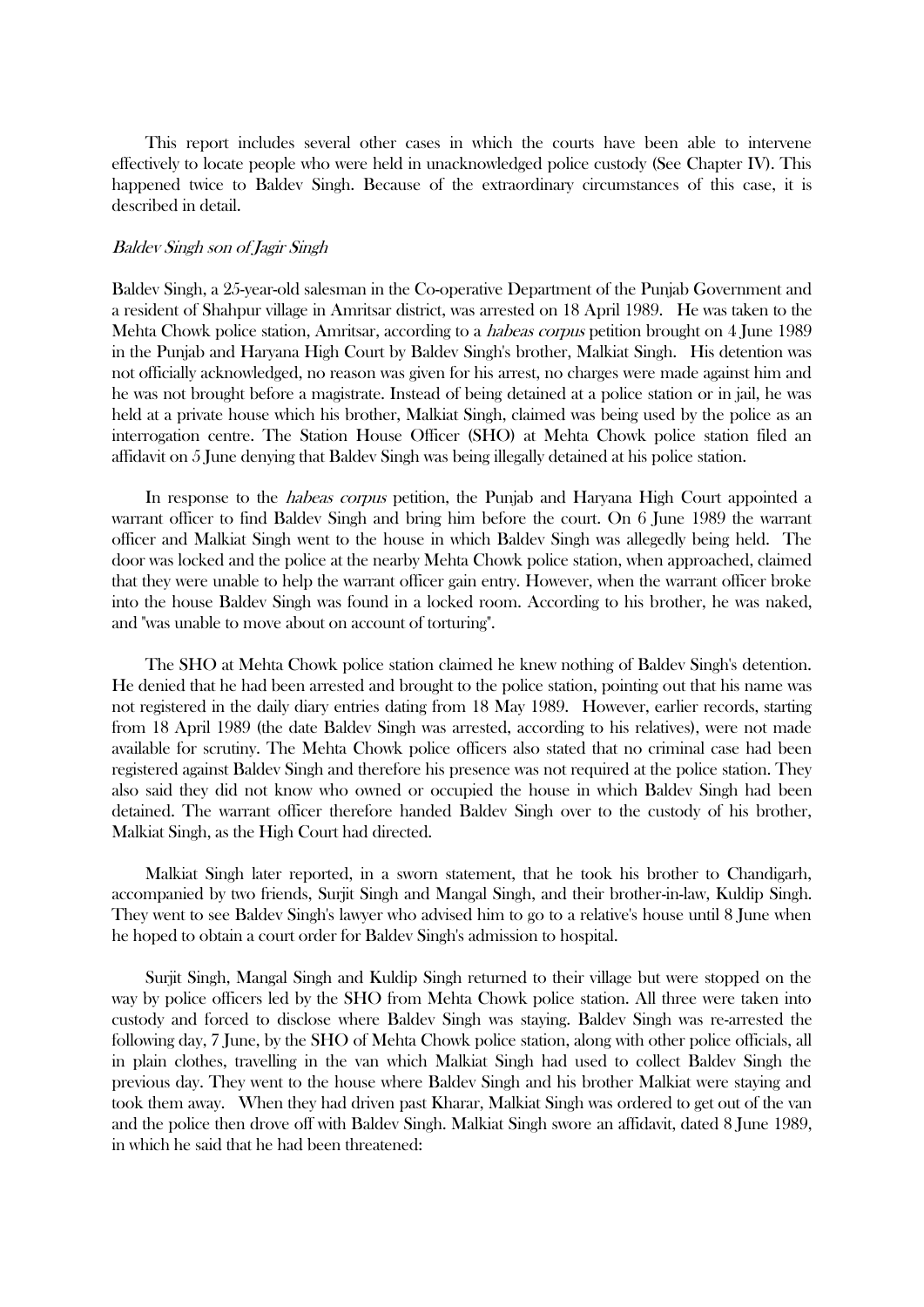"The Police officials told him (Malkiat Singh) that they will deal with him subsequently for filing *habeas corpus* petition and will teach the applicant a lesson by just keeping and torturing him in the manner Baldev Singh is being kept and treated."

 On 9 August 1989 Baldev Singh's father, Jagir Singh, brought another habeas corpus petition in which he requested that the SHO of the Mehta Chowk Police station and the Central Reserve Police unit stationed at Ramdas, Amritsar district, produce Baldev Singh. In this petition, Jagir Singh alleged that after the police had abducted his son on 7 June they had handed him over to the Central Reserve Police Force (CRPF) stationed at P.W.D. Rest House, Ramdas, Tehsil Ajnala, Amritsar District, claiming that he was an extremist called Tota Ram from Mahalla Nanaksar of Taran.

The court upheld this *habeas corpus* petition, and again ordered a warrant officer to locate Baldev Singh. The following day, 10 August, the warrant officer accompanied by Baldev Singh's father and brother, went to the rest house where the CRPF were stationed. Although the CRPF denied any knowledge of Baldev Singh, the warrant officer found Baldev Singh in a room inside the rest house. According to the warrant officer's report of 11 August:

"The petitioner (Jagir Singh) took me near one room and called the alleged detenu by name in loud voice. Some one gave response from inside the room and we went inside and saw that the alleged detenu, who was identified by his father and also told me his name as Baldev Singh, was lying on a loose cot wearing only underwear. He was too weak to walk and is a skeleton."

 Despite this, the CRPF denied that Baldev Singh was in their custody and told the warrant officer to inquire at the nearby Ramdas police station. At the police station the officer in charge also denied Baldev Singh was in police custody, adding he was not required at the police station in connection with any charge. Returning to the rest house, the warrant officer tried to serve CRPF personnel with the court's notice to bring Baldev Singh to the court the following day. However, they refused to accept the notice, saying that Baldev Singh was not their responsibility. When the SHO of the Mehta Chowk police station eventually arrived he accepted the warrant officer's notice to present Baldev Singh in court the next day. He did not do so, however, but brought an affidavit, dated 11 August 1989, to the High Court of Punjab and Haryana at Chandigarh in which he denied that he had ever been responsible for arresting and detaining Baldev Singh.

 Finally, on 25 August, the police brought Baldev Singh to court and handed him over to his relatives. The High Court ordered that he should be admitted to the Postgraduate Institute of Medical Education and Research at Chandigarh for treatment. According to a report in the Indian Express of 5 September 1989:

"Doctors attending on him have listed a number of injuries and deformities. It may take months before he can walk straight... Newsmen visited Baldev Singh in the special male surgical ward of the PGI on Sunday. Baldev Singh told them that he was made to confess that he was a terrorist and involved in killings. He said the actual issue for which he was tortured was the appointment of another salesman in a cooperative society. The party, which wanted its man to be posted, used the police".

 A report in India Today, on 30 September 1989, cited unofficial sources as maintaining that Baldev Singh's detention was a case of "mistaken identity." In the end, no case was registered against him. To Amnesty International's knowledge no action has been taken against those responsible for Baldev Singh's illegal detention and torture.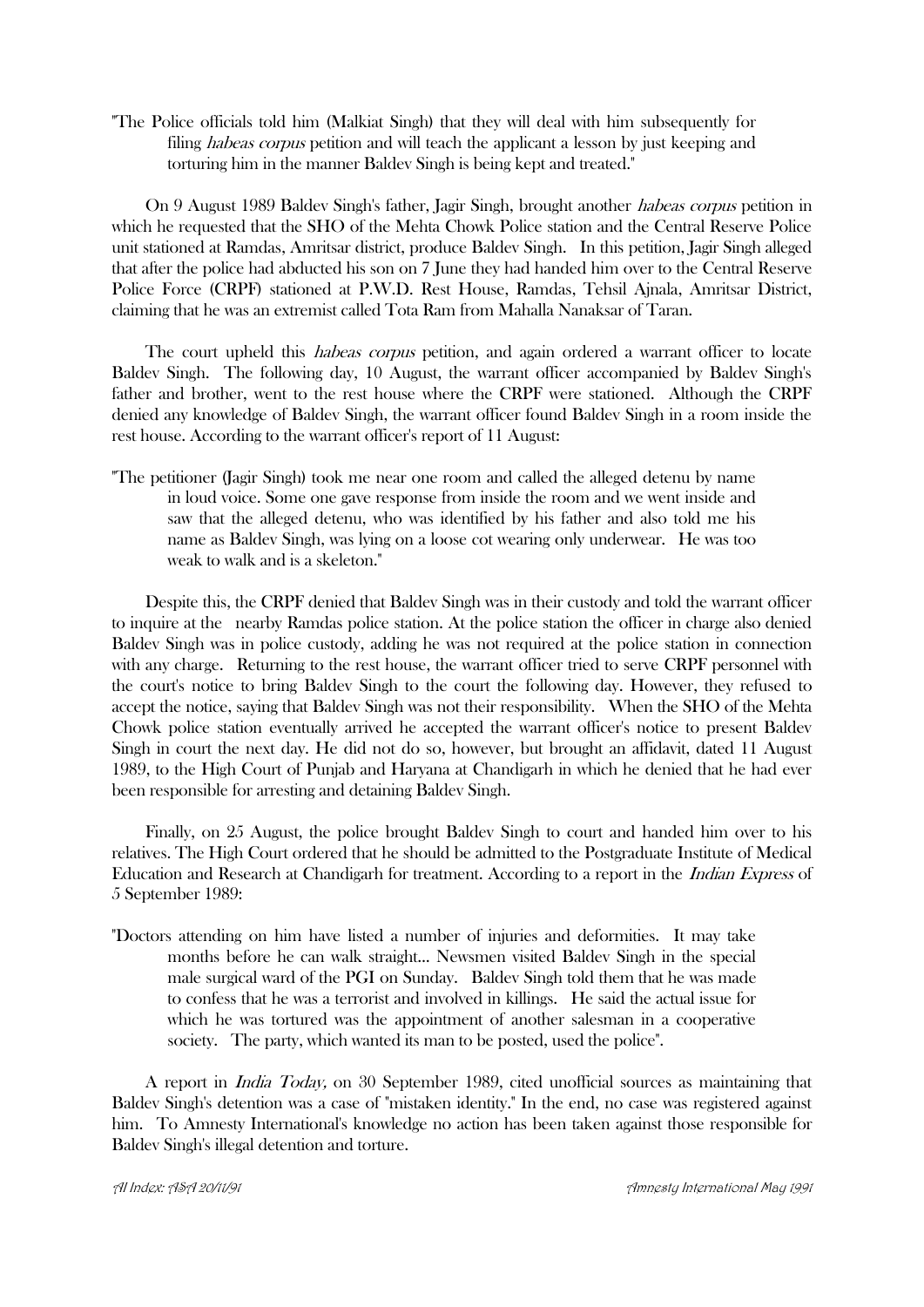The practice of keeping detainees in unacknowledged detention is not restricted to the state of Punjab: it happens in many other Indian states. In the southern state of Tamil Nadu, on 22 January 1991, the Madras High Court "expressed concern and anguish at the series of cases being brought to its notice through habeas corpus petitions complaining about the police resorting to `illegal' detentions. The bench said quite often the arrest was not shown in the records. Only when writ petitions [habeas corpus petitions] were filed the date of arrest was recorded and the detenu was then sent to a Magistrate for being remanded. This sort of practice was bad in law". (*The Hindu*, Madras, 23 January 1991.)

 Amnesty International believes that incommunicado detention without access to lawyers or relatives has been an important factor in facilitating torture and, in some cases, "disappearance". International human rights standards require that states guarantee prompt and regular access to a lawyer and the Basic Principles on the Role of Lawyers, adopted by consensus at the Eighth UN Congress on the Prevention of Crime and the Treatment of Offenders in September 1990 stipulate that access to lawyers should not be later than 48 hours from the time of arrest (Article 7).

## Harassment of relatives of people wanted by the police

Amnesty International has received numerous reports that family members including brothers, fathers, mothers and sisters have been detained and often tortured if the person the police wanted to arrest could not be found, if the police wanted to extract information about that person's activities or whereabouts, or in retaliation for bringing legal action on behalf of missing family members. There is some official confirmation of this practice.

 On 18 September 1990 the Director-General of Police, Punjab, issued new guidelines to the police and para-military forces which appeared to acknowledge that innocent people had been arrested. The Director-General, according to a report in the *Indian Express* of 20 September 1990, said that women and children should not be brought to police stations "unless there were special reasons" and that "any unexplained presence of persons in the police stations would be looked into". He also added that whenever suspects were brought to police stations or other places for questioning, it would be "advisable" to inform the relatives and respectable persons of the locality about the arrest. The following are some examples of arbitrary arrests of family members.

 In a July 1990 affidavit, Piara Singh, a 68-year-old man from Rattan village, Ludhiana district, described how his family was harassed by police who were searching for his son, Gursharan Singh, a member of the All India Sikh Student Federation. Piara Singh claims he was arrested more than 50 times. During his one week detention by the Station House Officer (SHO) at Sudhar police station, he said that his legs were pulled apart to 180 degrees, that a heavy steel roller was rolled on his thighs and that he was hung upside down from the ceiling with his hands tied behind his back. He claims he was tortured in a similar way on a number of other occasions because he was unable to give information about his son's whereabouts.

 Bhajan Singh, from Maksudra village, Ludhiana, and two of his five sons, Balwant and Bhagwant Singh, aged 24 and 22, signed affidavits on 20 May 1990 describing the repeated and ongoing harassment of family members by the police who were seeking to apprehend alleged militants, including an elder son in the family. Bhagwant Singh, in his affidavit, alleged:

"That during the period I was in jail, SHO [name withheld] kept on harassing my parents and the family members, even when he had been transferred...That after the last rites of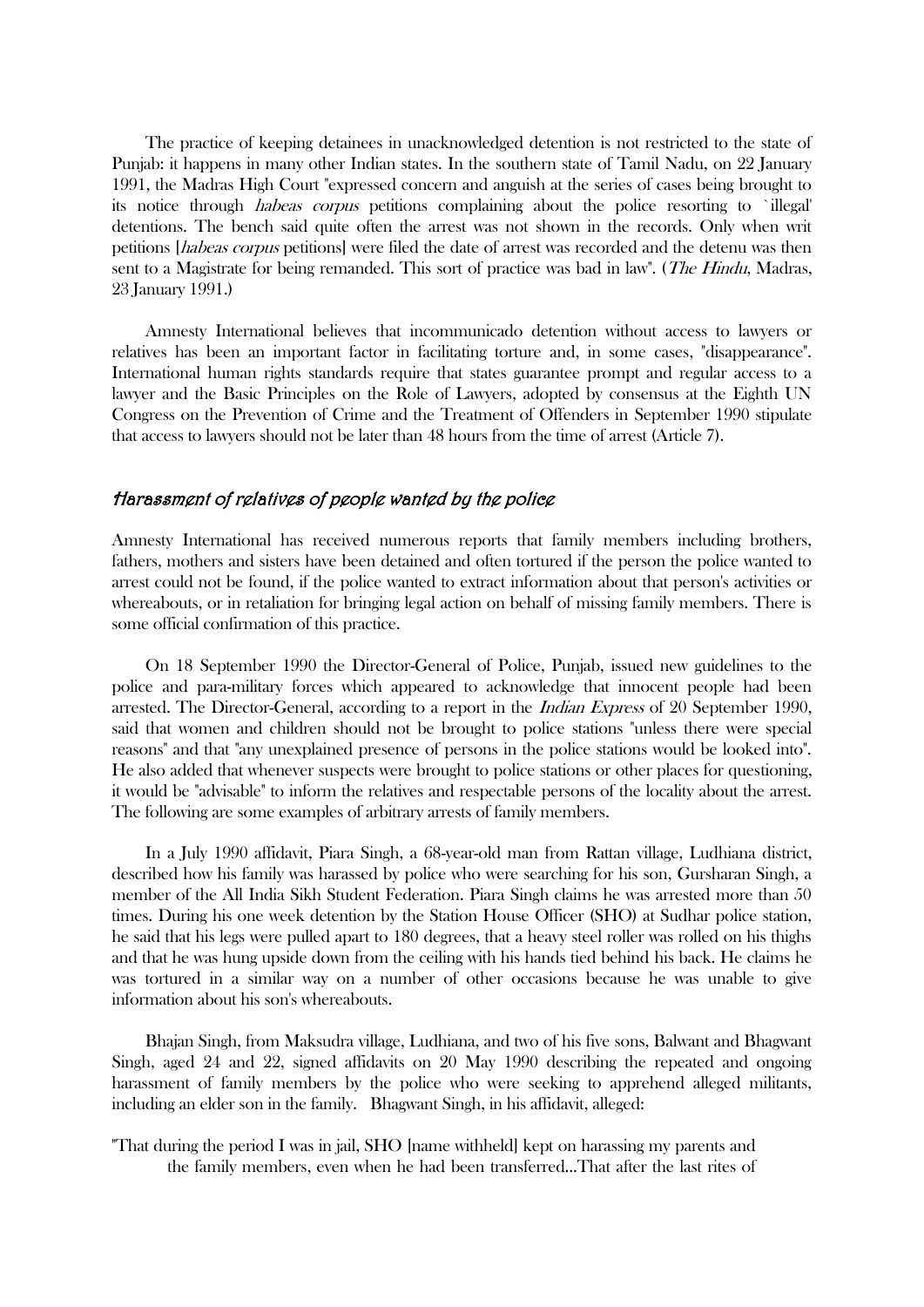my killed brother Jasvir Singh [who had been killed by the police in an encounter his family believed to have been staged by the police as a cover-up] were over, [name withheld] SHO picked up my father Bhajan Singh and mother Gurcharan Kaur.. my mother was set free after two days but my father was subjected to humiliation during 15 days illegal detention. He was pressurized to produce my elder brother who...had stopped visiting us".

 Hardev Singh, a 55-year-old mason living in Ghawaddi village, Ludhiana, stated in an affidavit that he was detained several times by the police in an attempt to get him to produce his son. He said he was detained for one night at Sadr police station, Ludhiana, at the end of May 1987 and released on condition he hand over his 20-year-old son, Gurmeet Singh, to the police as soon as possible.

 Hardev Singh took his son to the Sadr police station on 1 June 1987 and was assured by the police that he would be released the next day. However, on 2 June the police denied that Gurmeet Singh was in their custody. Hardev Singh petitioned the Ludhiana magistrate's court to have his son brought before the court, expressing fears that he could be killed in a staged encounter. The case was heard on 8 June 1987 and according to his affidavit, Hardev Singh was tortured because of his efforts to find his son:

"the Naib Court (police constable

attached to the Court) [name withheld] told me in clear terms that since I had filed a case against the police, so I would be taught a proper lesson. Meanwhile, I came to learn that Gurmeet Singh was in illegal detention in Dehlon police station where I contacted SHO [name withheld] who started torturing me physically and I was made to write that I would not pursue the case of disappearance of my son".

 Gurmeet Singh's "disappearance" was later resolved when he was brought before a magistrate's court and was later released on bail.

An article in the *Indian Express*, 4 April 1989, described a case of the torture and extrajudicial execution of two brothers by police who were trying to extract information about another brother.

"In Bolewal village, a young man named Kulwant Singh had absconded and was suspected (probably rightly) of having become a terrorist. The police arrested his elder brother Nirwar Singh, tortured him and subsequently declared that he died in a police encounter. Later they arrested the youngest brother, Dilbagh Singh, and tortured him for extracting information about his absconding brother. On May 2nd 1988, the police visited the house again about 2am and as Dilbagh Singh was trying to run away, he was shot dead. The story was told by his tearful mother and corroborated by villagers."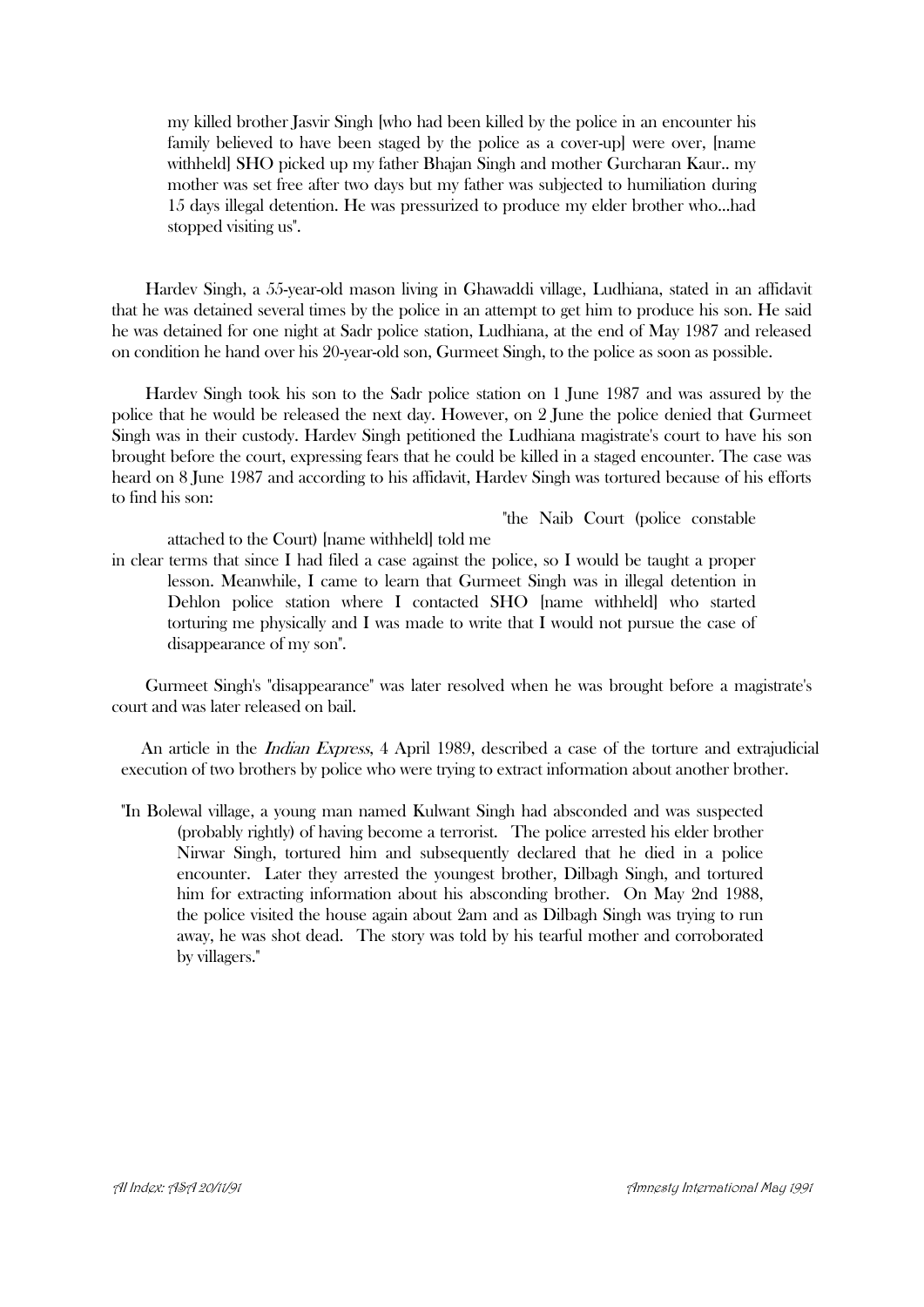# **III) TORTURE**

#### Official investigation of torture

Torture in Punjab continues to be widespread and its use to force confessions from Sikh detainees has been confirmed by at least two official commissions of inquiry. A one-man commission, headed by retired Justice Tiwana, was set up by the Punjab government in November 1985 to investigate claims that 92 detainees held in Nabha Jail under the National Security Act had been taken to Ladha Kothi jail, Sangrur District, and tortured. Justice Tiwana submitted his report in May 1986. He concluded that: "It appears that the sole purpose of declaring the Interrogation Centre as a Jail at Ladha Kothi was the torture of prisoners by Police Officers who remained posted at that place. Thus torture of the inmates of the Jail has taken place from 31.5.1984 to 31.3.1985."

 The Tiwana Commission Report also found that there was a pattern to the practice of torture and the methods used. These included rotating heavy logs over the victims' thighs until the muscles were severely injured and forcing their legs as wide apart as possible, causing intense pain and pelvic injury. Compensation was eventually paid to the 90 victims of torture listed in the report, although none of the 21 police named as participating in or supervising the torture have been brought to justice. According to some reports, people continued to be tortured in Ladha Kothi jail during 1990.

 The second judicial investigation was that conducted in February 1989 by Justice S.S. Sodhi, in Amritsar jail. He found that many detainees complained that they were tortured by police when kept in illegal detention preceding formal arrest.

 Official confirmation of police excesses was also provided in February and March 1989. In February 1989 the then Governor of Punjab, Siddhartha Shankar Ray, met village elders from over 200 villages in the Batala district. The villages had been raided by the police in search of Sikhs suspected of belonging to armed separatist movements, and their weapons. Villagers complained that they had been arbitrarily detained and beaten by police who suspected them of harbouring "terrorists".

 For example, the villagers from Sarchur village said that on 10 January 1989 the Punjab police and Border Security Force led by the Senior Superintendent of the Batala Police rounded up the male inhabitants of Sarchur and surrounding villages. They said the men were ordered to lie on their stomachs, and then were beaten with leather belts, batons and bamboo poles for over an hour.

 Inhabitants of Padde village alleged that the same Senior Superintendent of Police, Batala, had ordered that month that seven village officials be beaten on their backs and the soles of their feet in public for 20 minutes. About 40 village officials from the area resigned in protest. An inquiry commission, one of whose investigators was the district police chief accused of responsibility for the alleged torture, exonerated the police of malpractice. However, the villagers' protests continued and the Governor of Punjab visited the area on 14 February 1989. According to a report in The Statesman dated 18 February:

"Speakers talked about how their families were being humiliated, beaten up and kept in illegal custody for days, and sometimes even weeks together. Many of them narrated their horrifying experience of being beaten up by the police on charges of harbouring terrorists and non-cooperation in getting them arrested. They also told the governor how the police was extorting large sums of money from them."

After hearing the villagers' complaints, the Governor was reported in the *Indian Express* of 4 April as promising that "such excesses would not happen again". He ordered two investigations into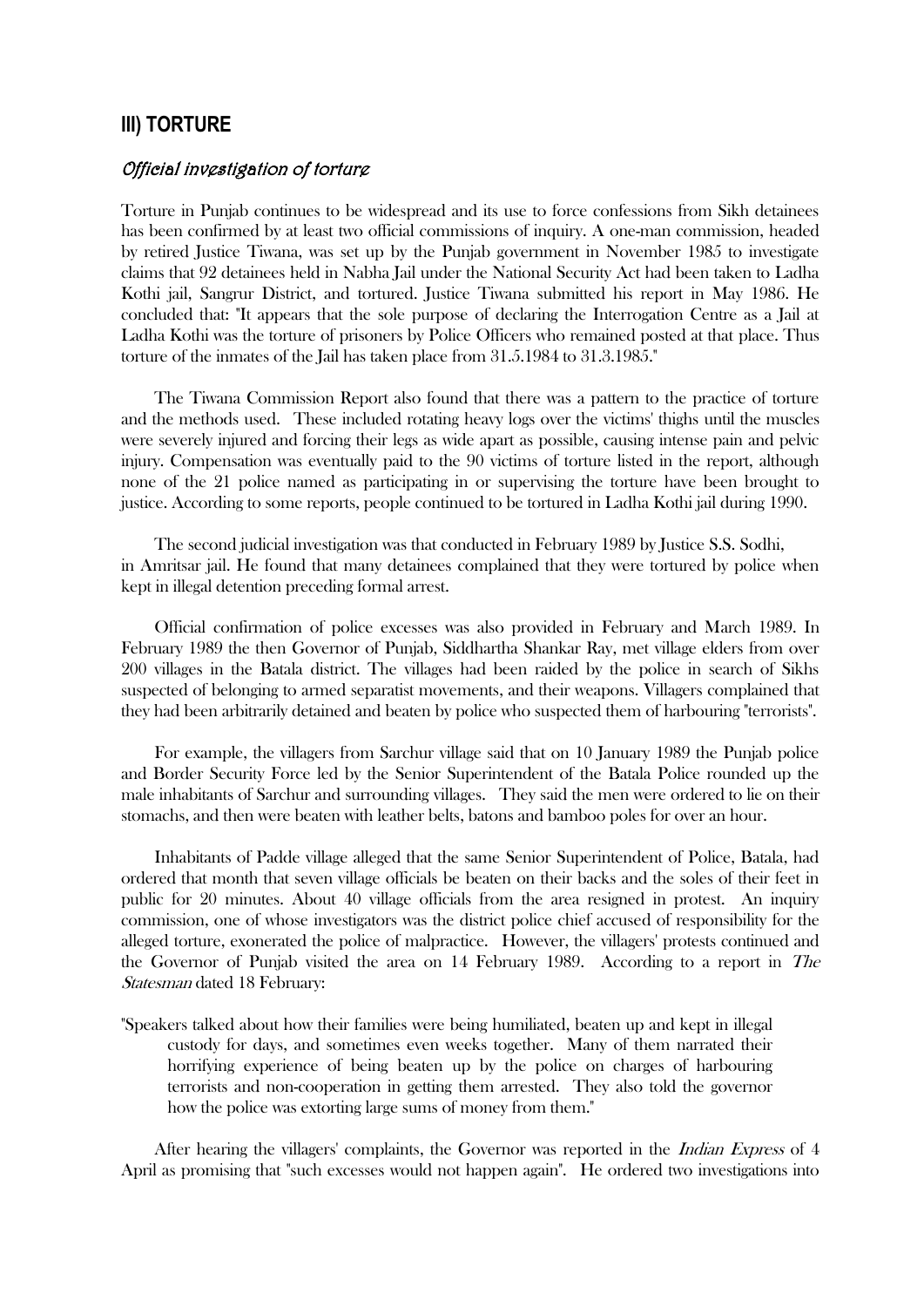the complaints. One was carried out by a police official, Mr. Sarabjit Singh, Deputy Inspector General (DIG), Border Range, who concluded that the complaints were unsubstantiated. The second was conducted by K.S. Janjuar, Commissioner, Jalandhar. His report confirmed the allegations of torture and ill-treatment. It was not until September 1989, however, that the Senior Superintendent of Police of Batala allegedly responsible for the abuses was transferred to the Punjab Armed Police, Jalandhar. Although many allegations of his involvement in torture or ill-treatment have been made, to Amnesty International's knowledge no disciplinary action has been taken against him.

## Press reports of torture

There have also been many reports of torture and ill-treatment in Punjab in the Indian press, some of which quote official acknowledgments that torture took place. According to an article in the *Sunday* Observer 9 April 1989:

"Indeed police beatings, even torture and rape of villagers in some of the terrorist affected areas are heard so often that there must be at least some truth in them. Senior civilian officials that this writer talked to admit that such things happen and that they are helpless to do anything about them."

According to a report in the *Hindustan Times*, 22 September 1990, the BSF had arrested more than 160 young men the previous fortnight and tortured them at various interrogation centres. About 15 young men said they were taken away in the second week of September, held for three days at the BSF headquarters at Barath and given 10 to 50 lashes each day. At least seven young men from Dhariwal said they were given electric shocks, had heavy logs rolled over their legs and were hung upside down. Doctors treating them suspected that two - Prem Singh and Dilbagh Singh - suffered brain haemorrhages. The previous week the police and BSF detained Hardev Singh, aged 20. When he was released on 20 September 1990 he passed blood in his urine, and had multiple fractures to his left arm. Dharam Singh Sandhu, also kept in custody of the BSF, was given electric shocks repeatedly.

The *Indian Express* reported on 9 September 1990 that the district administration had held an inquiry into allegations that on and around 30 August 1990 about 200 residents of five villages near Kathunangal - Talwandi Phuman, Chachowali, Marrar, Gujarpura and Pangli - were rounded up and beaten by members of the CRPF and that some young men among them were later taken to Thiriawal CRPF station and tortured. The incident, apparently a reprisal action, took place the day after a landmine had exploded, damaging a patrol jeep. Journalists who saw the villagers reported that: "Many of them could not walk and showed injuries on the limbs. Electric shocks were given to some of them".

 A local civil liberties group, the Punjab Human Rights Organization (PHRO), investigated the villagers' allegations. Its report, published in October 1990, claims that almost all the 200 detained Sikh youths were tortured and that police from Kathu Nangal police station both incited CRPF personnel to torture the villagers and participated in the torture themselves. The report gave specific details about 18 cases of torture. Karay Singh was beaten and then dragged behind a jeep. Harjinder Singh and Harbhajan Singh had their thighs cut after which powdered red chillies were rubbed into the wounds and electric shocks applied. Randhir Singh had his fingernails torn out and the flesh on his hands was cut. Partap Singh was beaten with leather belts. Two of those tortured, Sarabjit Singh and Mukhtair Singh alias Mukha, were, according to the PHRO report, only 12 and nine years old. Most of the villagers were reportedly released on the evening of 30 August 1990.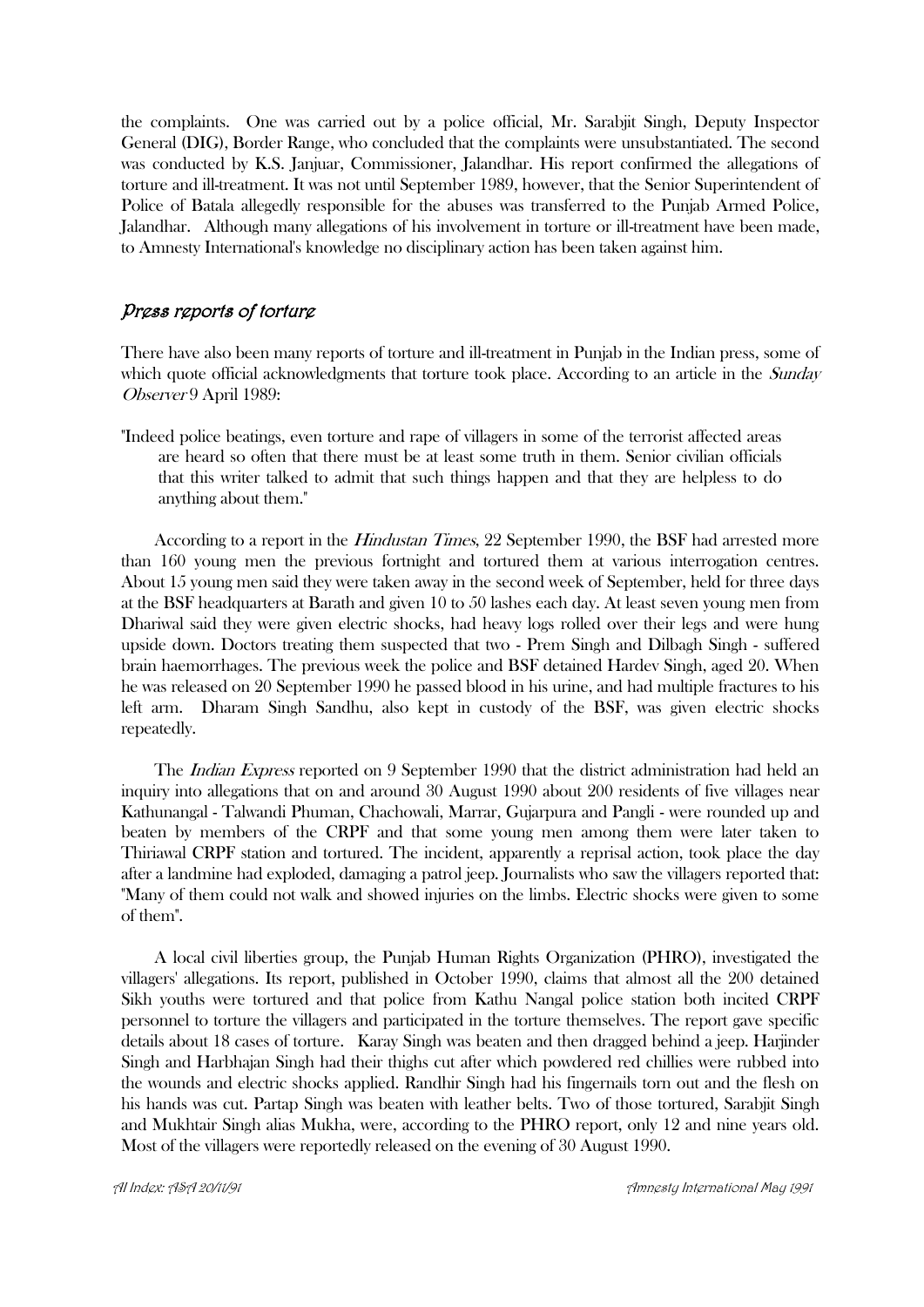An inquiry conducted by Sub Divisional Magistrate L.D. Hans reportedly denied allegations that mass beating of villagers had taken place but acknowledged that the CRPF had beaten some people.

## Testimonies of the Practice of Torture

Torture takes place in official places of detention, notably police stations. Other places where torture is reportedly often used are: Beeco Interrogation Centre, Batala; Ladha Kothi Jail; the CRPF Headquarters at Mal Mandi, Amritsar, and the police stations and headquarters of the Criminal Investigation Agency (CIA). But some detainees were tortured in secret detention centres located in private houses, while their detention was denied by the authorities.

 The most common methods of torture reported include hanging people from the ceiling and beating them or using them as a human swing, forcing their legs wide apart causing pelvic injury, rolling iron or wooden bars across the thighs, beating the genitals and inserting chilli powder into the rectum and other sensitive parts of the body. Other torture victims claim they have been given electric shocks. These methods of torture are described in the following testimonies from former detainees. In most cases, torture occurred while the detainees were denied access to the outside world and were held in unacknowledged detention.

#### Surinder Singh alias Pappu

Surinder Singh (also known as Pappu) was allegedly illegally detained between 30 November and 22 December 1990, and subjected to torture. A *habeas corpus* petition on his behalf was filed at the High Court of Punjab and Haryana on 21 December by his father Avtar Singh.

 Avtar Singh alleged that his son had been detained by the Assistant Sub Inspector, Jodhewal police station, in Dheri village, Ludhiana district on 30 November, and that he feared his son had been badly tortured. On 21 December the High Court ordered a court warrant officer to search the Jodhewal police station and any others in Ludhiana District if necessary to secure the release of Surinder Singh, provided he was not involved in a recognizable criminal case.

 The warrant officer and his father found Surinder Singh at Jodhewal police station the following day, and he was immediately released. In a statement to the High Court on the same day Surinder Singh alleged that he had been illegally detained, that no case had been registered against him and that his arrest had not been entered in the daily register. The warrant officer confirmed these claims in his report of 7 January 1991.

 Surinder Singh said that he had been followed by the police after his release and, fearing for his safety, he had asked the warrant officer to bring him straight to the High Court. Before the court he alleged that he was tortured and requested medical examination and treatment. The High Court issued orders for the medical examination of Surinder Singh at the Civil Hospital, Chandigarh, which took place on the same day, 22 December 1990. The medical report stated that Surinder Singh was unable to walk due to pain and described 18 scars, abrasions and bruises on his body and all four limbs, indicating that he had been beaten. The report also stated that all these injuries could have been caused by torture and appeared to have been inflicted in the period during which Surinder Singh was in detention. However, the High Court did not recommend any further investigation into the allegations of torture.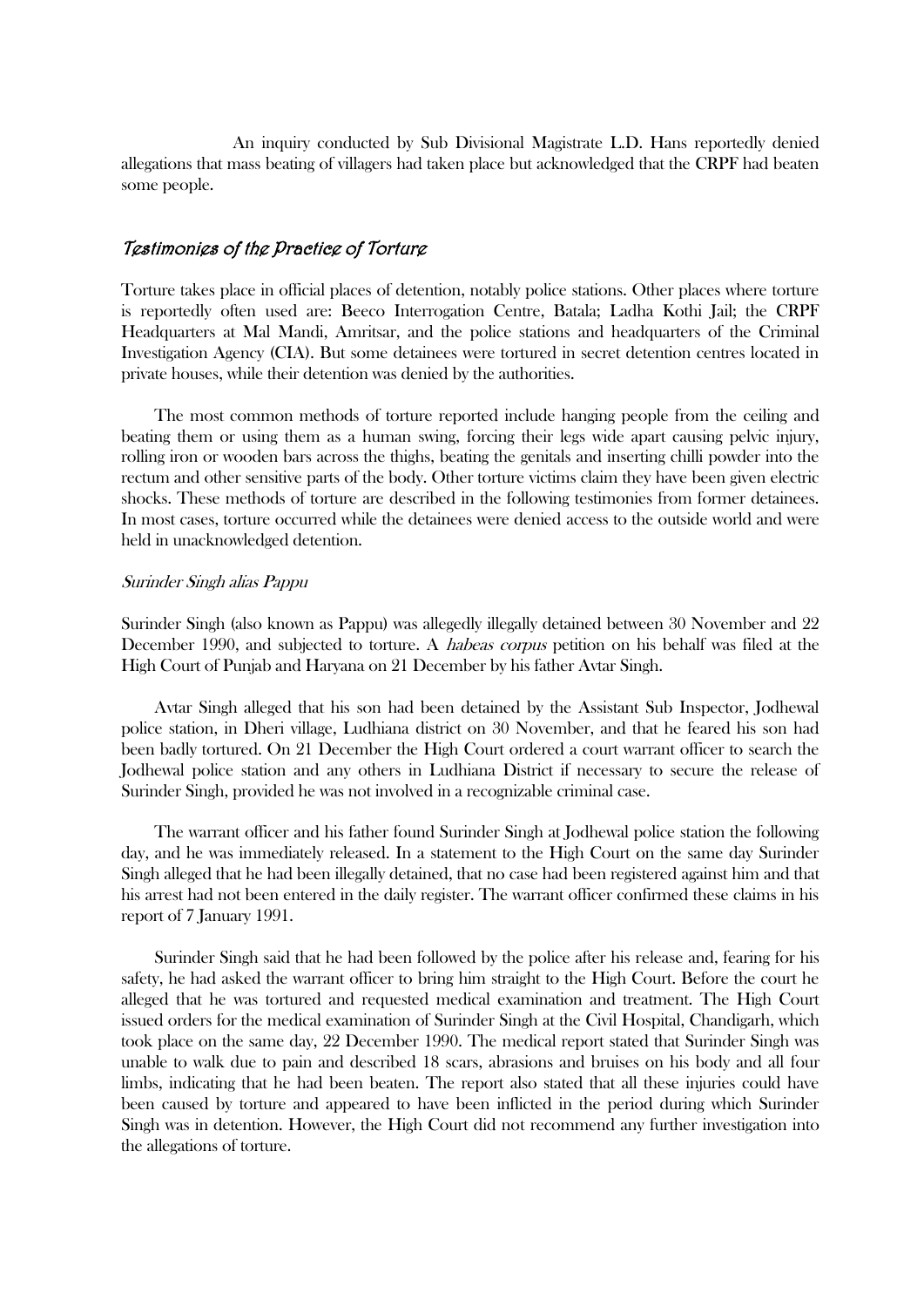#### Iqbal Singh, son of Kulwant Singh

Iqbal Singh from Muktsar in Faridkot district was first arrested in 1984 and interrogated for 15 days, during which he said he was tortured. He was transferred to Nabha jail and then taken to Ladha Kothi and tortured for 10 days. He was eventually released in August 1985. His case was investigated by the Tiwana Commission which confirmed that he was one of those tortured at Ladha Khoti.

 He was rearrested in Muktsar four years later, on 12 April 1988, by men in plain clothes travelling in three cars with tinted glass and without number plates. According to the Indian Express of 19 June, as he was driven off he shouted out to a passer-by that he was being abducted by the Criminal Investigating Agency (CIA) of Faridkot. The passers-by then informed his family of his arrest.

 On 15 April 1988 Iqbal Singh's father made enquiries to the Senior Superintendent of the Faridkot police, who denied knowledge of the arrest. However, on 22 April Iqbal Singh's mother received confirmation that he was held at the CIA centre at Faridkot from an official working at the centre. Iqbal Singh wrote a letter to his mother, dated 23 April, which was smuggled out of the centre, saying he was afraid that he was going to be killed. On 10 May 1988 a human rights organization brought a habeas corpus petition on his behalf to the Supreme Court. The court ordered state and police officials to bring Iqbal Singh before a magistrate and to allow him to see his lawyer and family.

 After his lawyers had notified senior officials of the Supreme Court order, Iqbal Singh was released on 12 May 1988. He said he had been tortured at the CIA centre at Faridkot during interrogation about alleged links with Sikh militants, charges which he denied. He said that he and other prisoners were told they would be shot if they did not confess to their crimes. He gave the following account of how he was tortured:

"I was blindfolded once again. My clothes were torn out and I was stripped naked. My turban was used to tie my hands to the back. My right leg was squeezed into a hole in a heavy block of wood which was suspended from the ceiling. I stood balancing myself on my left leg. After half an hour my leg was removed from the Kathi, and then I was hung upside down from the ceiling and beaten. After some time, I was taken down. The toes of my feet were tied together as also my hands to the back. Then I was made to lie down with my back to the floor. A heavy iron pipe was put on my legs. Four policemen got on top of it while two of them held the pipe tight across my legs from both the ends and rotated it up and down. My thigh muscles ruptured. Then they started pulling my legs apart until I felt them ripping out from the pelvis. Then they started kicking me in the region of my sensitive organs. I became unconscious."

 Iqbal Singh said he had chilli inserted into his anus, and then petrol poured onto it. He said he became delirious and on one occasion heard an officer threaten to kill him and throw him into a canal. Eventually he was told that his interrogation had been "unnecessarily severe" and that he would be allowed to live if his legs recovered. A few days later he received medical treatment. Amnesty International does not know of any investigation into the allegations of Iqbal Singh's illegal detention and alleged torture.

Amnesty International has continued to receive allegations of similar methods of torture, sometimes inflicted on several members of one family at the same time. For example, Bhagwant Singh, son of Bhajan Singh from Maksudra village said in a sworn affidavit that he was arrested on 4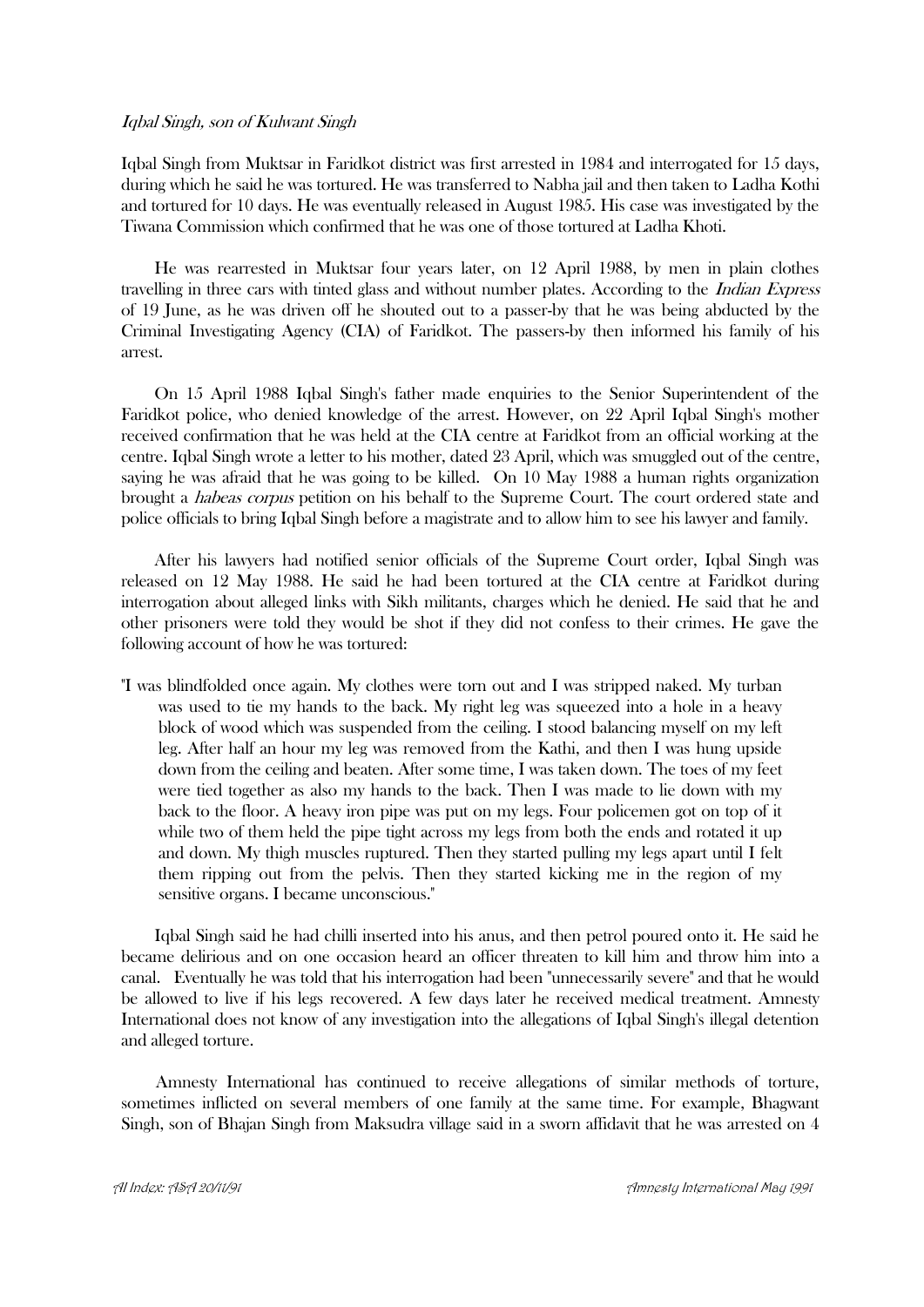May 1989 with his brother and a woman staying in the house. They were allegedy taken to police station Dhelon and tortured by the following methods:

"While one constable held us tightly from behind, two others pulled our legs apart to 180 degree[s]. An iron bar of about 95-100kg was rolled on the thighs. After tying our hands behind our backs with a rope, the other end of the rope was passed through a loop in the ceiling and we were suspended in the air ... This `suspension in the air' method [of] torture was inflicted daily for 4/5 times."

#### Balkar Singh, son of Makar Singh

1

Amnesty International has obtained independent medical corroboration of torture allegations in the case of Balkar Singh, a 40-year-old Sikh, who was living in Canada and had Canadian citizenship. He returned to India in October 1987 to visit a relative. On 2 November he was arrested at the Amritsar International Hotel, by the CRPF and taken, blindfold, to the CRPF headquarters at Mal Mandi, Amritsar.

Balkar Singh stated in a *habeas corpus* petition to the Supreme Court, dated 19 January 1988, that when he arrived at Mal Mandi he was tortured by CRPF personnel in the presence of six senior police officers. Part of this statement is reproduced below:

- " ... the Petitioner's (Balkar Singh) hands were tied behind his back and he was hamstrung from the ceiling. Thereafter the Petitioner was tied fast at the ankles and one of the members of the team conducting the torture sat in between the legs and started jumping and pulling the Petitioner and using him as a swing... After some time the Petitioner was made to sit on a chair and strapped to it.... the team began administering electric shocks first to the penis, then in the anus, thereafter under the armpits, temple of the head and ultimately the nose...
- "he was made to sit on the ground with one man pressing his knees against [his] back and two others gradually eagle spreading the legs to virtually an angle of 180 degrees... He was [then] made to lie down on his stomach with the hands behind his back and beaten mercilessly with a leather strap... These tortures continued for a period of fourteen hours...on one occasion the Petitioner heard the officers suggesting that the Petitioner ought to be shot dead to avoid any implication while some officers were of the opinion that kerosene oil should be sprinkled and the Petitioner be burnt alive leaving no trace whatsoever of him."

 During his interrogation Balkar Singh said that he was questioned about his alleged involvement with the Sikh separatist movement, about money and weapons which the police said he had smuggled into the country and about his involvement in the 1985 Air India plane crash.<sup>9</sup> Balkar Singh denied these accusations. He was then threatened that if he told anyone about his torture his relatives in India would also be tortured or killed.

 Balkar Singh claims that his arrest was not formally acknowledged until four days after his detention. The First Information Report, filed on 6 November, stated that he was arrested for being a "terrorist", and for being in possession of arms. On 7 November he was brought before a magistrate and remanded in custody until 19 November. Balkar Singh said he complained to the magistrate of torture during the hearing, and requested medical treatment. A medical examination was carried out

<sup>&</sup>lt;sup>9</sup> Three hundred and twenty-nine passengers were killed following an explosion on board a flight from Canada to Bombay in June 1985.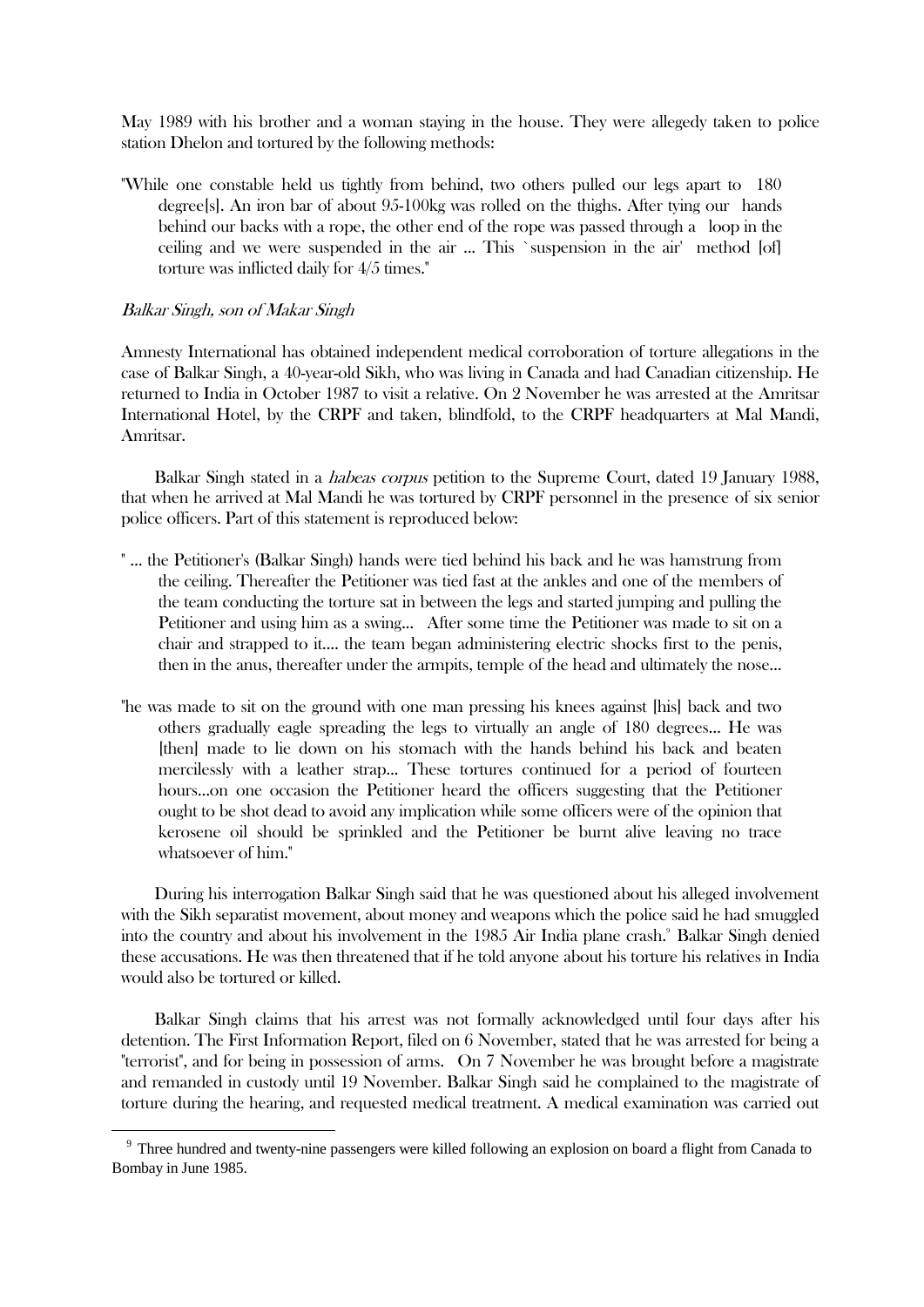on 16 November by Dr Anand Gopal Singh Bawa of the Civil Surgeon Office in Amritsar. His report recorded two bruises on the body of Balkar Singh, one of 5cm by 4cm on the sole of his right foot and another of 5cm by 3cm on the back of his right forearm. He stated that Balkar Singh complained of pain in his inner thighs and in the left side of his chest. Dr. Anand Gopal Singh Bawa found that the injuries had occurred between 11 and 16 November and that they were caused by a blunt instrument.

 Balkar Singh was then transferred to the Central Jail, Amritsar, where a second medical examination was carried out on 25 November by the prison doctor, Dr Vijay Kumar Sharma. Contrary to the findings of the first medical examination the prison doctor found there to be no sign of external injury. The report did not rule out the possibility of ill-treatment, but noted that Balkar Singh had not complained of any physical torture. The Indian Government then refused to allow an independent medical examination by an outside expert: when a representative of the Canadian High Commission and a Canadian doctor visited Balkar Singh on 26 November, the Canadian doctor was not allowed to carry out a medical examination. The Indian government simply dismissed the allegations of torture in a communication dated 14 December 1989 to the United Nations Special Rapporteur on Torture.

- "Balkar Singh was medically examined on 16 November 1987 and the Medical Officer's report showed that the allegations of torture could not be established. Furthermore, a detailed report was also received from the Senior Superintendent of Police, Amritsar, in which allegations of torture were not only denied but a counter allegation was made that this was done by him deliberately so as to defame the Indian Police"...
- "In November 1987 in Amritsar, Mr. Balkar Singh appeared before a team of Canadians who had been granted consular access to him. He deliberately pretended to limp and levelled allegations of torture and illegal confinement. However, Mr. Singh could not show any visible mark of physical injury and the allegations of torture were not substantiated." (E/CN.4/1990/17 at page 25).

 On 3 December 1987 Balkar Singh's case was raised in the Canadian Parliament. The Secretary of State for External Affairs told its members that during the visit of the Canadian team to the prison "there was evidence given by Mr Balkar Singh of physical abuse. It was the view of the Canadian doctor present that he had indeed been seriously physically mistreated". He said the Canadian Government had lodged two formal complaints with the Indian Government about Balkar Singh's ill-treatment and requested that he receive immediate medical attention.

 After repeated representations on his behalf by the Canadian Government, Balkar Singh was eventually released on 25 October 1988. One month after his release several Canadian doctors examined him. An independent medical examination carried out on 21 November 1988 found injuries compatible with the allegations of torture Balkar Singh had made:

"restricted neck motion, particularly rotation to the left; slightly tender lower left ribs; a 1x2 cm area of increased pigmentation on the plantar aspect of the right foot; poor visual acuity in the left eye and a rash consisting of large areas of depigmentation over the whole body....The area of increased pigmentation found on the bottom of Mr. Singh's right foot is compatible with a history of being beaten on the soles of the feet".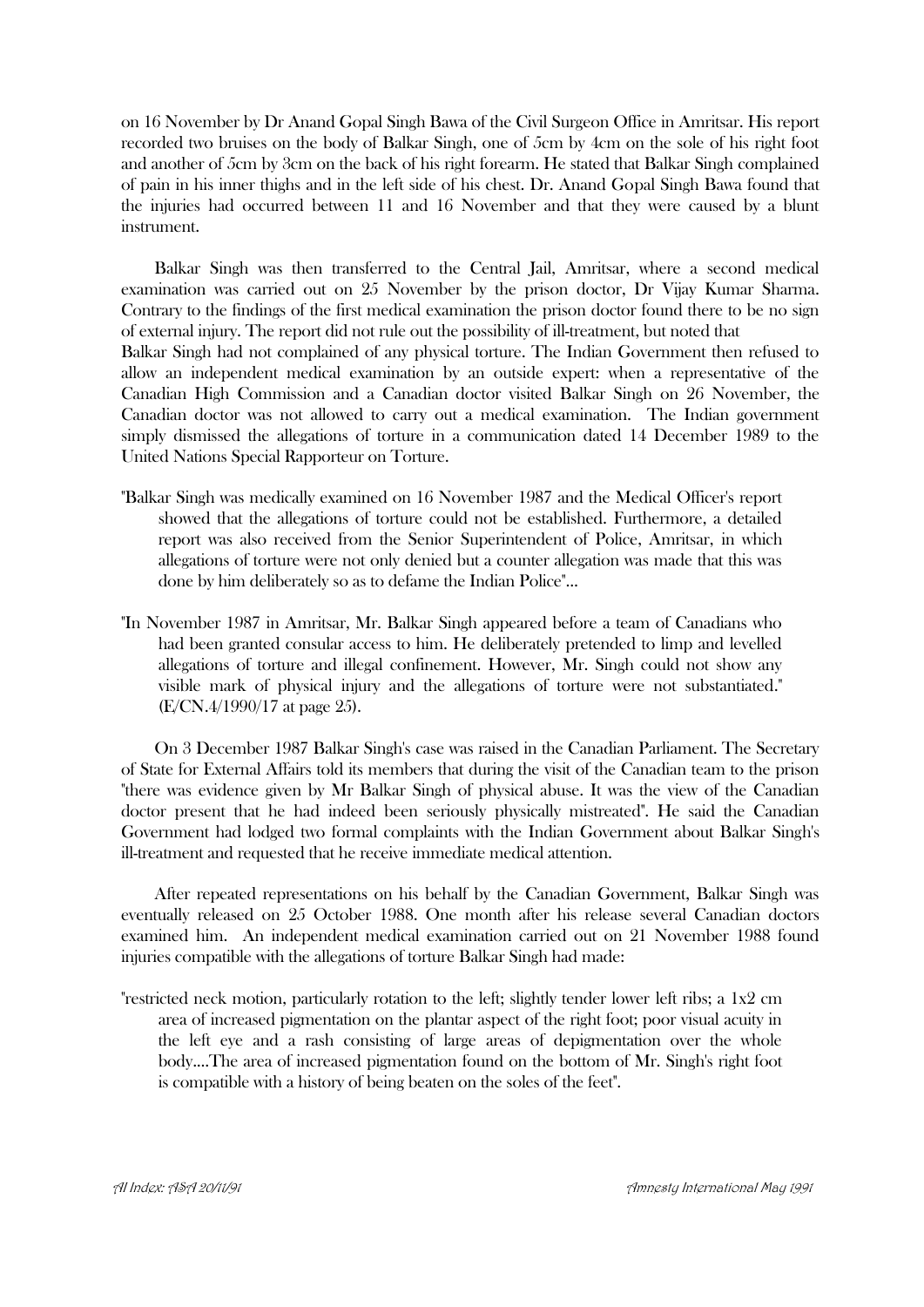Further examinations, by a rheumatologist and a psychiatrist found, respectively, that "the musculo-skeletal complaints that Mr Singh described were compatible with the history of torture he has described" and that he was "suffering from post-traumatic stress disorder following torture".

 More than three years later, the allegations of torture are still under investigation by the Indian Supreme Court. On 1 August 1988 the High Court of Punjab and Haryana appointed Judge Aggarwal from Amritsar to carry out an immediate inquiry into the conduct of six police officials said to have been present at the torture sessions. Despite repeated summonses, the police officials failed to appear before the inquiry. Various excuses were given: in a letter to Judge Aggarwal on 18 August 1988 the Senior Superintendent of Police in Amritsar stated that the police officers could not attend the scheduled court hearing as they "were engaged in tackling the local law and order problem". In a letter to the Supreme Court on 25 January 1989, Judge Aggarwal complained that "the police department does not seem too inclined to extend any cooperation in the matter".

 The inquiry report was eventually submitted to the Supreme Court on 27 February 1989, over six months late. Judge Aggarwal had been able to interview Balkar Singh, Dr Anand Gopal Singh Bawa and Vijay Kumar Sharma, but none of the police officers who were allegedly responsible for the acts of torture. The doctors' testimonies contained evidence of injuries on Balkar Singh's body consistent with allegations of torture. Dr Anand Gopal Singh Bawa reaffirmed that Balkar Singh complained about pains in his thighs and chest when he medically examined him on 16 November 1987 and that he had received bruises on the sole of his right foot and right forearm. Dr Vijay Kumar Sharma, the prison doctor, who examined Balkar Singh on 25 November 1987, said that he "could not rule out" the possibility that Balkar Singh had been physically tortured as he had walked with a limp, complained of weakness and body aches and claimed to have passed blood. Nevertheless, Judge Aggarwal's report concluded that the allegations of torture could not be fully substantiated.

 Five of the six police officers finally gave their statements to the inquiry on 2 and 3 May 1989. All denied the allegations. The judge in his second inquiry report found no evidence of torture, but the matter has yet to be decided by the Supreme Court. Judge Aggarwal's reports illustrate the great difficulties all torture victims face when they have to prove torture to the satisfaction of the court in the face of persistent police denials, police failure to co-operate with judicial investigations and government refusal to permit independent medical examination by outside medical experts.

#### Elderly people tortured

Even people over 60 years old have been tortured. In one such case, a medical report corroborated the torture allegations.

 Takhat Singh, a 60-year-old Jathedar (Sikh priest) from Lajpat Rai Market, Ludhiana, claims that he was arrested on 1 September 1989 with his son, Inder Mohan Singh. The police alleged that he had criticised them at a Bhog (memorial) ceremony. He alleged that he was taken to the CIA, and that, under the supervision of the Senior Superintendent of Police and an Inspector of the CIA, he was stripped naked, beaten and had his legs pulled apart.

 Takhat Singh Jathedar was released after two days. He was medically examined in a civil hospital on 6 September. The medical report listed the following injuries: a bruise of 15cm by 10cm on his left thigh; a bruise of 8cm by 5cm on his right thigh; and a bruise on the left side of his chest. The report concluded that the injuries had been inflicted with a blunt instrument within the previous five to seven days.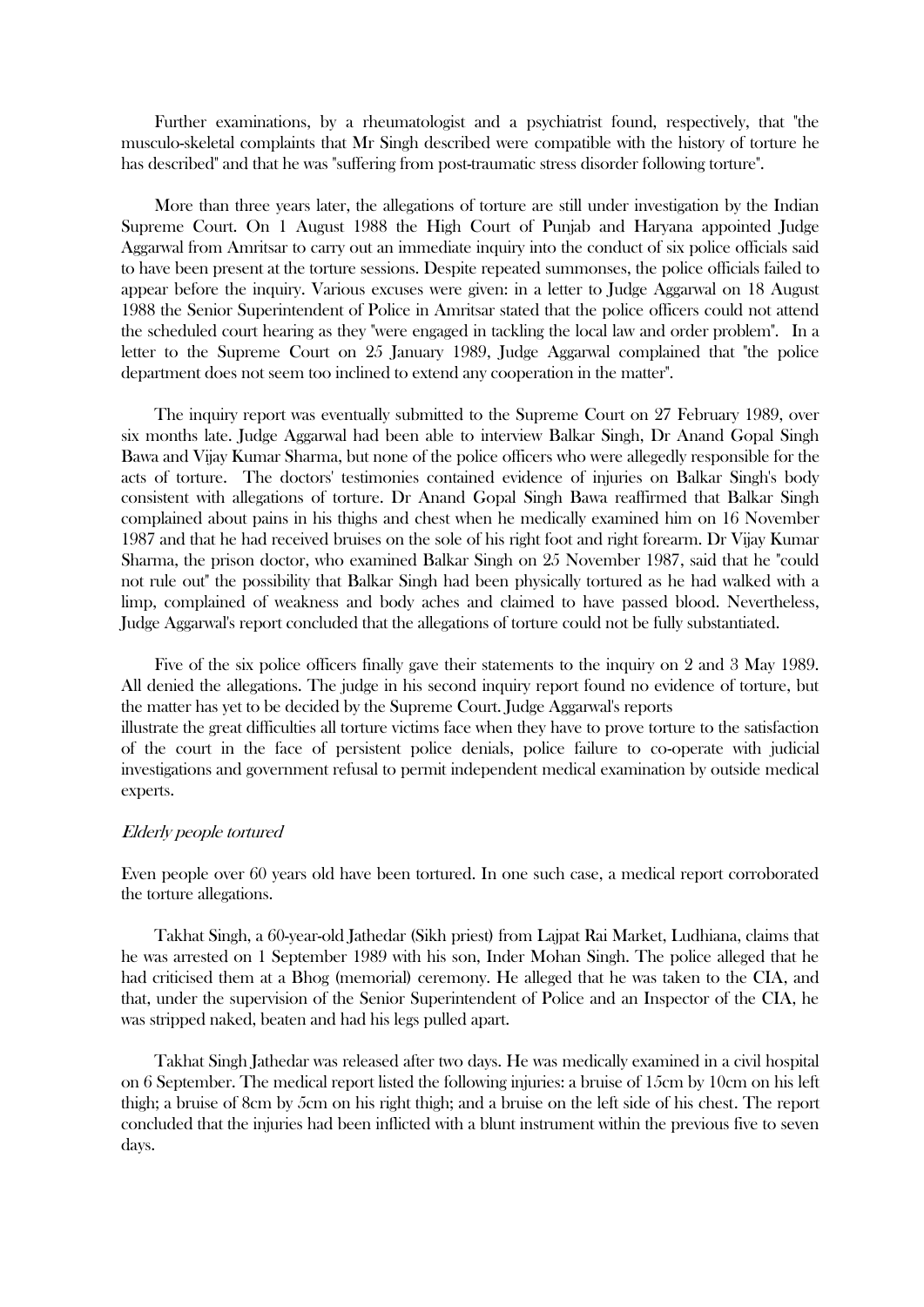## Torture and ill-treatment of women

Since 1984 women in Punjab have often been ill-treated and tortured in the context of the targeting of families of suspected members of armed Sikh groups. Women have been arrested and tortured either to force them to reveal information about male relatives suspected of involvement in Sikh groups, to force the men to give themselves up to the police, or to deter the women from giving food or shelter to suspected Sikh militants. In many cases villagers have been ordered at gunpoint by armed Sikhs to give such shelter and support. The victims include women as young as 17 years old, as well as women over 50.

 During l988 and 1989 reports of torture of women in Punjab by the police and the CRPF frequently appeared in the Indian press. According to a report in India Today, 30 September l989, the reports made the then Governor of Punjab issue instructions in May 1989 that women should no longer be detained in police stations in order to force their male relatives to give themselves up to the police. But the practice continued, at least during 1989, as illustrated by the following specific examples.

## Gurmeet Kaur and Gurdev Kaur

Gurmeet Kaur and Gurdev Kaur, two women in their thirties from Krishan Nagar, Amritsar, were detained and tortured in August 1989. Their husbands were suspected of being associated with armed Sikh groups. Gurmeet Kaur's husband, Mehal Singh, whom she claimed she had not heard from for five years, is the elder brother of Sukhdev Singh, a leader of the armed separatist group Babbar Kalsa. Gurdev Kaur's husband, Kulwant Singh, allegedly joined an armed group.

 On 11 August Gurdev Kaur's house was raided by the Batala police. She was detained for three days together with her father, father-in-law, brother and two brothers-in-law. She was interrogated about her husband's whereabouts, but was released after three days, claiming she had been beaten during interrogation.

 On 21 August she was rearrested at her work place, along with her colleague Gurmeet Kaur, by an Assistant Superintendent of Police and six men in plain clothes. Several colleagues and customers witnessed the arrest. The two women were taken by van to the Beeco interrogation centre, Batala, and detained without charge. Both women say that they were tortured during interrogation about their husbands' whereabouts. Gurdev Kaur was released the following day, 22 August. In a press interview reported in the 24 September l989 issue of the Illustrated Weekly of India, she described how she was tortured by senior police officials:

"He kept on hitting me while I screamed for mercy. He hit me so violently that the ligaments of my left arm and shoulder got torn. I fainted because it was so painful. When I regained consciousness I heard the SSP [Senior Superintendent of Police] telling an inspector who was there to beat me. He hit me on the head. They then tied my hands behind and made me lie on the floor on my stomach. I was lashed with a whip and then interrogated about my husband. They placed roller planks on my legs and three men got up and rolled the planks up and down. I fainted with the pain."

 Gurmeet Kaur was detained until 3 September 1989. She claims the police tortured her, and threatened to kill her and to torture her children if she did not disclose the whereabouts of her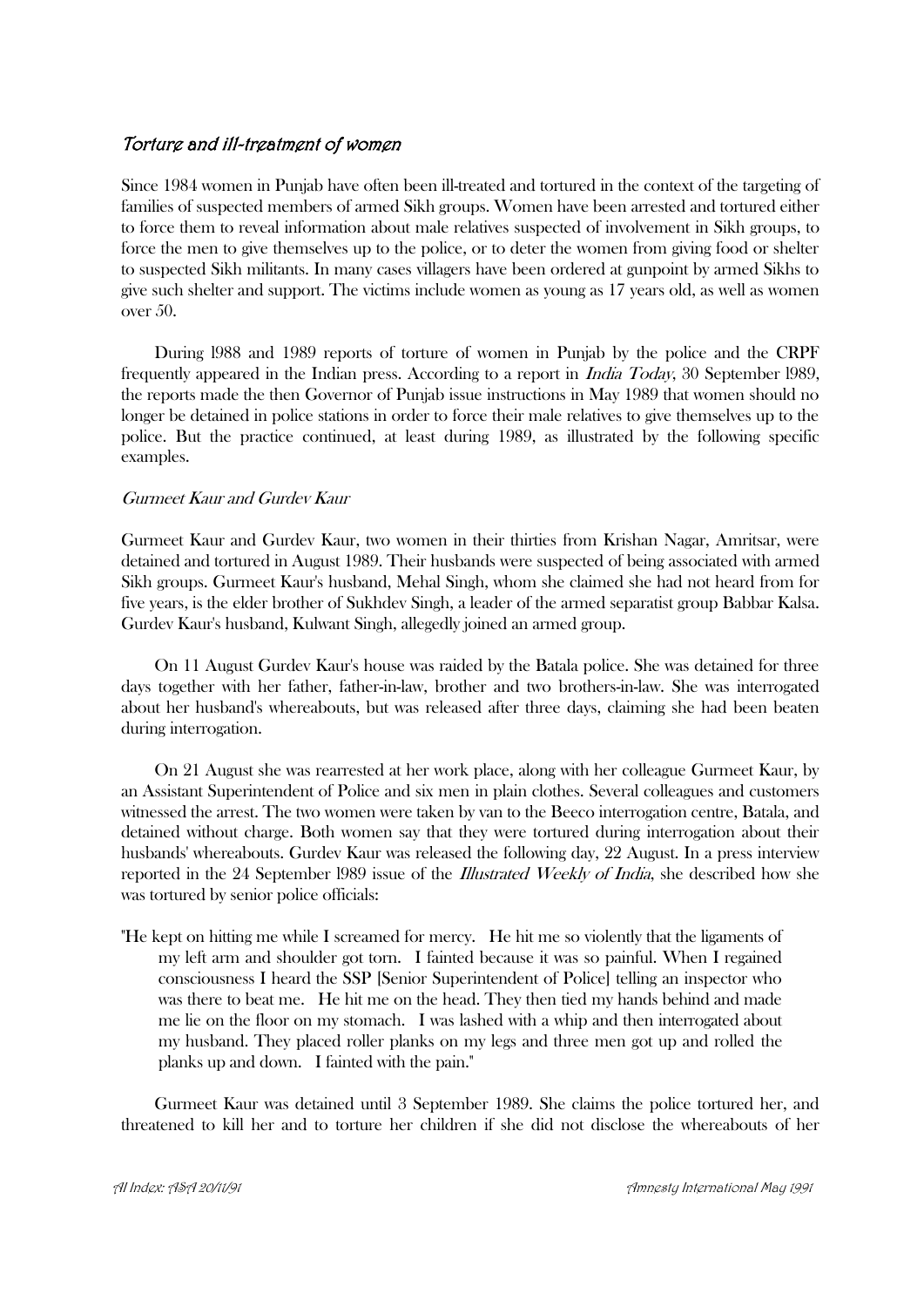husband. She described in a press interview reported in the *Times of India*, Patna, of 7 September l989 how she was tortured:

- "I was hit constantly on my limbs, and chest...After tying my hands the senior police officer himself forcibly pushed me in order to make me lie down as I was unable to. As a result I suffered an injury on my head as it hit against the ground. He meanwhile caught hold of a leather strap and began beating me. And whenever he felt tired there would be others to take over.
- "And thus this went on for days. Many times, I felt unconscious...sometimes my torturers would be drunk and they would jeer and taunt me. Planks would be put on my thighs and four men would stand on them at a time. Sometimes they would threaten to force horse urine in my mouth. And once they even took me out in a jeep saying that they were going to kill me."

 After her release Gurmeet Kaur required hospital treatment. According to a press report she was unable to sit up on her own and the muscles of her left leg were damaged.

 A subsequent inquiry into the torture of the two women, instituted after the incident had been widely reported in the Indian press, reportedly contributed to the state government's decision to transfer the SSP accused of supervising the torture of the women from Batala to the Punjab Armed Police Headquarters at Jalandhar (where he was killed by a bomb believed to have been placed by Sikh separatists on 10 January 1990). However, no further action against the police allegedly involved is known to have been taken and the outcome of the investigation is not known.

#### Shrimati Siso

Shrimati Siso, a resident of Paili village, Hoshiarpur district, complained to the Chief Judicial Magistrate, Hoshiarpur, on 25 July 1989 that four police officials at Balachaur police station, Hoshiarpur, had illegally detained her and gang raped her. The officers allegedly involved were the Station House Officer (SHO), the Moharrir Head Constable and two other Head Constables, all from Balachaur police station.

 At 4 or 5 am on 9 February 1989 these four police officials came to Shrimati Siso's house and asked her about the whereabouts of her cousin, Hazura Singh. Unable to provide information, she was arrested and taken to Balachaur police station. Shrimati Siso said she was asked to sign a blank piece of paper. She refused and was then kicked and beaten by the Station House Officer and the Moharrir Head Constable. At about midnight on 9 February, she claims these two men returned to her room and raped her. Later the same night she said she was raped by the two other Head Constables. She also claimed that the Station House Officer threatened to implicate her in a crime or to kill her if she told anyone about the rape. She was released on 10 February 1989.

 After her release Shrimati Siso said she was refused a medical examination by the Senior Medical Officers at the Civil Hospitals in Balachaur and Garhshankar because, she thinks, they feared retaliation by the local police. On 13 February, she complained to the Governor of Punjab against the four police officers alleged to have raped her. Shrimati Siso and witnesses were summoned to the Punjab Secretariat in Chandigarh and the Deputy Superintendent of Police was ordered to record their statements on 17 July 1989. However, Amnesty International does not know the outcome of the investigations. No action is known to have been taken against the police allegedly involved and no case was registered against them. Shrimati Siso then filed a complaint with the Chief Judicial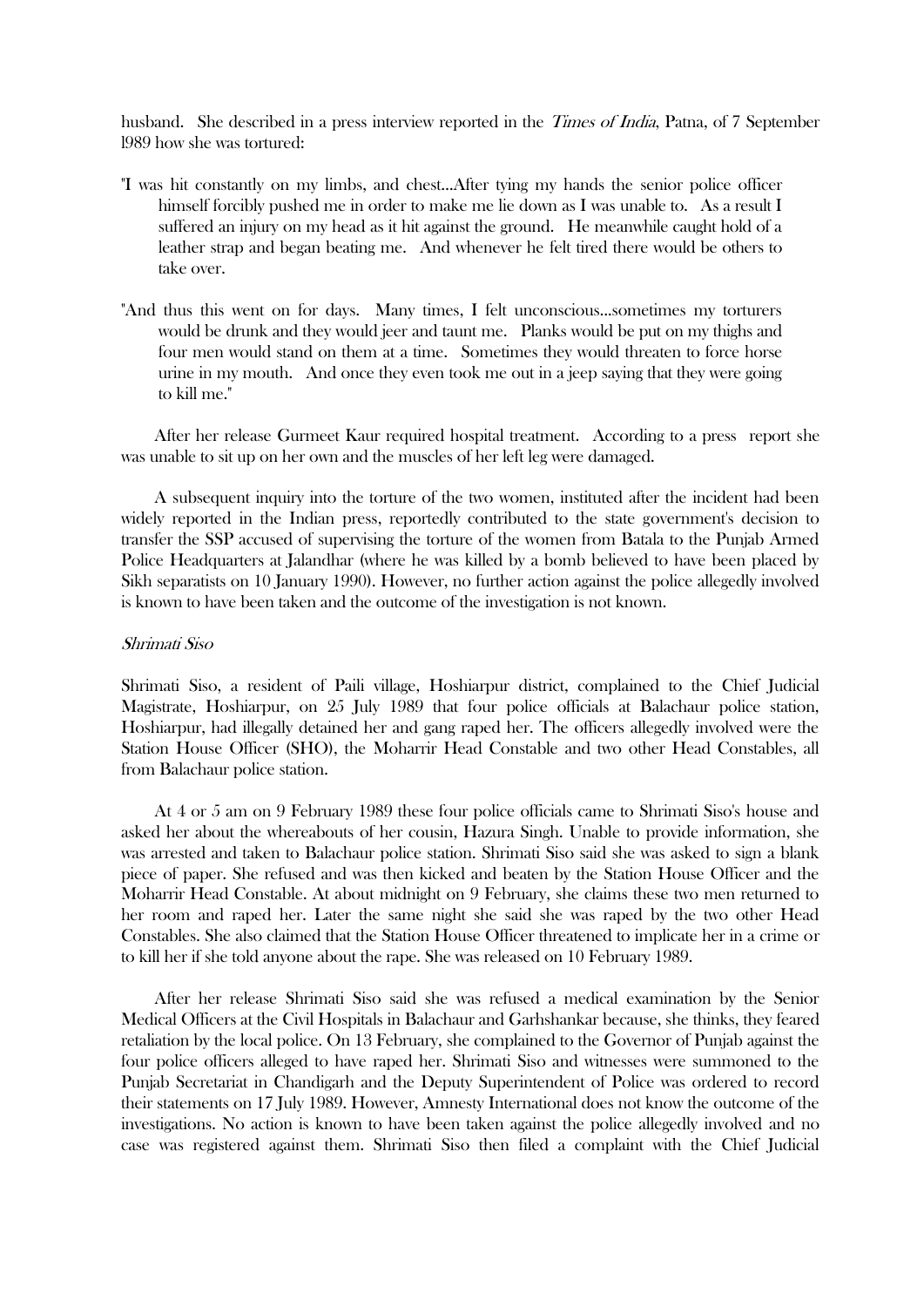Magistrate, Hoshiarpur, urging that the four police officers be dealt with according to law. The outcome is not known.

## Surjit Kaur of Rarranwali

The *Hindustan Times* reported on 30 September 1989 that Surjit Kaur, a 50-year-old woman from Rarranwali was arrested by the Valtoha police on 3 July 1989 in connection with the kidnapping of a village elder. She was taken to the Valtoha police station and detained for nine days, but apparently not charged. The newspaper quoted her as saying that on the first day of her detention the police:

"broke my feet and hands beating mercilessly with a rod. They poured water on my face and once I had regained my senses, six men stood in a semi-circle and started pushing and dragging me by the hair. And when I fell down they kicked and punched me like a sandbag"

 Her nephew, Dr. Sewa Singh, who had been brought to the police station with her, was forced to watch her torture. That evening both were reportedly transferred to Bhikhiwind police station where Surjit Kaur was interrogated again in the presence of four officers including the Deputy Superintent of Police of Patti. She claimed she was beaten again until 11pm during the interrogation. During the week that followed she said that she was tied to a bed in the sun for a day and was whipped. The police eventually released her in exchange for 4,200 Rupees "bail" money. Another condition for her release was that her 20-year-old son Rasal be brought to the police station. He was released the same evening.

## Gurmit Kaur of Leharka

Gurmit Kaur was 17 years old when she was reportedly tortured. According to the Punjabi newspaper Charhdi Kala (18 May 1989) Gurmit Kaur's father, Swaran Singh, and her brother had been in jail for two years, charged with harbouring members of armed Sikh opposition groups. She was reportedly arrested on 2l April l989 by the police, detained and questioned. Released that evening, she was rearrested the following day and taken to Thiriyewal village for identification. She says she was then blindfolded, beaten, repeatedly hung upside down and that chilli powder was put in her eyes. Later that evening, she claims she was raped by police officers, who were apparently drunk, until she fainted. On release she had to undergo hospital treatment. Amnesty International is not aware of any action having been taken to investigate the allegations.

# Deaths in custody as a result of torture

There have been persistent allegations that political prisoners have died while in custody as a result of torture. Often such deaths are not acknowledged: civil liberties groups in Punjab have alleged for many years that the police later claimed that such people have died in armed "encounters" (see Chapter V). But sometimes the police have acknowledged that people died in their custody and the Indian press and civil liberties groups have carried reports that such deaths were due to torture.

## Surinder Singh of Basti Jodhewal

Surinder Singh was arrested by police at Phillaur on 24 April 1989 while he was travelling by bus to Nakodar. According to a report in the *Indian Express*, Delhi, of 2 May 1989 the police suspected he had information about the activities of armed Sikh groups and brought him to the local police station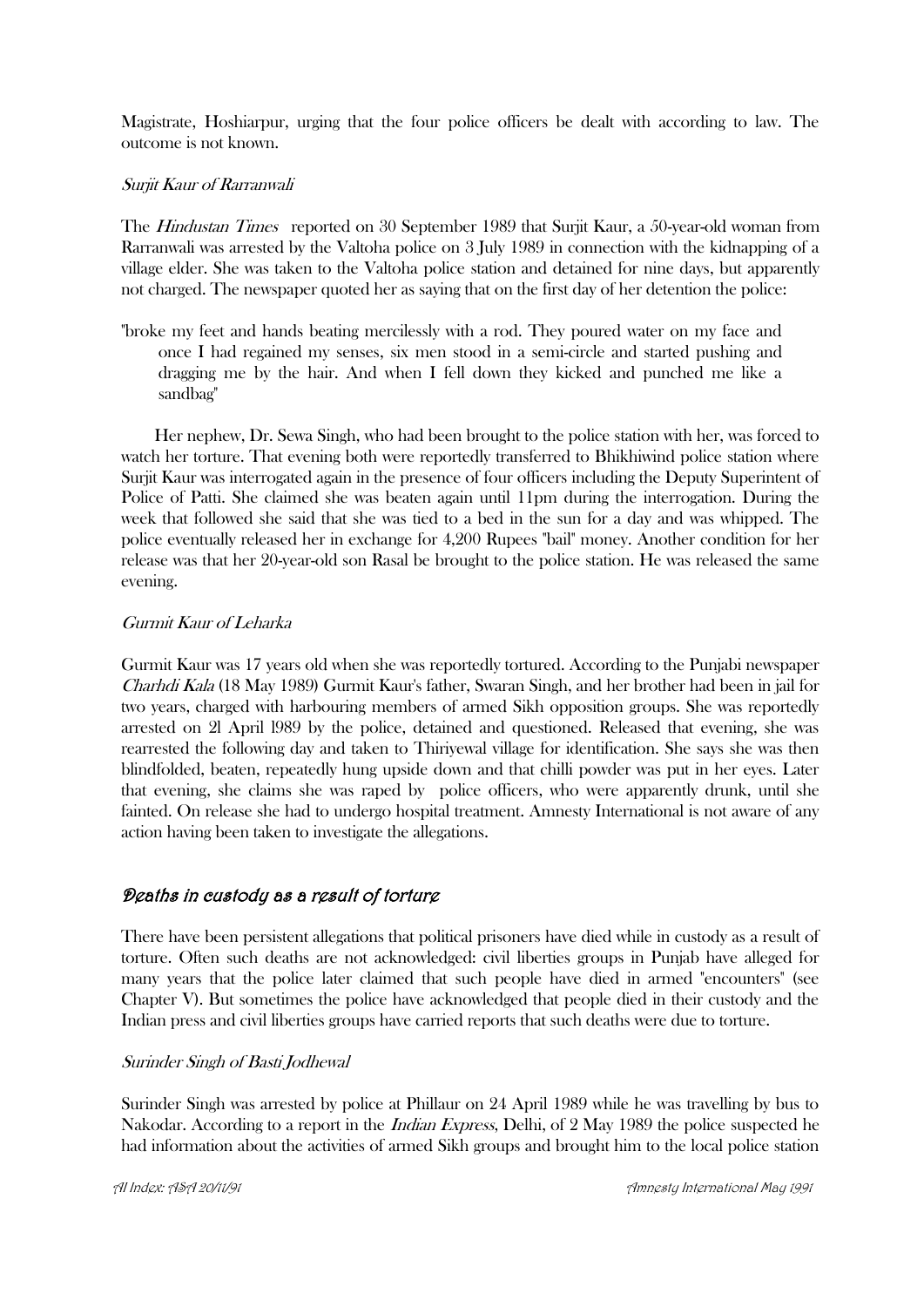at Phillaur and tortured him. When his family asked about him, the Phillaur police reportedly denied that they knew where he was being held. But his parents managed to locate him in the police station and secured his release several days later.

 Surinder Singh died within days of his release. According to the press report: "He was in a very bad physical state when he was released. The efforts of private doctors to save his life failed and he succumbed to his injuries [resulting from torture] yesterday [30 April 1989]".

#### Sukhdev Singh

Sukhdev Singh alias Kaka, a 22-year-old Sikh welder, died of injuries reportedly received while in the custody of the CIA police, Jalandhar, on 2 October 1990. His body was discovered near Sahnewal town in Ludhiana district. The Punjab Human Rights Organization (PHRO) investigated his death and reported that he had been beaten with various instruments on 1 October shortly after arrest.

 According to the PHRO report, Jalandhar police raided Nandpur village at 10am on 1 October 1990 in search of Sukhdev Singh. The police beat his brother, Darshan Singh, who disclosed where Sukhdev Singh was. On seeing the police, Sukhdev Singh apparently ran into nearby fields where, the report alleges, the police beat him to death. The police visited Nandpur village the next day and denied having arrested Sukhdev Singh. They suggested a search near the rice sheller where his body was found.

 The post-mortem was conducted by Dr G. S. Grewal, who reportedly recorded at least 10 injuries on the body and head. The PHRO report states that the police claimed that Sukhdev Singh "poisoned himself". A magisterial inquiry reportedly recorded testimony from parents and witnesses, but despite three summonses the police did not appear before the magistrate.

## Cruel, inhuman and degrading treatment

Some Sikh detainees have been held for long periods in overcrowded conditions, and Amnesty International has received reports that some of them have been held in iron fetters for years, apparently to prevent their escape.

 Hundreds of Sikhs have been detained in recent years in prisons outside the state of Punjab and 20 of them, held under the provisions of the Terrorist and Disruptive Activities (Prevention) Act in Bareilly Central Jail, Uttar Pradesh, complained to the Supreme Court in December 1989 that they had been held without trial, in iron fetters, for nearly four years. Prison records show that they were arrested at various dates in 1986, 1987 or 1988. One of their family members also told the Supreme Court that relatives, who often had to travel long distances, were refused visits to which they were entitled when they arrived at the prison.

The District Judge, Bareilly, K.C. Bhargava, carried out an investigation into these allegations on orders of the Supreme Court. In his report of 9 April 1990 he recorded that the Superintendent of the Central Jail had indeed stated "that the undertrials are being kept in fetters due to security reasons". The Superintendent denied that they had been kept in such conditions for four years in Bareilly Central Jail itself, pointing out that they had been received in the prison at various stages between August and December 1989 confirming that they "were received from other jails in fetters" and that "the fetters were continued on them because of their antecedents of being arrogant in committing serious heinous crimes". The District Judge concluded that for security reasons it was necessary to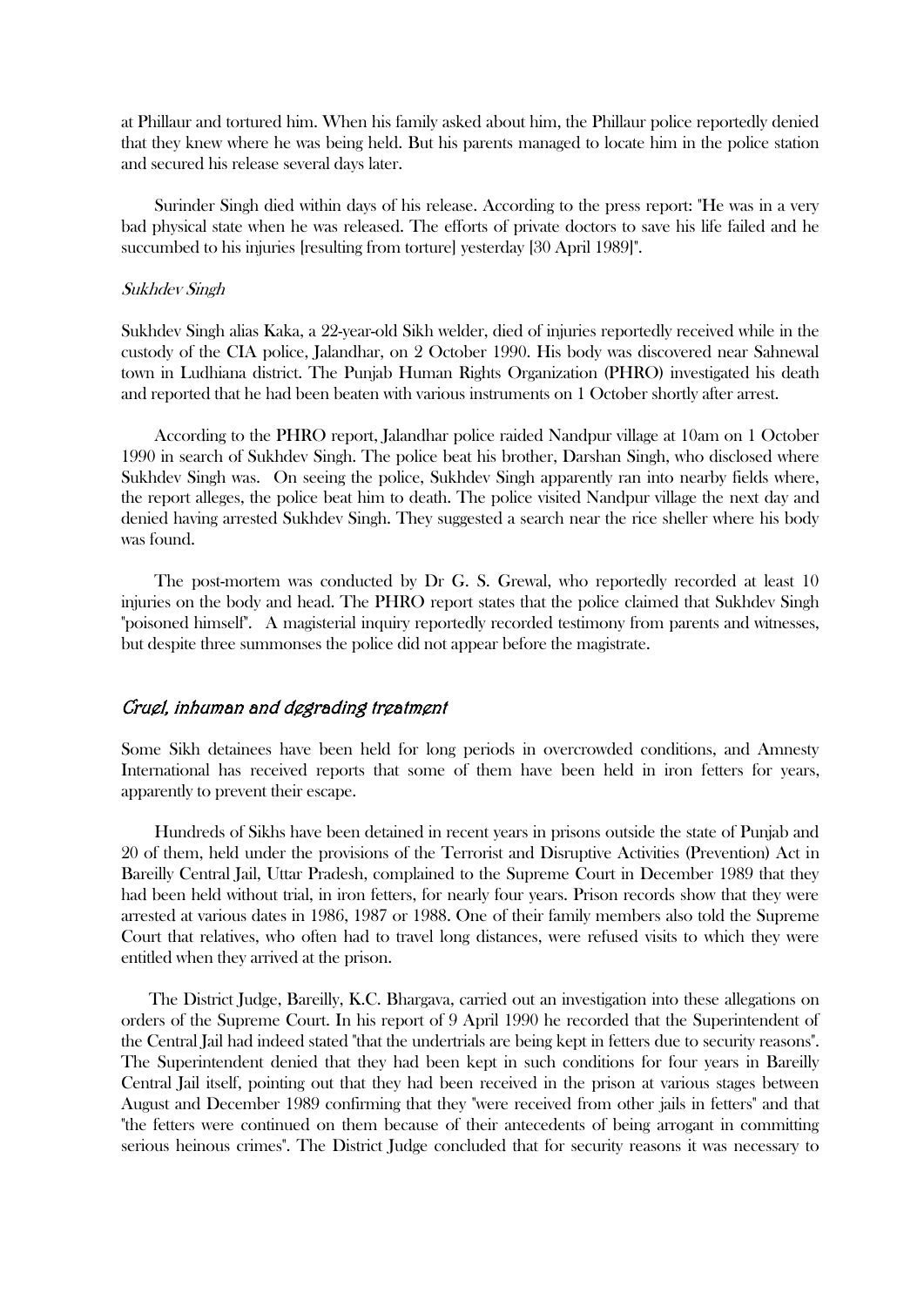keep certain Sikh prisoners in fetters. On 13 September 1990 the Supreme Court stated in an order that:

"We fail to understand why proper security arrangements cannot be made in Jail to guard these undertrials. Armed guards can be posted to guard them if security reasons so demand but it seems inhuman to keep them in fetters while they are awaiting trial which is delayed, notwithstanding this Court's order to expedite them".

 The Supreme Court ordered that the prisoners should not be kept in fetters. The Supreme Court ordered that their trial be completed quickly, preferably within a period of three months. Amnesty International does not know whether the iron fetters were subsequently removed or whether trials have now started.

 Keeping people in iron fetters for long periods constitutes, in Amnesty International's view, a form of cruel, inhuman or degrading treatment, prohibited in Article 7 of the International Covenant on Civil and Political Rights. Moreover, the United Nations Standard Minimum Rules for the Treatment of Prisoners strictly limit, in Rule 33, the circumstances in which instruments of restraint can be applied - and then only temporarily - and require that "chains or irons shall not be used as restraints".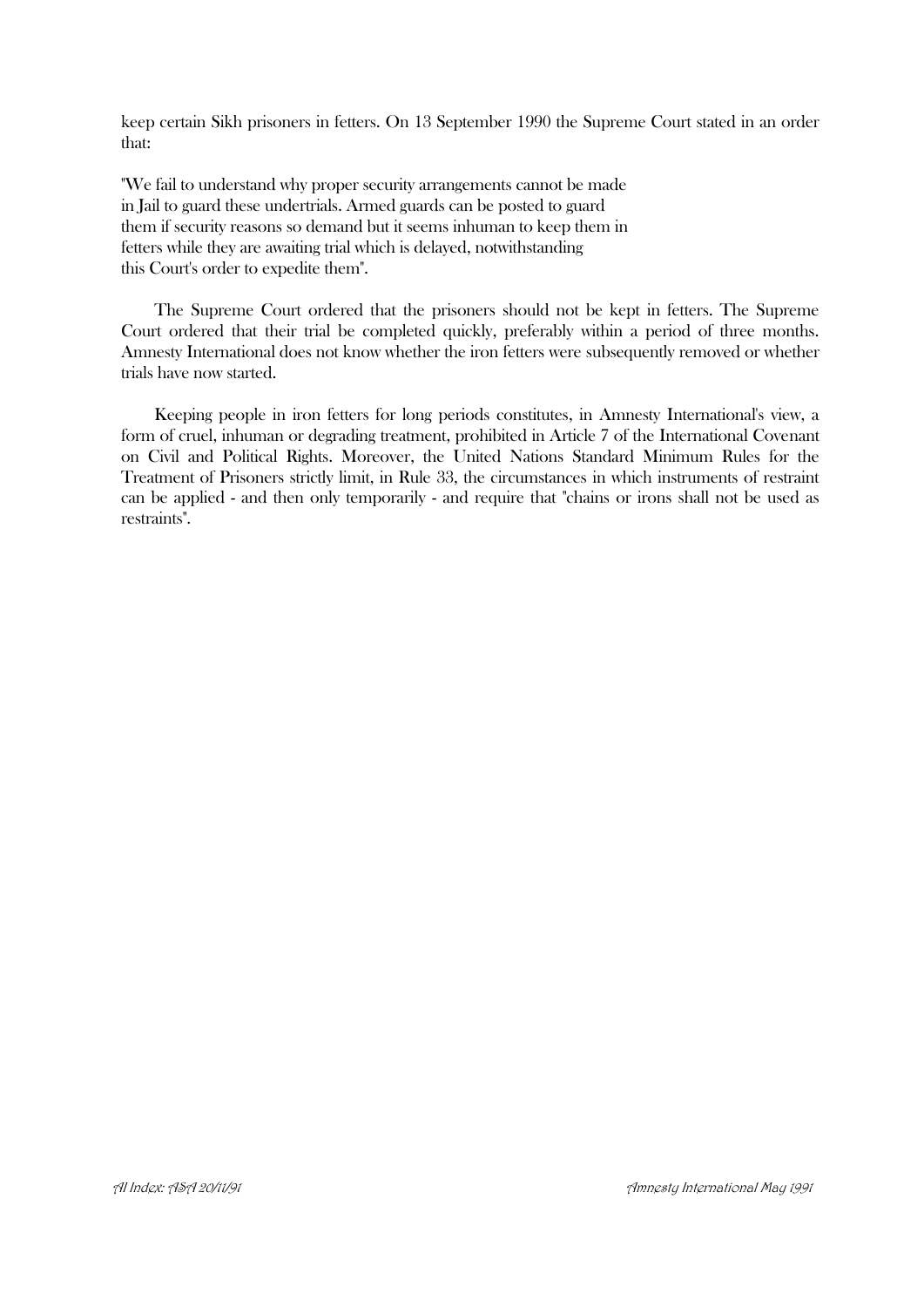# **IV) UNACKNOWLEDGED DETENTIONS AND "DISAPPEARANCES"**

Amnesty International has received many reports that the police refuse to acknowledge that they detain people arrested in Punjab on suspicion of being members or sympathizers of Sikh armed groups advocating a separate Sikh state, even though there are sometimes eye-witnesses to their arrest or detention. Such people are held in illegal detention for weeks and sometimes months, without any record of their arrest or their place of detention. Although the detention of some was eventually acknowledged, particularly after *habeas corpus* petitions were brought, such legal remedies have, in other cases, remained entirely ineffective and police officials have continued to deny knowledge of arrest or detention or else claimed that the person in question had "escaped".

 There are numerous instances in which police and security forces have denied arresting or detaining people believed to have been taken into custody illegally. In several cases, the Punjab and Haryana High Court have confirmed that people were held in unacknowledged and illegal detention and ordered that legal proceedings be taken against the police officers responsible. In one such case, the High Court initiated contempt of court proceedings against police officials who disobeyed court orders to release detainees held in illegal and unacknowledged detention.

 The "disappearance" cases listed below remain unresolved.<sup>10</sup> Amnesty International has selected those recent cases which have been reported to the organization in the greatest detail. Relatives have expressed fears that "disappeared" persons have been tortured and may even have been killed while in police custody. One of the victims was said to be 15 years old at the time of his "disappearance".

## Devinder Singh Pujari, Rajinder Singh Pappu and Jurbaj Singh Jago

1

Devinder Singh Pujari from Moraikalan, Rajinder Singh Pappu from Amritsar, and Jurbaj Singh Jago from Mehrdipur, were reportedly last seen in custody on 7 March 1990. The exact date and place of their arrest, in mid-1989, is not known.

 In late February 1990 a local human rights organization was told of the men's whereabouts by a prisoner released from CRPF custody. The organization immediately brought a habeas corpus petition on behalf of the three men in the Punjab and Haryana High Court which, on 6 March, ordered their release and appointed a warrant officer to search for them. The following day, the warrant officer and members of the human rights organization visited the camp of the 85th Batallion of the CRPF, where they believed the detainees were held. They say that they managed to find the three detainees but that, before they were able to speak to them, the men were driven away in a CRPF jeep without a number plate.

 In his report to the Punjab and Haryana High Court of 8 March, the warrant officer described how the missing men were found in the CRPF camp. He said that when they arrived at the camp, they were told to wait for the return of the Assistant Commandant, who was on patrol. The warrant officer reported: "During this period nobody was present there and we went outside in front of store rooms numbering 19A, 19, 20A and 20. The doors of the stores were locked from outside and there were chinks measuring 6" x 6" on the upper side. I and the petitioner called the names of alleged

<sup>&</sup>lt;sup>10</sup> Additional data about the context in which "disappearances" occur is provided in an Amnesty International report of July 1989 entitled: India: Some Recent Reports of "Disappearances" (AI Index: ASA 20/08/89).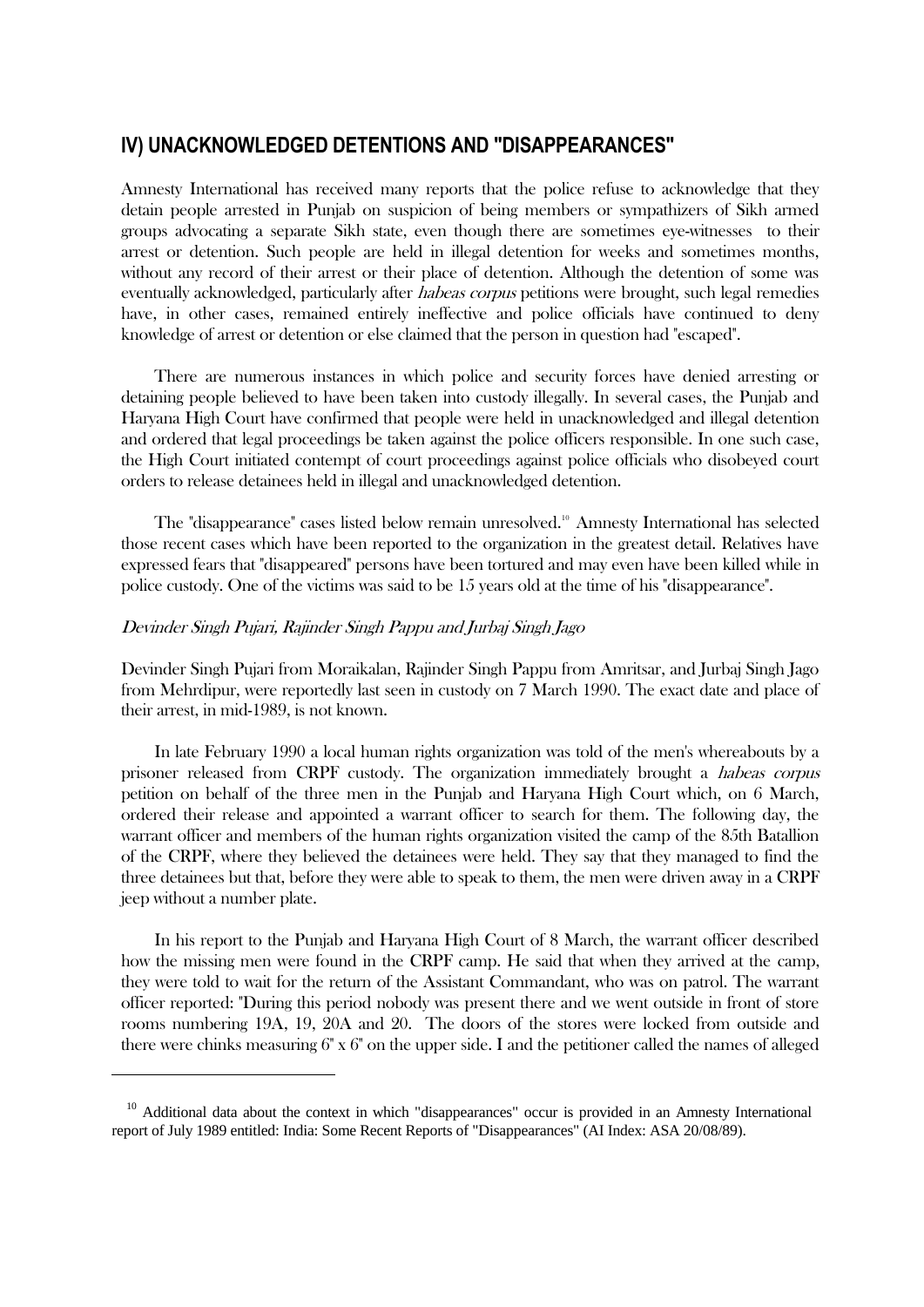detainees from outside in low voice and from that position of door of room No. 19 and 20A the alleged detainees responded to the call and signalled with their heads in affirmative." A member of the local human rights organization, who had been told to wait outside, said he saw a sentry go to store rooms No. 19 and 20A and take the three men away in a CRPF jeep which carried no number plate. The warrant officer said: "I came out and ran towards these rooms and saw that a jeep was going out of the main gate taking the alleged detainees at a very fast speed". He complained to those in charge: "In the meantime, one DIG rank officer and Senior Superintendent of Police (SSP) Amritsar...and many police and CRPF officials reached there. I narrated the whole incident to the high rank officials saying that those officials did not allow me the search of the alleged detainees". Later, the Assistant Commandant of the camp told the High Court: "the detainees were not detained illegally in the premises of the 85th Batallion". Similar statements were reportedly made in court by other police and CPRF officials.

 The High Court did not believe the statement of the Assistant Commandant and on 22 March 1990 started contempt of court proceedings against these officials "for illegal detention and disobeying the orders of this court in not allowing the warrant officer to release the alleged detainees". The court dismissed the denials of officials that the three men had been in their custody as "of no consequence". However, the contempt of court proceedings were subsequently dismissed, apparently because the officials involved were transferred outside Punjab. No other legal action is known to have been taken against them and the current whereabouts of Devinder Singh Pujari, Rajinder Singh Pappu and Jurbaj Singh Jago remain unknown.

#### Jaswant Singh and Chanan Singh

These two elderly Sikhs were among a group of seven men reportedly arrested at the same time. All seven cases were mentioned in a *habeas corpus* petition which secured the release of five of the men who were awarded compensation by the High Court. The whereabouts of Jaswant Singh and Chanan Singh remain unknown.

 On 10 October 1990 the Punjab and Haryana High Court heard a habeas corpus petition brought by the Punjab Human Rights Organisation on behalf of seven men allegedly held at either Dera Baba Naka police station, Kalanaur police station, Kotla Surat Malli chowkie or Shahpar chowkie, since 4 October. The PHRO alleged the seven men had been beaten in custody. It stated that the police had refused to acknowledge their detention, although they had told the men's families that unless a bribe for their release was paid the men would be killed in a false "encounter".

 The High Court appointed two warrant officers to search for the detainees. One went with a relative of one of the detainees to Dera Baba Naka police station on 11 October. None of the seven men were found when they searched the cells, but when the relative called the detainees by name in a loud voice there was an answer from one of the rooms in the police station. All of the seven men except Jaswant Singh were found in that room, although there was confusion about one of them, Chanan Singh. None of the prisoners' names had been recorded in the daily register. Five of the men were then released. Chanan Singh was kept in custody because his father's name and the name of his village differed from the details given in the habeas corpus petition. Jaswant Singh was not found during similar searches of the other police stations named in the habeas corpus petition.

 In his report given on 30 October, the High Court judge said that the Moharrir Head Constable of the Dera Baba Naka police station had claimed the six men went to the police station of their own accord to meet the Station House Officer on 11 October [the day they were found in the police station by the warrant officer]. The SHO was not there so they had been asked to sit in the room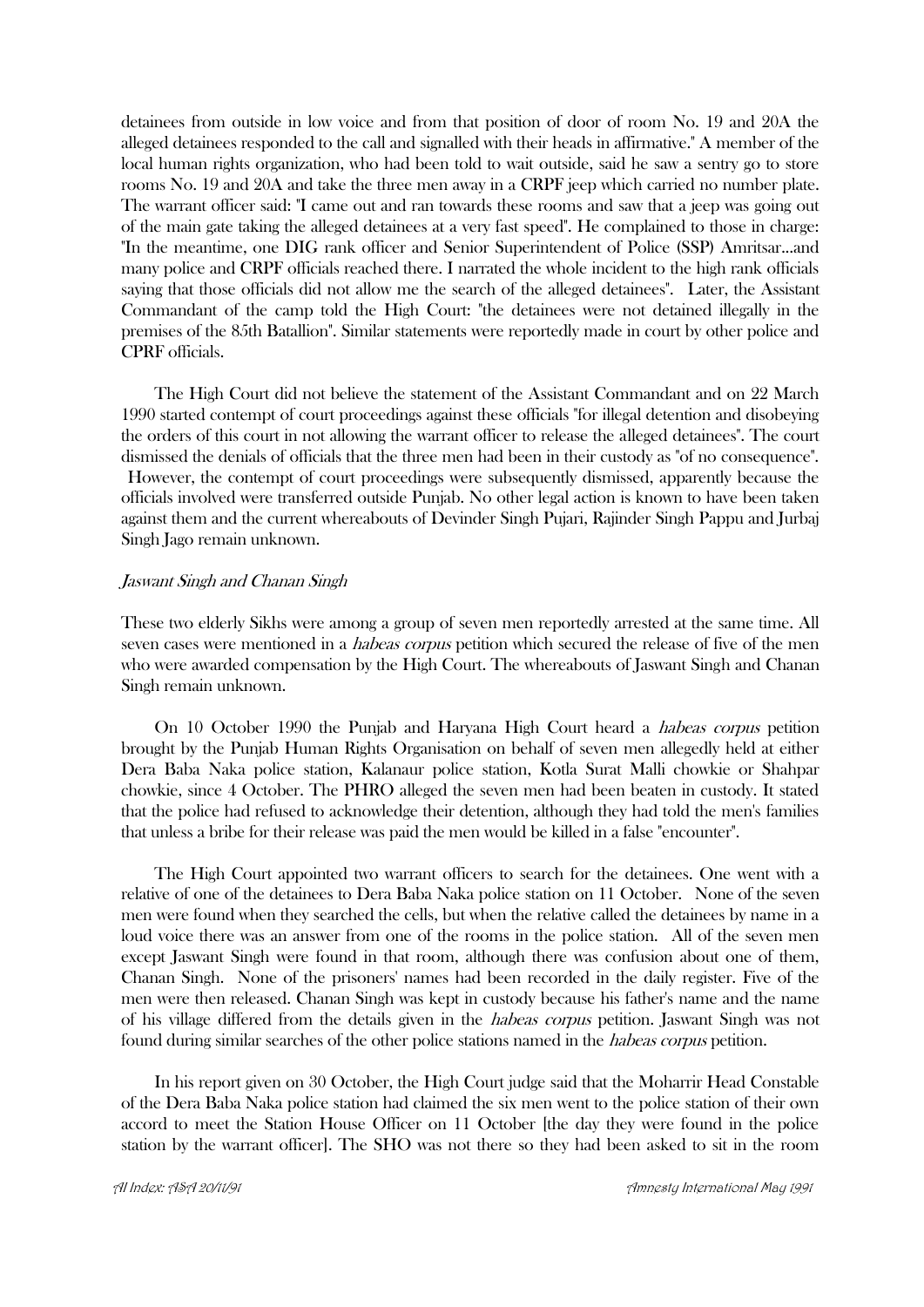where they were found. The judge concluded: "There appears to be no force in this contention [the police claim] as in case the alleged detainees wanted to simulate their confinement at the police station, then there was no question of Jaswant Singh and Chanan Singh missing therefrom". The judge also said there was no evidence that the PHRO or the seven detainees had any motive to falsely implicate the police of that particular police station, and ruled "there is no escape but to conclude that the above-referred persons were being illegally detained". The judge ordered the police officers in charge to pay 5000 Rupees compensation to each of the five men. The whereabouts of Chanan Singh and Jaswant Singh are still not known.

#### Jasbir Singh

Members of the security forces, as well as the police, hold people in unacknowledged detention. Jasbir Singh, a 20-year-old man from Bhikki, Bhatinda District, was arrested in front of local villagers, on 6 February 1990 by CIA officers, believed to be from Rampura. No reason was given for his detention. Several witnesses made sworn statements to the court that they had seen Jasbir Singh in detention of the CIA officers at Rampura between 6 and 13 February, and that Jasbir Singh had told them that he had been tortured, with the result that he passed blood with his urine. On 15 February the warrant officer, acting on orders of the High Court responding to a *habeas corpus* petition, raided the CIA offices, at Rampura, and found Jasbir Singh, and the CIA acknowledged his arrest but told the court it had taken place that day. The CIA had persistently denied any knowledge of his detention when family members inquired about him a week earlier.

#### Devi Dayal

In other cases, *habeas corpus* petitions have failed to locate the "disappeared". Devi Dayal's petition was dismissed on technical grounds.

 On 28 November 1990 the Punjab and Haryana High Court dismissed a habeas corpus petition brought by the President of the Ropar District Unit of the PHRO on behalf of Devi Dayal, son of Chanan Singh, post office Suron, Rajpura, Patiala district. The petitioner stated that Devi Dayal was held by CIA staff in the Rajpura police station and that the CIA refused to acknowledge the detention. He alleged that Devi Dayal had been beaten in custody.

 The High Court first dismissed the petition because the petitioner did not live in the same district as Chanan Singh. The petition was brought to court again the following day by the same petitioner and one other. The High Court once more dismissed it, this time on the grounds that the human rights group could not show how it was related to or interested in the fate of Devi Dayal. The court denied that his fate was a matter of public interest. It also refused to hear the petition because it did not identify any individual among the CIA staff as responsible for illegally detaining Devi Dayal.

 As a result, Devi Dayal's whereabouts remain unknown. Amnesty International believes that identifying individual officers as responsible for illegal detentions, as the High Court required, is impossible in many cases because the police take effective steps to conceal their responsibility.

#### Parvinder Singh

In other cases the courts have simply upheld police denials that a "disappeared" person was in custody, even when there were witnesses to the arrest and the identity of arresting officers was known.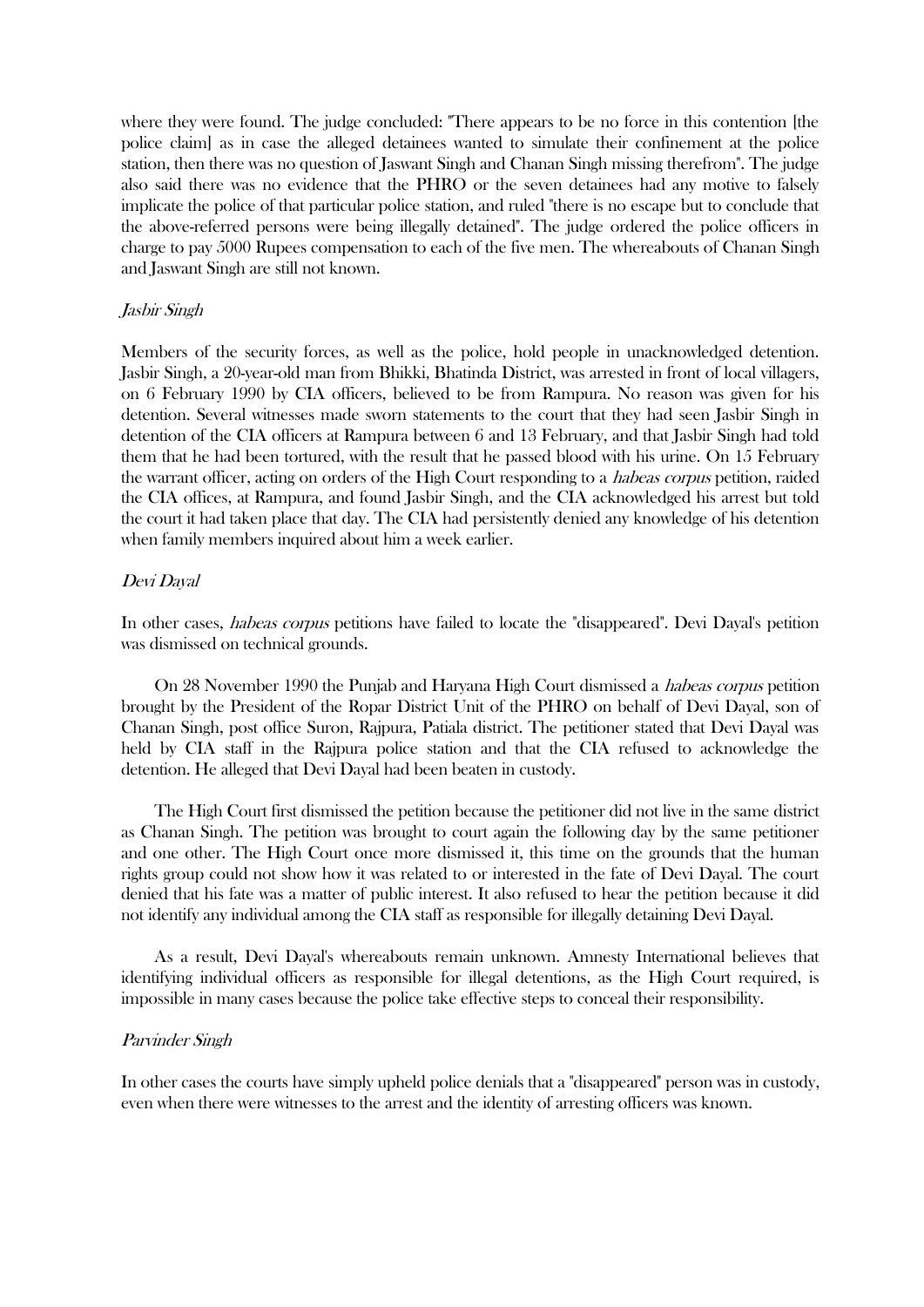Parvinder Singh, the son of Chain Singh, was 26 years old at the time of his "disappearance" in August 1990. Married with two children, he was working as a Lower Division Clerk in the Punjab State Electricity Board, Balachor, Hoshiarpur district.

On 30 October Chain Singh brought a *habeas corpus* petition on behalf of his son to the Punjab and Haryana High Court. The petition stated that Parvinder Singh was taken from his office at the Punjab State Electricity Board (PSEB) on 3 August by police officials including two Sub Inspectors (hereafter Sub Inspector A and B), and the Station House Officer at Balachor police station. Chain Singh said that he feared his son could be killed by the police in a fake "encounter". He requested that the judge order the police to bring his son before the court for his release and that compensation be paid for keeping him in illegal detention.

 An Assistant Executive Engineer at the PSEB witnessed the arrest and had described it in a letter to the Senior Superintendent of Police at Kapurthala written on 9 August: "On dtd. 03/08/90 Addnl Station House Officer City Police Station. p. unknwn (perhaps named [Sub Inspector B]) accompanied with his squad and SHO Balachaur reached this office at about 10.00 a.m. and taken the above named official [Parvinder Singh] with them and told that 'he is desired in connection with some enquiry / investigation of a case and will be free within a few minutes'. But it is surprised [surmised] that the official concerned has been kept under secret confinement by the City Police Bhagwara...".

 On 11 November the Sub Inspectors A and B, made statements to the High Court in response to the *habeas corpus* petition. Sub Inspector A acknowledged that he went to arrest Parvinder Singh on 3 August 1990 under the Arms Act and the Terrorist and Disruptive Activities (Prevention) Act at the office of the Punjab State Electricity Board and said he requested permission from a senior official of the Board, Balwant Singh, as Parvinder Singh's employer, to arrest him but that this was denied. Both he and Sub Inspector B claimed that they were only allowed to talk with Parvinder Singh for 15 minutes within the premises of the PSEB, that they were not allowed to arrest him and that they left Parvinder Singh in his office. Sub Inspector A told the court that Parvinder Singh was not in detention and had absconded to escape arrest.

 On the basis of the police statements, without further investigation, the High Court dismissed the petition on 20 November. Parvinder Singh's father and his employers, despite many enquiries and letters to police and state officials, failed to establish why or where he was detained. His whereabouts remain unknown.

#### Ravail Singh, son of Massa Singh

Ravail Singh was a truck driver from Jabbowal Tehsil, Baba Bakala village, Amritsar district. On 16 June 1990 at about 3pm police officers from Jandiala police station came to his house, searched it and took him to the police station. Ravail Singh's two brothers and a man from Muchhal village witnessed his arrest. Later that day Ravail Singh's wife and brothers visited the office of the Station House Officer, Jandial police station, who denied that Ravail Singh had been arrested. His wife then visited the Senior Superintendent of Police (SSP), Majitha, who also denied knowledge of Ravail Singh's arrest.

 On 16 June Ravail Singh's wife appealed on his behalf to the Chief Justice of Punjab and Haryana High Court, the Governor of Punjab, the Chief Secretary of Punjab and the Director-General of Police, Punjab. On 14 July she sent further appeals to the Governor of Punjab,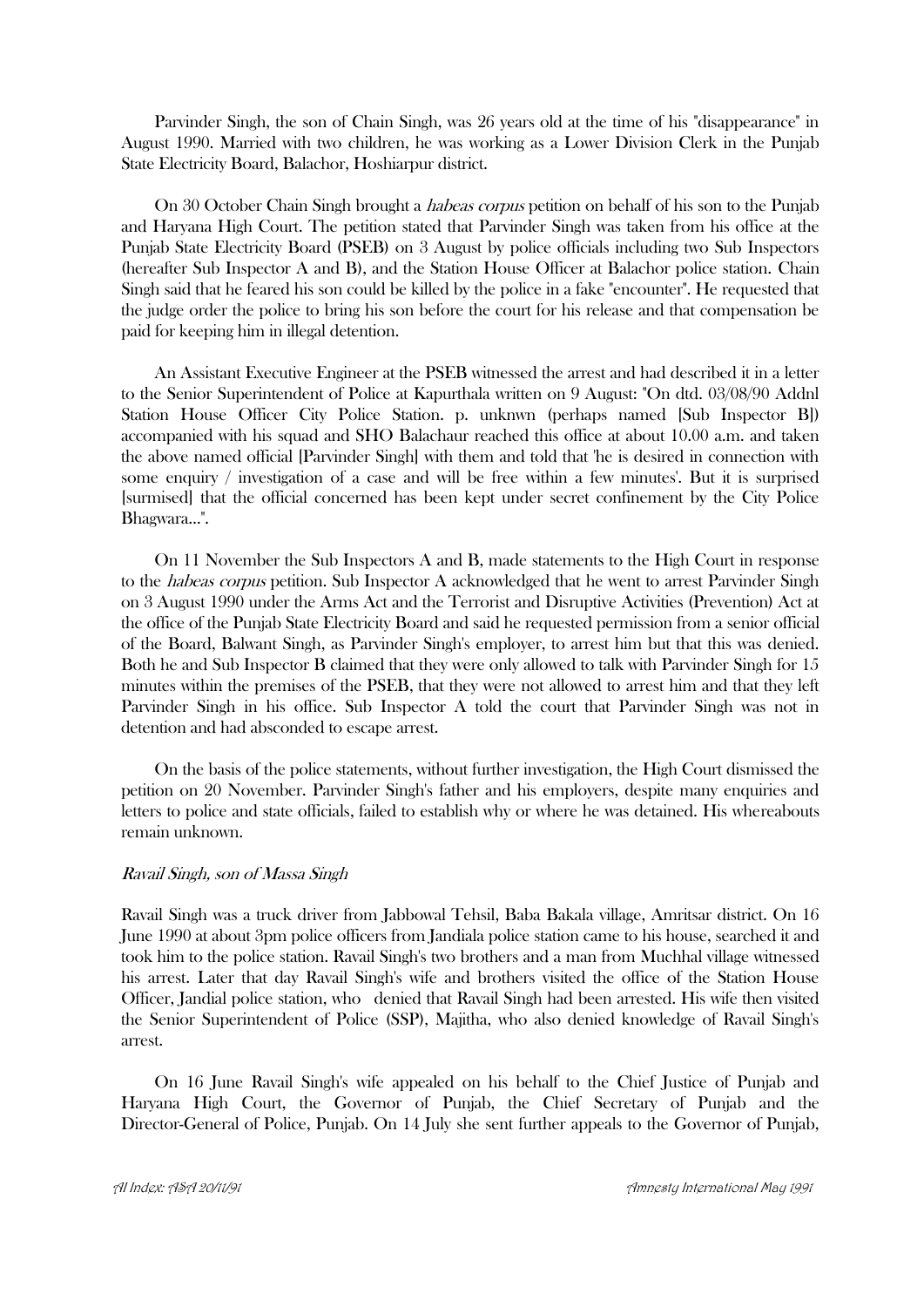the Director-General of Police, Punjab, the Inspector General, Border Range, Amritsar and the Prime Minister of India.

 On 17 July Ravail Singh's relatives again visited the office of the SSP, Majitha, who asked them whether they had "moved any complaint to the High Court". They told him that they had brought a habeas corpus petition. The SSP then apparently told them that Ravail Singh was being held in police custody and would be brought to court upon successful application of the petition. However, to Amnesty International's knowledge he was not brought to court, the *habeas corpus* petition was dismissed and there is no information about Ravail Singh's whereabouts or fate. The police have subsequently told the family that he is "not in their custody", although some reports indicate he may be held in prison.

#### Baldev Singh of Warian village

In some cases, the police have denied arresting people even though they were afterwards seen in custody by their relatives. In one case the victim was a boy of 15 at the time of his "disappearance".

 Baldev Singh, then aged about 15, was arrested with his twin brother, Kala Singh on 16 October 1988. When they were arrested the boys were watching television in the family home in Warian, Taran Taran, Amritsar district. The arrests were reportedly carried out by the Sarhali police and witnessed by other villagers. The police also took away the television set, some clothes and some agricultural tools. No reason for their arrest was given.

 Baldev Singh and Kala Singh's mother went immediately to the Sarhali police station accompanied by the village leader of Dargapur. There she was able to see both her sons and to hand over clothes to them. Kala Singh was released 20 days later by the Sarhali police and the television set was also returned. The mother returned to the police station to ask about Baldev Singh but was reportedly told that he had been "taken by the Central Reserve Police Force for investigation".

 The mother then appealed to the Prime Minister of India and the then Governor of Punjab to establish Baldev Singh's whereabouts. The governor informed her, on 5 December 1988 that he had forwarded her letter to the Deputy Inspector General of Police - Grievances. No further progress has been made in the investigations and Baldev Singh's relatives have been unable to establish his fate or his whereabouts. On 20 August 1990 his relatives wrote to Amnesty International asking for assistance in tracing him.

## Kushwinder Singh, son of Shamsher Singh

In another case, a man "disappeared" after being seen in custody by a fellow prisoner at the CIA interrogation centre, Patiala.

 Kushwinder Singh is the second of three sons, the youngest of whom, Rajinder Pal Singh, was killed in 1985, allegedly while in police custody. Kushwinder Singh was arrested on 26 January 1989 and released on bail in April 1989. His trial was set for 21 July 1989. The night before the trial Kushwinder Singh and his father stayed with a relative in Madanpur near the court. On 21 July, while he and his father were waiting for a bus to take them to court for the trial, armed men in plain clothes driving a van and a jeep without number plates siezed Kushwinder Singh and forced him into the jeep. His father claims the armed men were led by an Inspector of the CIA, Patiala.

 The family heard nothing about Kushwinder Singh until the end of August 1989 when a former detainee who had been arrested on the same day, told them that he had been held with Kushwinder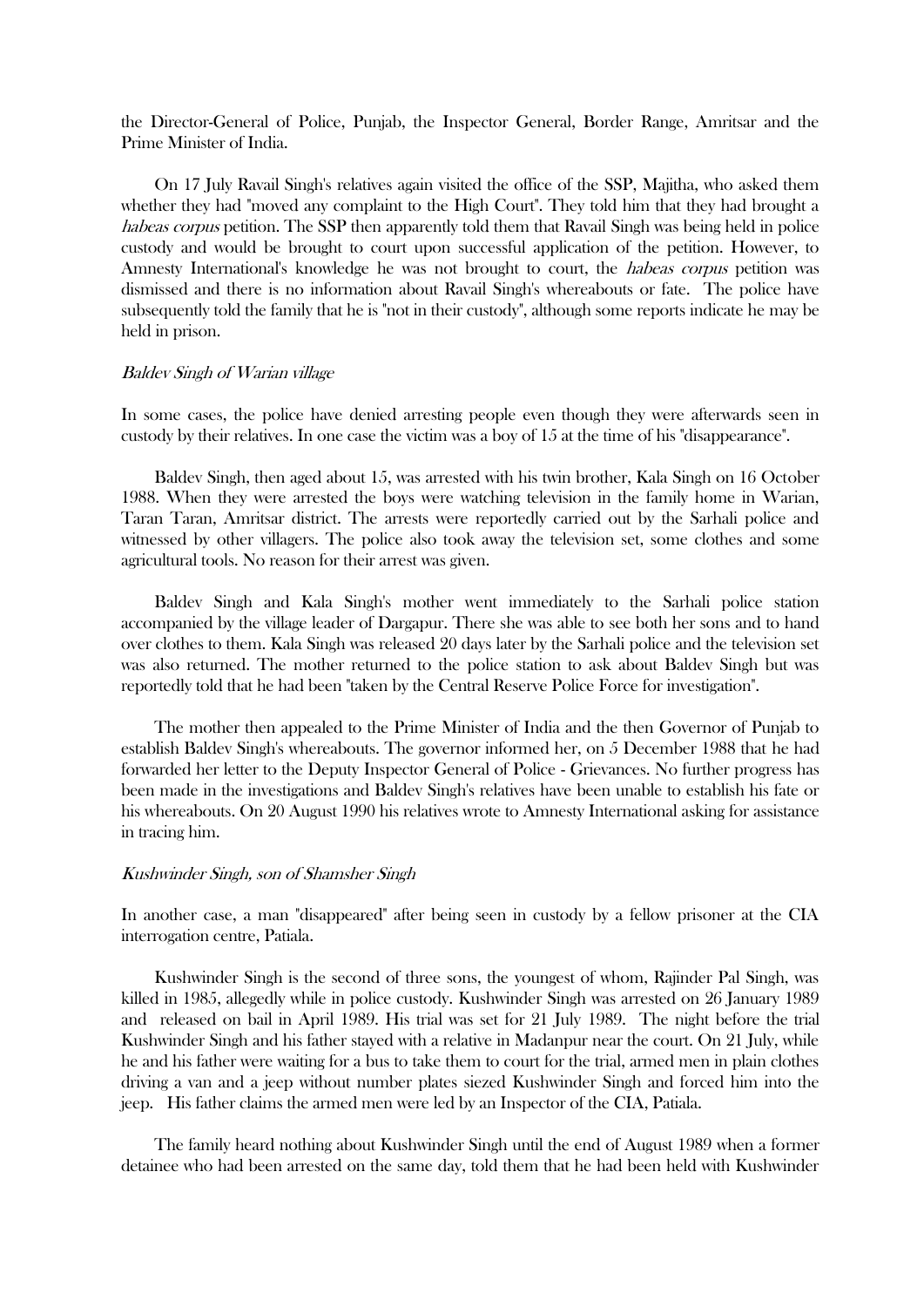Singh in the CIA interrogation centre at Patiala until 23 August. Kushwinder Singh's father, accompanied by a former member of the Punjab Assembly from Ropar, went to the CIA staff office in Patiala where the father identified the Inspector who had arrested his son. The Inspector denied that he had taken Kushwinder Singh into custody.

 The family received another report that Kushwinder Singh had been seen in custody, this time from the wife of the relative in Madanpur with whom Kushwinder Singh and his father had stayed before the trial. She said that as she was returning home from the hospital in Chandigarh on 26 October she saw a person in handcuffs being led from the hospital and into a van by seven or eight policemen. She thought she recognized the person from behind as Kushwinder Singh, and she called out his name. When he turned, she definitely recognized him as Kushwinder Singh, but the policemen escorting him continued to lead him away. Since then his family has received no further information about Kushwinder Singh. His fate or whereabouts remain unknown.

 Other well documented cases of "disappearance" are selected from dozens reported to Amnesty International since 1988 and are summarized below.

## Baljinder Singh alias Raju Baljinder Singh alias Raju

Baljinder Singh, a car dealer and active member of the All India Sikh Students' Federation from Amritsar, went with a friend to Jalandhar on 9 June 1989 to complete the sale of his car. When they arrived at the dealer's office, they were driven to a building which they later realized was the Criminal Investigation Agency's (CIA) office. According to one report, the police arrested Baljinder because they wanted to obtain information about one of his relatives. Baljinder Singh was seen in police custody on the evening of 9 June 1989, after which he was reportedly interrogated for fifteen days and tortured by officials of both the CRPF and the CIA. Soon after the arrest, Baljinder Singh's relatives brought a habeas corpus petition in the Punjab and Haryana High Court but the petition was dismissed. He is not known to have been brought before a court. Members of a civil liberties group raised his "disappearance" with the then Governor of Punjab, Nirmal Kumar Mukarji, who promised an investigation, but his relatives have received no further information and remain unable to establish his fate or whereabouts.

## Hardeep Singh son of Amarjit Singh

Hardeep Singh, aged 25, son of Amarjit Singh of Verka village, Amritsar district, was reportedly arrested by police from Sector 27 in Chandigarh at 9 pm on 21 April 1989. The following day relatives were told that Hardeep Singh had been transferred from Sector 27 police station to the police station in Sector 11. When they went to the police station in Sector 11, relatives were apparently able to see Hardeep Singh but were not allowed to talk to him. After news of his arrest had been published in a local Punjabi newspaper on 29 April, relatives made further inquiries at the police stations both in Sector 11 and 27. They were told that Hardeep Singh had been taken to Amritsar by police from Saddar police station, Amritsar. However, when the relatives went to Saddar police station the police denied he was held there. Relatives sent numerous appeals to police and government authorities but to Amnesty International's knowledge no replies were received. After several months in unacknowledged detention Hardeep Singh was reportedly released towards the end of 1989. Relatives claimed that during his detention he was subjected to torture.

## Darshan Singh Dalla

Darshan Singh Dalla, an artisan from Dalla village in Ludhiana district and reportedly an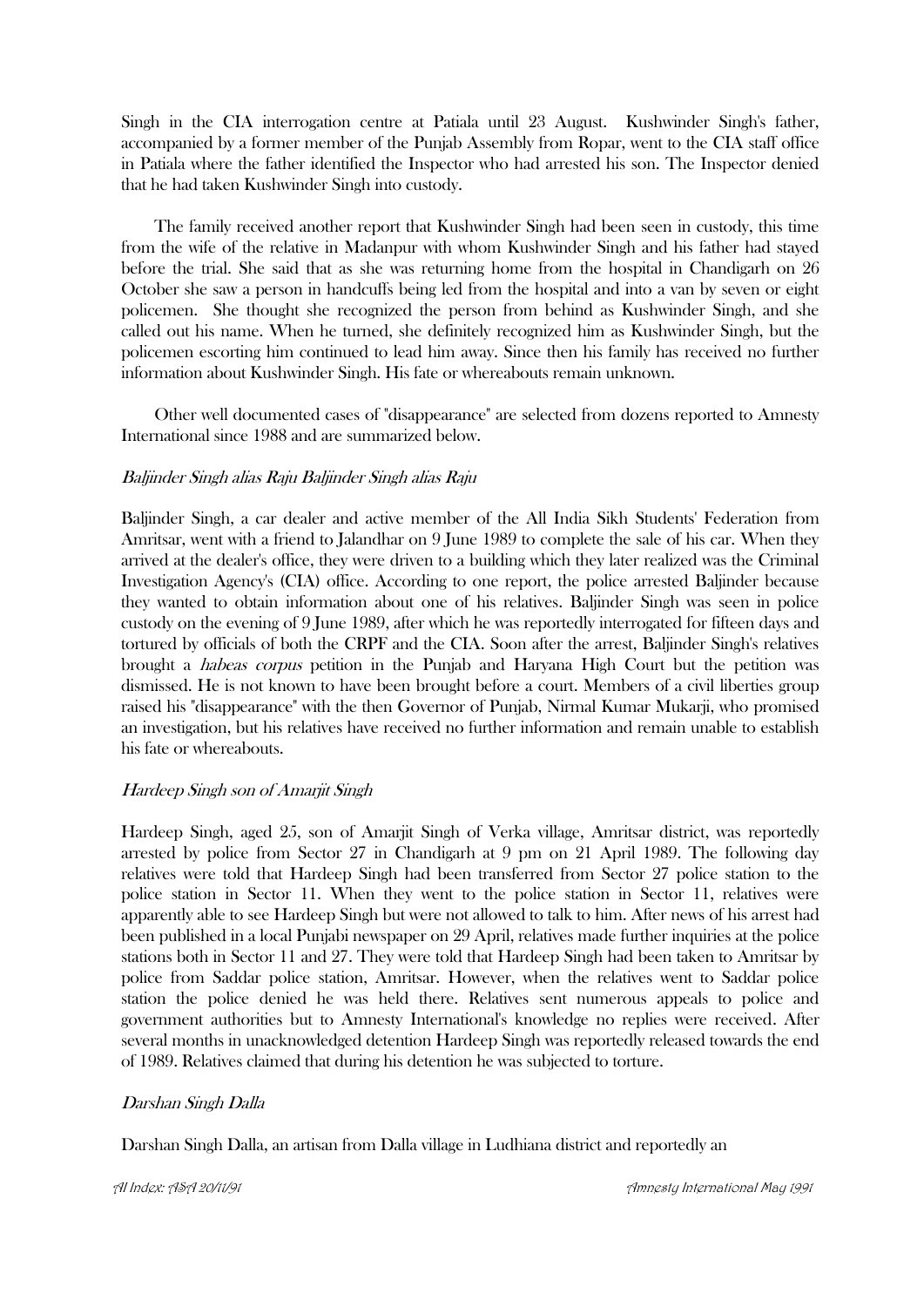active member of the Khalistan Liberation Force, was allegedly arrested while waiting at the Ropar bus stand on 26 March 1988. The arrest was reported in several Punjabi newspapers including Punjabi Tribune (2 April 1988) and Ajit (7 April 1988) and was witnessed by a friend. Dalla had frequently been detained for short periods before this and a reward of 100,000 rupees had reportedly been announced for anyone informing the security forces of his whereabouts. He was last seen at Hoshiarpur City Police Station in the first week of April 1988. A local human rights organization brought a habeas corpus petition on his behalf at the Punjab and Haryana High Court on 27 October 1989 and informed the court that in May 1988 the Ministry of Home Affairs had published a booklet alleging that Darshan Singh Dalla had disclosed information leading to the discovery of arms from a secret hide-out in Amritsar, an apparent indication that he was in detention at the time. The authorities continued to deny his detention claiming that the disclosures in the booklet had been made by Darshan Singh Dalla to a second source who passed them on to the government. The judge ruled that he must have been in custody when the booklet was written and ordered that Darshan Singh Dalla be produced in court on 7 November 1989. Because the authorities continued to deny that he was in their custody, it was impossible to locate him and bring him before the court. His whereabouts remain unknown.

## "Escape" from custody

In scores of "disappearance" cases the police have claimed that detainees "escaped" to cover-up the fact that they actually had died while in police custody or were being kept in unacknowledged detention. Relatives have claimed that prisoners said to have "escaped" were tortured by the police and were in too weak a state of health to make a successful escape attempt. Their fate or whereabouts are not known since, according to their relatives, the victims never returned home after their "escape". The circumstances in which police claim prisoners "escaped" are often identical and are hardly credible.

 Relatives have appealed to the government to order impartial investigations into whether prisoners said to have "escaped" were in fact victims of extrajudicial execution or illegal detention. In the cases known to Amnesty International, such appeals have received no response. In one of the following cases an inquiry was held by the police, but family members have been reluctant to cooperate with such inquiries and instead have demanded judicial inquiries, with full guarantees of impartiality and independence. In another case, relatives brought a habeas corpus petition and the Supreme Court subsequently ordered an inquiry, but its outcome is not known.

#### S. Kuljit Singh Dhatt of Ambala Jattan

Kuljit Singh Dhatt was the 35-year-old village leader of Ambala Jattan, a village in Hoshiarpur district where he "disappeared". He was also a member of the governing council of Khalsa College. His relatives say that police from Tanda police station arrested Kuljit Singh Dhatt on 23 July 1989 at a relative's house in Garhi village. According to press reports, he was arrested in connection with the killing of a local president of the Congress (I) party on 19 July. His brother said that when he went to the police station, he was told that Kuljit Singh Dhatt would soon be released.

 However, the police maintain that Kuljit Singh Dhatt "escaped" from their custody on the night of 24/25 July while he was being taken to the Mand area for investigation into the recovery of arms. Police apparently told his relatives that while handcuffed he jumped into the Beas river at 3am and disappeared.

 Kuljit Singh Dhatt's relatives contest the police claims. They believe that he was either tortured to death in Tanda police station, or that he was shot at the orders of a senior police official, whom they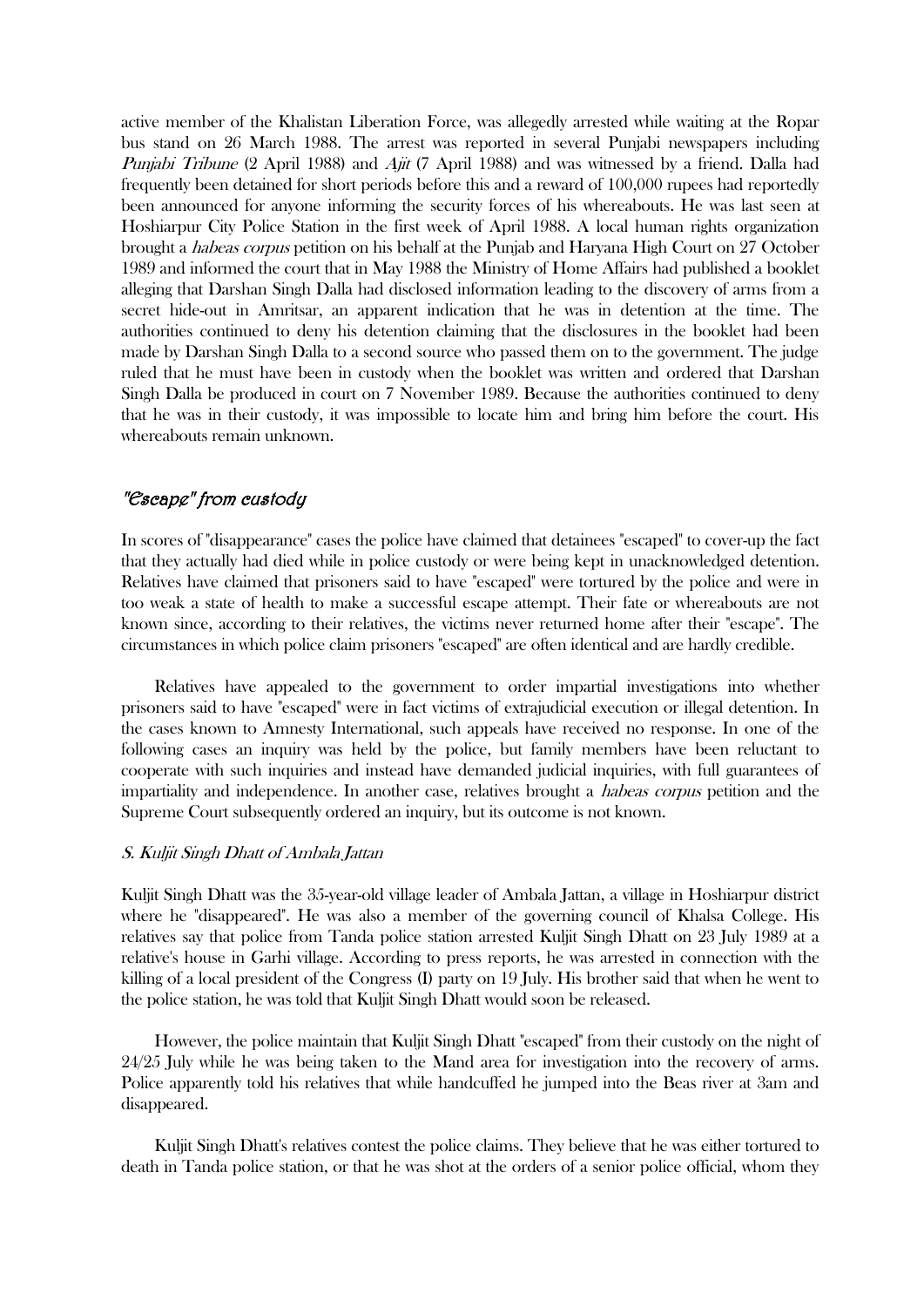named, and that the police disposed of his body. Police have denied the charge of torturing and killing him. The police announced that a departmental inquiry would be held by the Inspector, Special Staff (Crime), but Kuljit Singh Dhatt's relatives said they would not cooperate with such an inquiry, dismissed it as a cover-up, and reiterated their demand that a judicial inquiry by a sitting judge of the High Court be held instead. Kuljit Singh Dhatt's fate or whereabouts remain unknown.

#### Kulwinder Singh, son of Tarlochan Singh Sidhu

Kulwinder Singh (alias Kid), in his early twenties, is from Mohali, District Ropar. Like Kuljit Singh Dhatt, he "disappeared" in July 1989. He had been arrested in September 1986, apparently because he was suspected of having links with the All India Sikh Students Federation and was held for two years in Nabha jail. After his release, on 27 October 1988, he and his family were reportedly harassed by police who raided the family home on a number of occasions, sometimes taking Kulwinder Singh and other family members into custody for several days at a time.

 On 4 January 1989 Kulwinder's father, Tarlochan Singh Sidhu, was assured by the Senior Superintendent of Police that his son was not wanted on criminal charges and that the family would not be subjected to further harassment. In February 1989 Kulwinder Singh got married and moved out of his family home. On 22 July 1989, at about 11am, a large number of policemen, many in plain clothes, surrounded Kulwinder Singh's house. They included an Inspector of the CIA staff, Patiala. Eye-witnesses say they saw Kulwinder Singh and another man (later identified as Palwinder Singh, alias Pola) approaching the house, when nine or 10 policemen came towards them and tried to arrest them. They say Palwinder Singh tried to escape and was shot and wounded. Kulwinder Singh was arrested, blindfolded, and his hands and feet were tied. Both men were taken away in a jeep without licence plates.

 On 24 July, Kulwinder Singh's father heard news of an armed "encounter" near Sohana police station between police and two men described as "terrorists". Fearing that police had killed his son and Palwinder Singh in a staged incident he contacted a human rights organization who requested permission for their representatives and Kulwinder Singh's father to see the bodies. Their request was granted but by the time they arrived at the Civil Hospital in Ropar the bodies had been removed. They were later reportedly cremated as "unclaimed" bodies.

 The following day Kulwinder Singh's father applied for a judicial order that the Ropar police produce in court the photographs, clothes and other articles removed from the two bodies. The Station House Officer of Mohali police station responded in an affidavit dated 27 July 1989. He stated that on 22 July police had raided the house of Kulwinder Singh, that the "terrorists" Kulwinder Singh and Palwinder Singh had opened fire on them, that police had returned fire killing Palwinder Singh, and that Kulwinder Singh had "managed to escape". Kulwinder Singh's relatives disputed this; they believed that Kulwinder Singh was still in police custody. They said they had received news of him from two recently released prisoners who had seen him alive in police custody in Patiala. One of the prisoners had claimed to have seen him at the residence of the Inspector, CIA staff, Patiala, on 24 July 1989.

 One month later, on 22 August, Kulwinder Singh's father appealed for a judicial inquiry into the incident to the President and the Home Minister of India, the Governor of Punjab and the Home Secretary, Punjab. He received no response, and on 22 September 1989 he brought a habeas corpus petition on his son's behalf before the High Court. In their reply to the court, the police repeated their claim that Kulwinder Singh "escaped". At the time of writing there was no further information about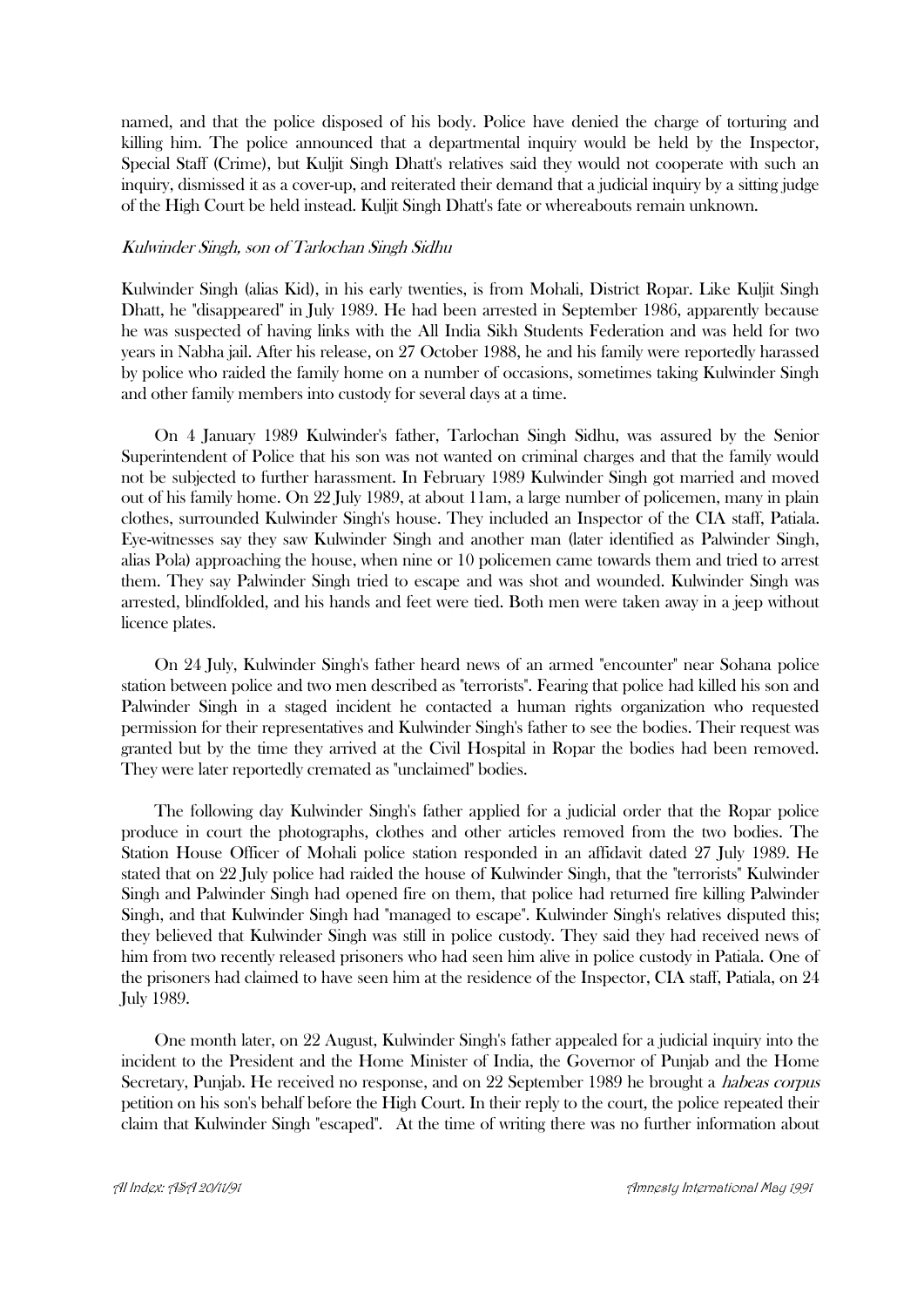his whereabouts nor has the identity of the two bodies which were cremated been made public, as far as Amnesty International is aware.

#### Jarnail Singh, son of Wazir Singh

Jarnail Singh and his brother Mehal Singh from Mahandipur village, Amritsar district, were arrested on 5 May 1989. According to press reports, they were arrested on suspicion of "aiding terrorists". Their father, Wazir Singh, immediately made inquiries about where the brothers were held, and, when he was unable to get his sons released, obtained a judicial order from the Judicial Magistrate, Patti, and the Deputy Commissioner, Chandigarh, instructing the Khem Karan police to bring his sons before a court. However, only one of the brothers, Mehal Singh, appeared in court. He was remanded to judicial custody on 27 May 1989.

 After Wazir Singh had appealed again on his son's behalf to the Deputy Commissioner, Amritsar, a case was registered against Jarnail Singh under the Terrorist and Disruptive Activities (Prevention) Act. On 14 July Jarnail Singh appeared before a judicial magistrate without the assistance of a lawyer, and was remanded in custody for three days. On the day he was due to appear in court again, 17 July, the police told the magistrate that Jarnail Singh had "escaped" from custody on 15 July at 5.10 am. According to the police report, Jarnail Singh had been taken from the police station that morning to assist the police in recovering weapons. When the police jeep came to Bahak, Chaba Village, Jarnail Singh said he wanted to use the toilet. As he squatted down, according to the police report, "he suddenly pulled the handcuffs with a jerk [from the policeman] and snatched the chain from the hands of [the policeman guarding him] and ran off into the darkness".

Wazir Singh did not believe this account. In a report in the *Indian Express*, Chandigarh, 11 August 1989, he described the escape story as "an old and fabricated one. It was strange that a handcuffed person could escape from the custody of armed policemen". He said he feared that his son was either held in illegal detention in the Mal Mandi Camp of the Central Reserve Police Force, Amritsar, or had been tortured to death there.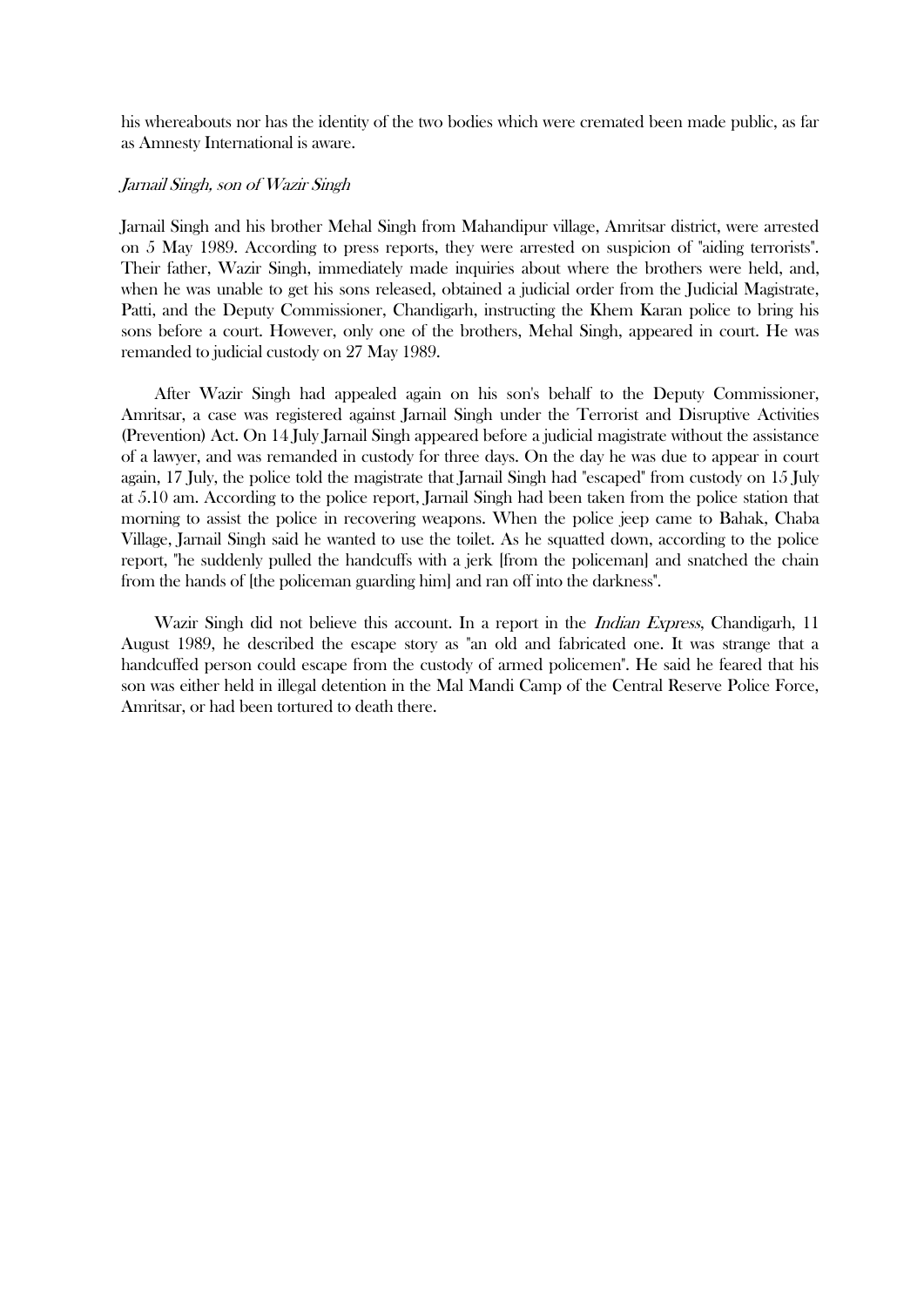# **V) EXTRAJUDICIAL EXECUTIONS AND "ENCOUNTER" KILLINGS**

There are numerous allegations that members or sympathizers of armed Sikh groups are captured, tortured and then extrajudicially executed, the killings attributed by the police to armed "encounters". There are rarely survivors, either wounded or captured, of such alleged clashes. Witnesses may have observed the arrest of the victims, or may have seen them in custody, but are rarely present when killings occur, making it difficult to dispute police claims. Sometimes the bodies are rapidly cremated by the authorities before they can be independently examined and relatives complain that they are denied access to the post-mortem reports.

 The practice of routinely attributing arbitrary and unlawful killings to "encounters" has been sufficiently widespread to receive considerable attention and condemnation in the Indian press for many years, not only in Punjab but also in other states, notably Andhra Pradesh. Some Indian officials have acknowledged that police routinely resort to extrajudicial executions when faced with armed insurgency. In 1988 the Supreme Court of India stated: "it is equally important to emphasise that rights of the citizens should be protected and no excesses should be permitted. `Encounter death' has become too common".

 The new Governor of Punjab, on assuming office in June 1990, effectively acknowledged that extrajudicial executions occurred when he issued an appeal to police officers "to stop fake encounters". Apart from such authoritative statements, there is also important circumstantial evidence of such a police practice. Amnesty International carried out a survey of all incidents reported during 1989 and 1990 in three English-language newspapers published in Delhi. During 1990, 173 incidents were reported in which Sikhs had been killed in armed clashes with the police or security forces. Only in 15 of these incidents, according to the press reports, were members of the security forces or the police killed. In total 346 Sikhs had been killed as against no more than 25 policemen or members of the security forces.<sup>11</sup> The figures for 1989 were very similar: a total of 298 Sikhs were reported killed in 178 "armed encounters" as against only 16 members of the police and security forces<sup>12</sup>. Had these incidents been genuine encounters with members of armed groups as claimed by the police, the number of police casualties would certainly have been expected to be considerably higher than that recorded in press reports.

 Further evidence that the police routinely resort to extrajudicial executions in the guise of "encounter killings" is provided by an order issued by the Director-General of Police, Punjab. The order, issued on 30 August 1989 to all district superintendents of police in Punjab, promised financial rewards for the "apprehension/liquidation" of 53 men described as "terrorists/extremists" (See Appendix A). The order has been widely regarded as a direct incitement to the police to extrajudicially execute the persons named in the order and to attribute the killings to "encounters" with the police. Amnesty International has received reports that, since the order was issued, six of the men named in it have been killed: Gursewak Singh, Ranjit Singh (killed on 29 May 1990), Gurmit Singh, Kamaljit Singh (killed by Jalandhar police on 18 October 1989), Sukhjinder Singh (killed in

 $11$  The incidents were reported as involving 142 clashes with members of the security forces, 22 with the police, two with the National Security Guard, two with the C.R.P.F., four with the B.S.F. and one with the army.

 $12$  The incidents that year were reported as involving 122 clashes with the security forces, 31 with the police, 12 with the C.R.P.F., 11 with the B.S.F., one with the army and one with the village protection force.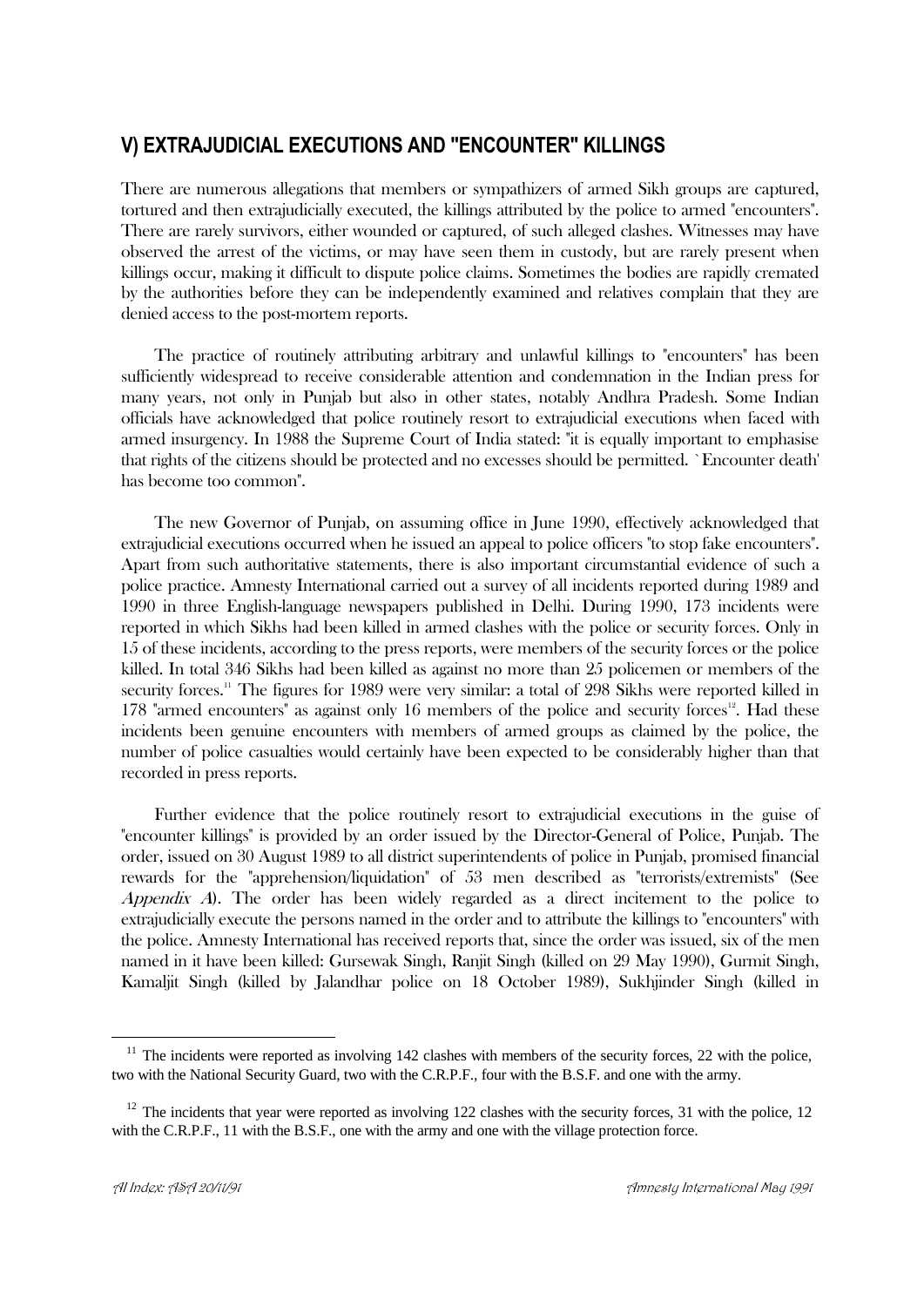Gurdaspur) and Satnam Singh (killed in Batala Police district). There are unconfirmed reports that seven others named on the list have also been killed.

 A year later, in April 1990 the new Attorney General confirmed that the order had been issued but told the Supreme Court that it had now lapsed. He stated that a new order had been issued, dated 1 April 1990. It announced rewards for the "arrest/apprehension" of 41 men, many of whose names had appeared on the earlier list. The word "liquidation" was no longer used. Amnesty International believes that extrajudicial executions continue to be carried out in the guise of "encounter killings". Some recent examples are described below. In one case, a magistrate found there was evidence that two men had not been killed in an armed encounter, as the police had claimed.

#### Harpal Singh and Baljit Singh

According to The Statesman, New Delhi, of 29 June 1990, two students, Harpal Singh, 24 years, and Baljit Singh, 20 years, both members of the All India Sikh Students Federation, were killed by the police on the night of 14 June 1990 in what the newspaper described as an armed encounter in Kotla Ajner village. As in other such cases, no policemen were reported killed or wounded in the incident. According to the press report, "The circumstantial evidence in the case collected by this correspondent after visiting the site and speaking to a number of villagers....clearly shows that it was a case of fake police encounter.....According to the villagers, the victims were tortured by the police for a couple of hours and later killed".

The Statesman article also alleged that a few days after the incident police picked up four Harijans (members of the Scheduled Castes formerly known as "Untouchables") and took them to Khanna police station. Initially they were asked to become witnesses to the Kotla Ajner "encounter", but all refused on the grounds that they knew nothing of the incident. They were then forced to put their thumb prints on blank pieces of paper. The correspondent from *The Statesman*, having met three of the four men, concluded that the police were trying to collect false evidence to substantiate the official version that the deaths occurred in a genuine encounter.

 A PHRO team which visited Kotla Ajner in late June and early July 1990 also concluded that this was a clear case of faked "encounter". They constructed the following account of the incident from statements provided by eye-witnesses.

 On 14 June 1990 Harpal Singh and Baljit Singh were reportedly looking for the President of the Akali Dal. Harpal Singh was apparently on bail, with several cases under TADA and the Arms Act pending against him. Outside the village of Kotla Ajner they were seen by police from Khanna police station who gave chase in a jeep. The scooter on which the two men were travelling slipped and they tried to run away on foot. This happened at about 6.45 pm The police opened fire and Harpal Singh was hit in the right thigh, at which point Baljit Singh raised his arms in a gesture of surrender and started to walk back towards Harpal Singh.

 12 villagers say they saw that police dragged Harpal Singh back to the local primary school where the two men were held, one with an injury to his leg and the other with his hands tied behind his back, in the custody of the police. The school was then cordoned off and around two hours later more shots were heard in the locality.

 The police claimed they had shot the two men in self-defence and had recovered a revolver from one of the bodies. But later the SHO, Bhullar, told the PHRO team that Harpal Singh, finding himself surrounded, had committed suicide. Both villagers and the PHRO team claimed the site of the killing contained evidence that the men had been tortured before they were killed by the police while in their custody. The SHO at Khanna police station reportedly refused requests from the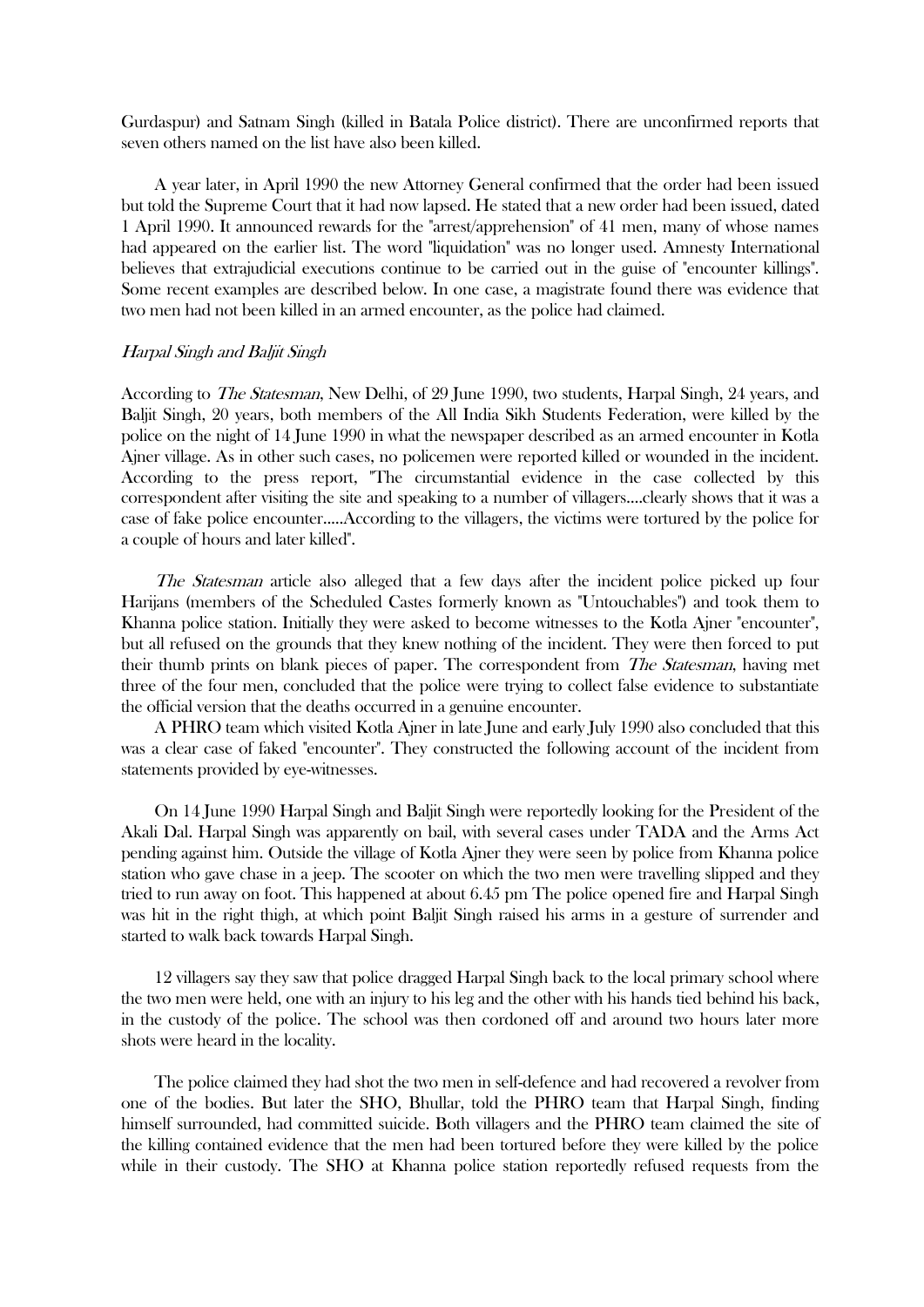parents to hand over the bodies for the last rites, and they were only allowed to see the bodies after they had been placed on a funeral pyre by the police. Even in this condition, Baljit Singh's father claimed there were signs that torture had been inflicted upon his son before he died. As of December 1990 relatives had been unable to obtain copies of the post-mortem reports.

 The incident attracted considerable publicity as the new Governor of Punjab, Virendra Verma, taking the oath of office on the same day, had promised to put an end to false "encounters". The incident was one of the few into which the state government ordered an investigation, conducted by the Deputy Commissioner, Ludhiana, Mr S. S. Brar. Despite reports of police intimidation of witnesses, the Deputy Commissioner reportedly found that: "death of the two was not in the ordinary course of an encounter". However, senior police obstructed legal action to hold the police officials involved accountable in law. According to a 15 November 1990 report in India Today, Punjab's Home Secretary A. S. Chadha and the Governor's Advisor, P. S. Kohli, recommended criminal prosecution of the police involved. However, the Director-General of Police protested that such prosecutions would demoralize the police force. As of writing, no prosecutions are known to have been instituted.

#### Kulwant Singh

On 8 July 1990, Kulwant Singh, aged 24 from Nawangaroan village, Ropar district, was reportedly stopped by police while illegally riding on a scooter with two others, Amarjeet Singh and Harjeet Singh. Eye-witnesses saw the police take Kulwant Singh to a nearby plot of land and shoot him at point blank range.

 According to the report of a local civil liberties group which investigated this incident, the police were drunk and started to abuse the three men after Kulwant Singh had told them that his brother was an Assistant Sub Inspector in the Punjab police. They knocked Kulwant Singh's turban off, chased and beat him. Local residents came out to investigate what was going on but were ordered indoors from where several of them witnessed the police push Kulwant Singh into a vacant residential area, and shoot him from a distance of 3 to 4 feet. About 15 minutes later one of the police officers allegedly placed a revolver close to the dead man's head.

 In an affidavit of 14 July 1990, Gurcharan Singh Randhawa stated that he saw police beating a man, forcing him to run and then witnessed him being shot. He also noticed that his hands were empty but that later a policeman in plain clothes placed a gun near Kulwant Singh's head. At least six other witnesses signed affidavits also saying that Kulwant Singh had been beaten while empty-handed, pleading to be left alone, that the police fired randomly in the air and ordered bystanders to go indoors, and that Kulwant Singh was shot and a gun was then placed beside his dead body.

 Kulwant Singh's body was removed to Mohali police station, followed by a local crowd. There, the Senior Superintendent of Police reportedly told a member of parliament from the area, Bibi Bimal Kaur Khalsa, that the men involved in the incident had no previous police record. However, the following day the same police official was quoted in newspapers as saying that Kulwant Singh and his companions had previously looted a petrol station at Ghanoli and that they were on their way to commit a similar crime when detained. Earlier, at the scene of the shooting, the police had claimed that Kulwant Singh had shot someone and was "trying to run away". They maintained that he was killed in an "exchange of fire" with the police and that a 9-mm bore Mauser had been recovered from his body. On 23 July the Senior Superintendent of Police told a delegation from the PHRO that Kulwant Singh had been stopped, had pointed a gun at the head of the constable nearest to him, had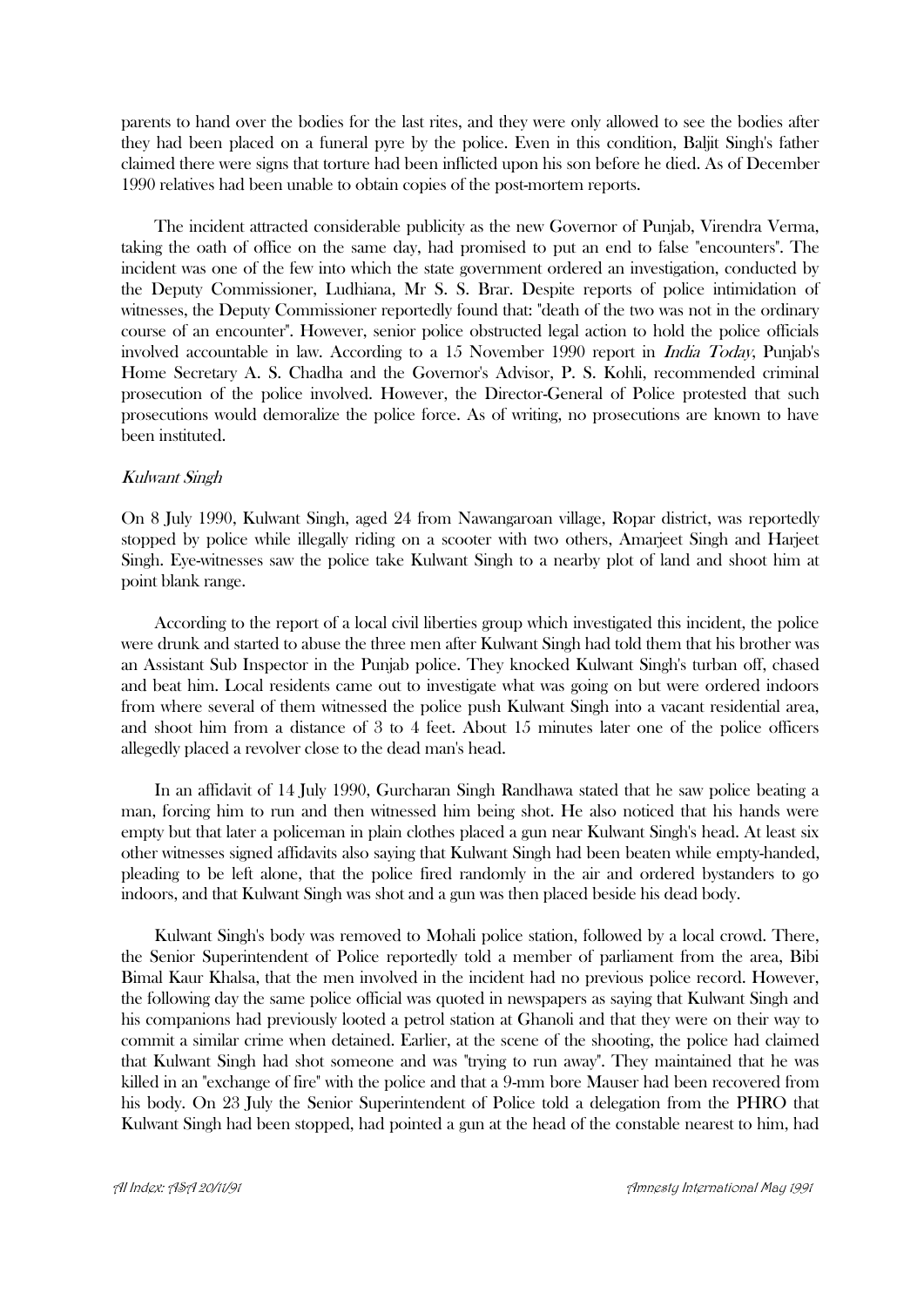shot two rounds, injuring the constable in the arm and run off, and that the police chasing him fired when he refused to stop.

 There is limited and inconclusive medical evidence to support the police version of events; doctors did find an injury on the arm of one police constable but could not establish with certainty that it was caused by a bullet. But police statements about the incident have been inconsistent and contradictory and are themselves contradicted by detailed eye-witness accounts. Furthermore, two constables reportedly attempted to interfere with medical tests to assess whether they had acted under the influence of alcohol. There are thus substantial grounds to believe that Kulwant Singh was deliberately killed by police. The Deputy Commissioner ordered that an inquiry be conducted by the Additional Deputy Commissioner, Ropar, Mr Arun Goel. Amnesty International does not know the outcome, although the inquiry report has reportedly been submitted to the government.

#### Charanjit Singh

Two students from Punjab Agricultural University, Charanjit Singh and Jaspreet Singh, were reportedly detained on 9 July 1989. On 14 July a telegram was received at the Punjab and Haryana High Court from Gulwant Singh, the father of Charanjit Singh. In it he claimed that CIA police led by the Deputy Superintendent of Police, Ludhiana, had detained his son in Model Town on 9 July 1989 and that he had since "disappeared". Gulwant Singh stated that he feared that his son might have been tortured or killed in a faked "encounter", and requested that the telegram be treated as a *habeas* corpus petition.

 In replying, affidavits from the Senior Superintendent of Police and Deputy Superintendent of Police, Ludhiana, claimed that Charanjit Singh had been killed in an encounter on 19 July 1989. They alleged that police had signalled to two men on a scooter to stop, but that they left the road and started to fire at the police. The police returned fire in self defence and in the exchange of fire one Sikh youth was killed and the other escaped - a common police version of events in an "encounter" situation.

 In its judgment delivered on 9 May 1990, the High Court stated that it was difficult to believe that a father would send a telegram to the High Court 10 days in advance of his son's death, expressing the fear that his son might be killed in a faked "encounter" without substantial grounds for his concerns. The court considered that "these facts raise obvious questions which need to be answered" and the District and Sessions Judge, Ludhiana, was directed to hold an inquiry into the incident and submit a report within three months. The inquiry is not known to have been held.

## Rajinder Pal Singh Gill

Rajinder Pal Singh Gill, an assistant professor in horticulture at Punjab Agricultural University, Ludhiana, was reportedly arrested by the Ludhiana police in Chandigarh, Punjab, on 25 January 1989. He was arrested at the residence of a relative, apparently on suspicion of involvement in "harbouring terrorists".

 Two people claim to have seen Rajinder Pal Singh Gill in the custody of the police, one as he was allegedly brought to the CIA Headquarters at Ludhiana on 25 January and the other at the same place early the following morning. His relatives filed a habeas corpus petition before the High Court, which directed the Director-General of Police, Punjab, and the Senior Superintendent of Police, Ludhiana, to produce Rajinder Pal Singh Gill in court on 10 February 1989. The police refused to give information about his arrest or whereabouts until 15 February, when they announced that he had been killed in an "encounter" with two others on the night of 26 January 1989 at Khehra Bet,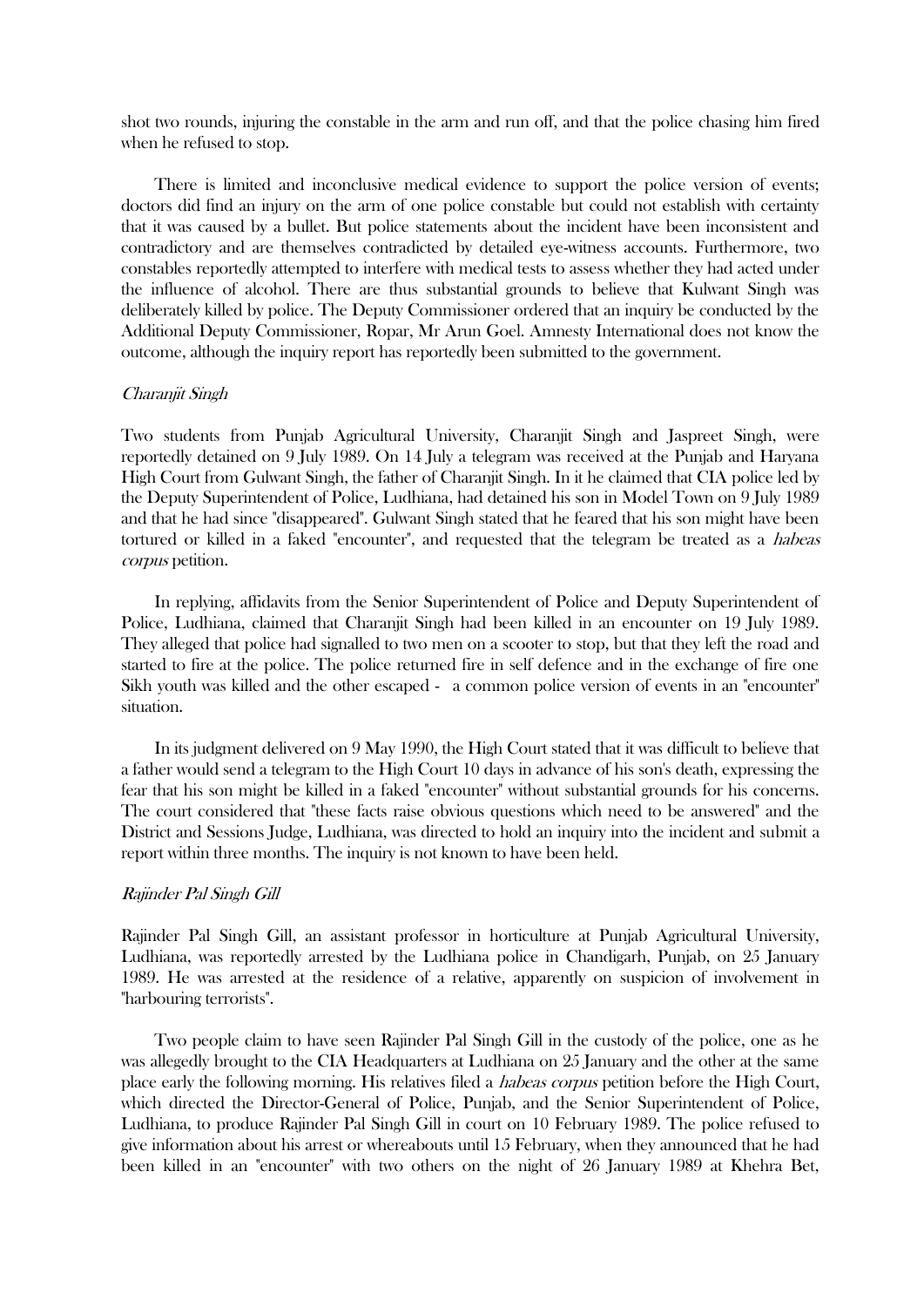Ludhiana. His body was not handed over to the relatives but cremated by the police. The police did not make public any further details about the circumstances of the alleged "encounter".

 Amnesty International is concerned that Rajinder Pal Singh Gill was deliberately killed by the police in a staged "encounter".<sup>13</sup> Police failed to explain why notification of the "encounter" was not given until nearly a month after it took place and have not produced detailed evidence that he died in a real armed encounter with the police. Eye-witnesses have claimed to have seen Rajinder Pal Singh Gill in police custody, and his wife, Rajinder Kaur, stated in a telegram on 27 August 1988 to the Chief Justice of the Punjab and Haryana High Court, at a time when she herself was in detention, that the Superintendent of Police (Detective) had previously threatened that her husband would be killed in an "encounter". Local human rights organizations investigating his arrest and subsequent killing allege that Rajinder Pal Singh Gill was deliberately killed in custody and that the "encounter" was staged by the police to cover-up the killing.

# **VI) THE LEGAL FRAMEWORK**

Legal procedures in India contain important safeguards for the protection of human rights. Article 22 clause 1 of the Constitution provides that nobody shall be detained in custody without being informed, as soon as possible, of the grounds of arrest nor shall the right to consult and to be defended by a legal practitioner of his or her choice be denied. Section 57 of the Code of Criminal Procedure stipulates that prisoners must normally be brought before a magistrate within 24 hours of arrest. The Code provides in Section 167 that arrested persons can be kept in police custody for up to 15 days without charge at the formal request of a senior police officer, if detention is authorized by a judicial magistrate. After the 15 day period, arrested persons must be remanded in judicial custody. The maximum period for which a prisoner may be placed on remand by a magistrate is 60 days. The magistrate cannot authorize remand of a prisoner unless he or she is brought before him.

 These safeguards, however, are often not observed in practice and do not apply to prisoners arrested under special legislation relating to national security, which has been in force in Punjab since 1985. The Constitution, in Article 22 clause 3, provides that "any person who is arrested or detained under any law providing for preventive detention" does not benefit from the important guarantee of having to be brought before a magistrate within 24 hours of arrest as is normally required. Although Article 22 clause 5 of the Constitution establishes that a person held in preventive detention has the right to be informed "as soon as may be" of the grounds for arrest, this guarantee can be nullified by officials simply withholding information on grounds of "public interest" (clause 6). Furthermore, although Article 22 of the Constitution establishes that all arrested persons have the right to consult a lawyer of their choice, clause 3 withdraws the guarantee from people held in preventive detention.

 The National Security Act (NSA), which permits preventive detention without charge or trial for up to one year, is in force in Punjab. The NSA does not stipulate that arrested persons have to be brought before a magistrate within 24 hours of arrest. It provides that the grounds for detention have to be communicated to a person detained under the Act within five and, exceptionally, within 10 days, but permits withholding this information on vaguely defined grounds of "public interest". The Act also prohibits a detained person from being legally represented when his or her detention is reviewed by an Advisory Board.

<sup>&</sup>lt;sup>13</sup> See India: Alleged Killing of University Teacher in a Staged "Encounter", AI Index: ASA 20/05/89, for further details.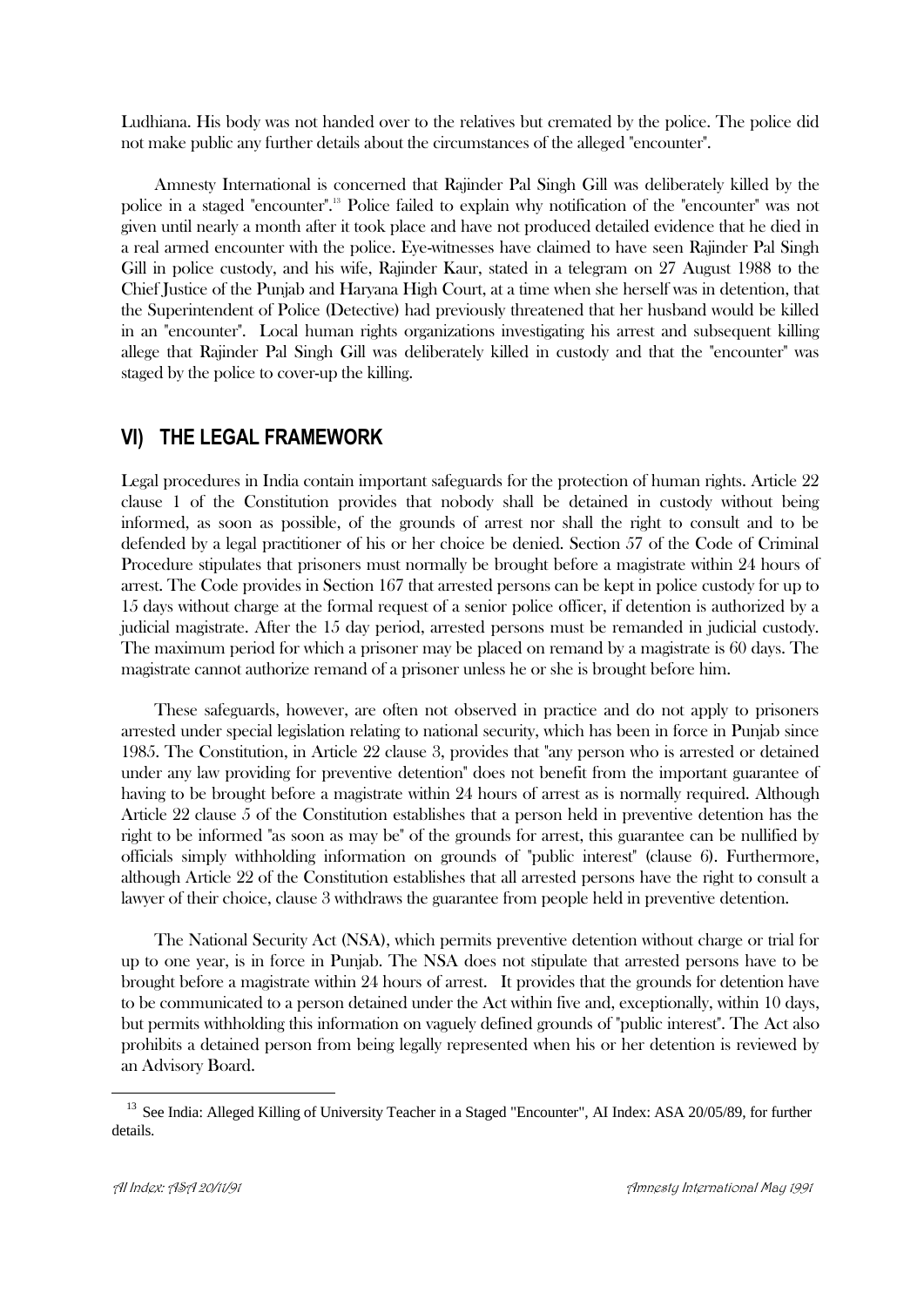Some members of the Human Rights Committee $14$ , recently examining India's second report about the measures it had taken to implement the rights guaranteed in the International Covenant on Civil and Political Rights (ICCPR), expressed their concern to the representative of the Indian Government that the provisions of the NSA contained derogations from the rights guaranteed in the ICCPR of which the Committee ought to have been notified. They were particularly concerned that, under the NSA, there was no need to disclose the grounds of detention to a person detained under the Act and that it may take up to 7 weeks after the date of arrest before the Advisory Board reviews the detention. One member added that these were periods "very considerably longer" than would be compatible with Article 9(4) of the ICCPR.

## The Terrorist and Disruptive Activities (Prevention) Act, 1987

Most arrests in Punjab are made under the provisions of the Terrorist and Disruptive Activities (Prevention) Act (TADA). When arrests are made under the TADA, charges under the Arms Act or the Indian Penal Code are often added. Several customary safeguards do not apply to persons arrested under the TADA which, in section 20 (4)(b) allows detention in judicial custody for investigation for up to one year without formal charge. This contravenes Article 9(2) of the ICCPR which obliges India, as a party to the Covenant, to ensure that "Anyone who is arrested shall be informed, at the time of arrest, of the reasons for his arrest and shall be promptly informed of any charges against him".

 Those arrested under the TADA do not have to be brought before a judicial magistrate as is normally required; instead they can be brought before an executive magistrate, who is directly under executive control from the state's Home Ministry. This effectively grants the authorities arbitrary powers to decide whether a person need be brought before a judicial body to decide on the lawfulness of detention, as required by Article 9(4) of the ICCPR. Although Section 167(2b) of the Code of Criminal Procedure requires that a magistrate can only order the detention of a person if he or she is brought before him in person, this often does not happen in practice. Lawyers working on civil liberties cases in Punjab told Amnesty International that police or prison officials frequently inform the magistrate that the security situation does not allow the detainee to be brought before him.

 Bail is difficult to obtain: Section 20(8) of the Act requires that a Public Prosecutor has to be informed if bail is applied for and, if he opposes it, the detainee has to convince the magistrate of his or her innocence of the alleged offence. The difficulties of obtaining bail are evident from Mohan Inder Singh's bail application. According to the Central Bureau of Investigation, he was arrested on 19 January 1988 in connection with alleged offenses under the Passport Act and under the TADA for preparatory "terrorist" activity. His lawyer maintains he was arrested one year earlier, on 5 January 1987. On hearing his application for bail the Designated Court, Ajmer, held on 1 March 1990 that no bail could be granted until two witnesses in Canada had been examined.<sup>15</sup> However, as of January 1991, the government had failed to provide the means to record the evidence of these two witnesses and Mr Singh remained imprisoned. Appeal against refusal to grant bail lies only with the Supreme Court, an action which is costly and unlikely to produce quick results.

<sup>&</sup>lt;sup>14</sup> Observations made by members of the Human Rights Committee during its forty-first session on 26 - 27 March 1991. Summary records of this session will be published approximately two months after the closure of the session.

<sup>&</sup>lt;sup>15</sup> Article 9(4) ICCPR reads: "Anyone who is deprived of his liberty by arrest or detention shall be entitled to take proceedings before a court, in order that court may decide without delay on the lawfulness of his detention, and order his release if the detention is not lawful".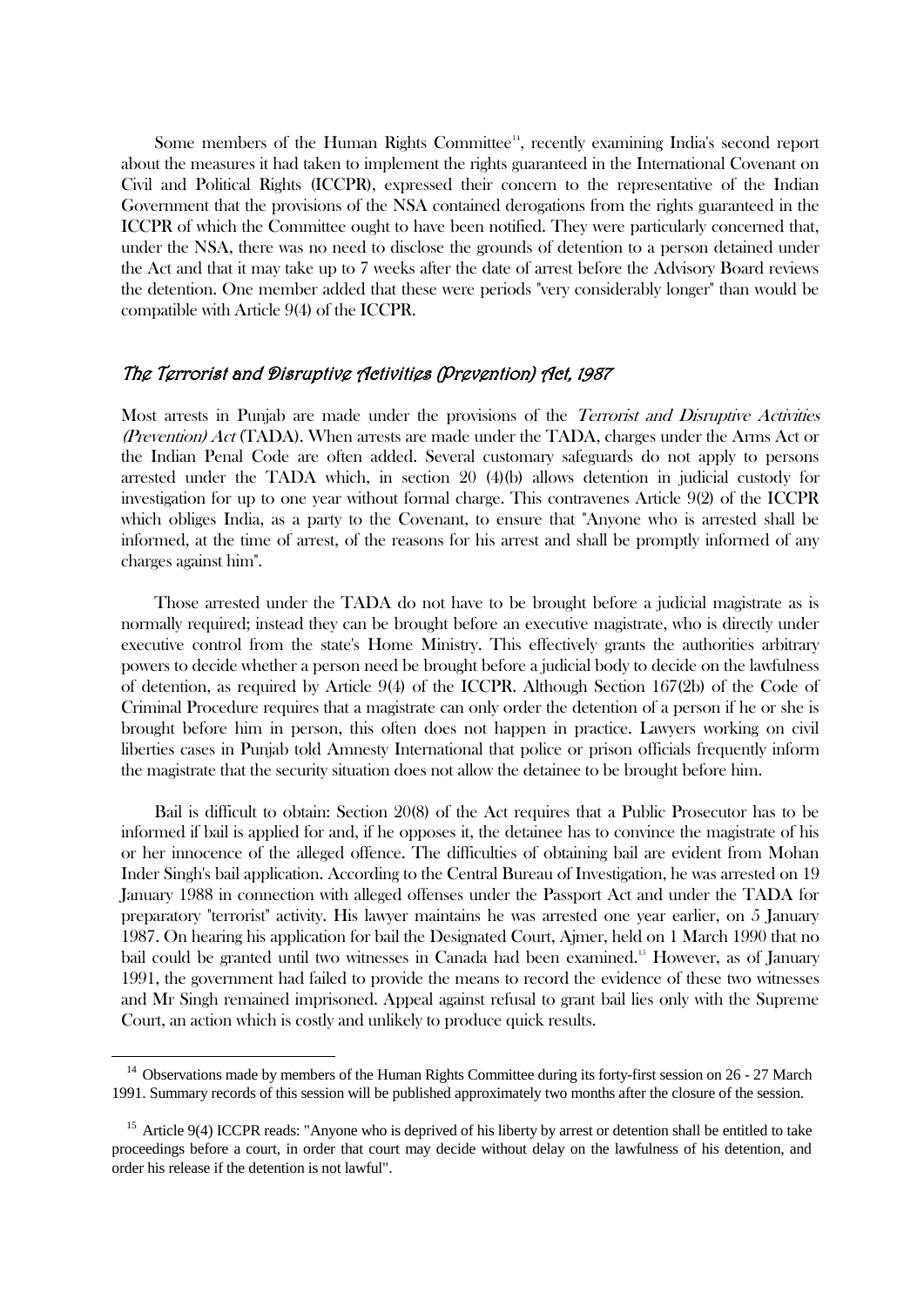The TADA imposes a minimum of five years' imprisonment for anyone convicted of "terrorist" and "disruptive" activities: the latter are so broadly defined<sup>16</sup> that they encompass any act, including the peaceful expression of views, which questions the sovereignty or territorial integrity of India or which supports any claim for secession. Maximum punishment for such activities is life imprisonment, and execution if the proscribed activities result in death. The five-year mandatory minimum sentence also applies to anyone who "advises or incites or knowingly facilitates" a "terrorist act" or a "disruptive activity" or any act preparatory thereto. The same punishment can be imposed to "whoever harbours or conceals, or attempts to harbour or conceal any disruptionist". During the recent examination of India's second report to the Human Rights Committee, some Committee members said they were concerned that the provisions of the Act were overly broad and asked what protection the Act provided against arbitrary detention and the violation of other rights guaranteed by the ICCPR.

 These broad provisions of the TADA are open to abuse and indeed have, according to lawyers, been widely misused. A report in *India Today*, 15 August 1988, also concluded that the wide powers of arrest given to the police in Punjab had been misused and that there were many instances of false arrests, police excesses and extortion. Civil liberties lawyers have told Amnesty International that people have been imprisoned under the Act for matters entirely unconnected with violent political acts: in one case a property broker was imprisoned under the TADA simply for letting a house to a man arrested under the Act.<sup>17</sup> In another case<sup>18</sup>, the Special Public Prosecutor argued that it was an offence under the TADA to move a resolution at a political meeting which "appeals [to] all Sikh organisations to forgo [forge] unity" and to participate in the passing of a resolution which condemned the central government's policy regarding Punjab as "anti-Sikh" and which urged all Sikhs to "unite themselves to achieve the resolution of Anandpur Sahib" [a resolution listing Sikh demands for greater autonomy in Punjab in a peaceful manner]. Amnesty International considers people solely imprisoned for such peaceful expressions of their views to be "prisoners of conscience" entitled to be immediately and unconditonally released: they should not be labelled "terrorists".

 Trials under the TADA take place before special courts which may sit at any place including in prisons, and the Act obliges all Special Courts to conduct trials in camera (Section 16).

Moreover, the identity of witnesses can be kept secret. Such restrictions can make the effective cross-examination of witnesses virtually impossible and, consequently, seriously undermine the fairness of the trial. Trials held *in camera* necessarily lack important legal safeguards available to defendants tried in open court. Although the International Covenant on Civil and Political Rights, in Article 14, permits the press and the public to be excluded from a trial, or parts thereof, such restrictions are only allowed in strictly defined circumstances and the Covenant does not permit a mandatory provision obliging courts to do so in all cases without, as a minimum, being able to

<sup>18</sup> Case No.16/11, State vs. Varinder Pal Singh, Narinder Singh Khalsa, Harmohinder Singh Dhillon and Gurnam Singh decided on 10 February 1988 by the Additional Judge, Designated Court, Chandigarh.

<sup>&</sup>lt;sup>16</sup> Article 4 (2) of the Terrorist and Disruptive Activities (Prevention) Act, 1987 defines "disruptive activity" as any action taken:

<sup>&</sup>quot;(i) which questions, disrupts or is intended to disrupt, whether directly or indirectly, the sovereignty and territorial integrity of India; or

<sup>(</sup>ii) which is intended to bring about or supports any claim, whether directly or indirectly, for the cession of any part of India or the secession of any part of India from the Union....."

<sup>&</sup>lt;sup>17</sup> Swaran Singh vs. State of Uttar Pradesh.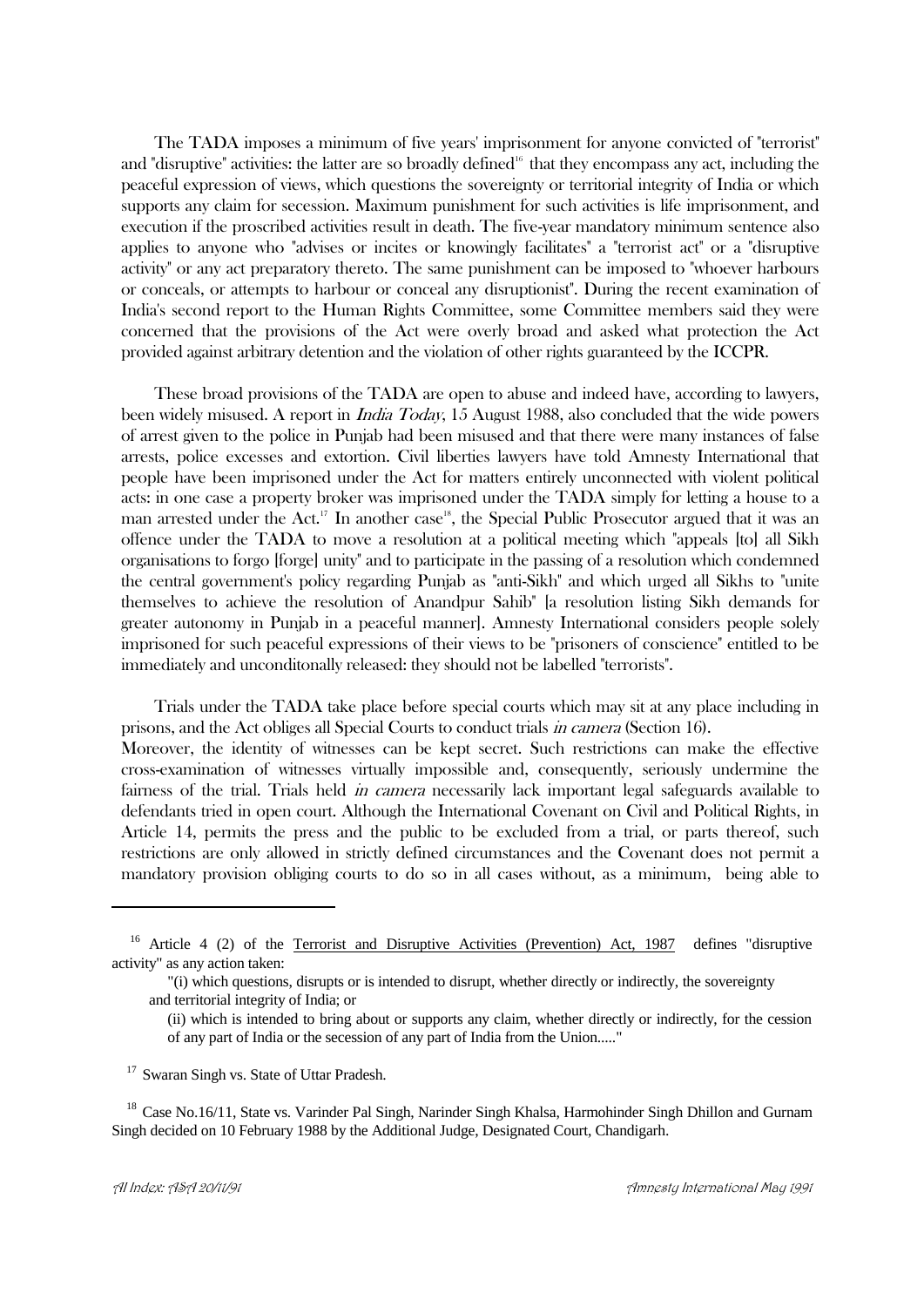exercise their discretion. The Human Rights Committee, in its General Comment on Article 14 ICCPR, has stressed that:

"The publicity of hearings is an important safeguard in the interest of the individual and of society at large...apart from such exceptional circumstances [as listed in Article 14 paragraph 1]...a hearing must be open to the public in general, including members of the press, and must not, for instance, be limited to a particular category of persons...the judgement must, with certain strictly defined exceptions, be made public".

 A number of trials have been held under the provisions of the TADA in several jails inside and outside Punjab, including in New Delhi's Tihar jail. Lawyers who had defended people tried under the TADA have told Amnesty International that the public was often denied attendance at such trials, that witnesses felt over-awed and inhibited from giving evidence freely against the police in the intimidating atmosphere inside a prison and that few lawyers were therefore prepared to defend people standing trial inside ajail.

A further concern is that, in four situations identified in Section 21 of the Act<sup>19</sup> the burden of proof is shifted to the accused person, who has to prove his or her innocence. This clearly contravenes the important safeguard provided in Article 14(2) of the International Covenant on Civil and Political Rights, which reads: "Everyone charged with a criminal offence shall have the right to be presumed innocent until proved guilty according to law". The Human Rights Committee, in its General Comment 13(21)(d) on Article 14 of the ICCPR, stated ".....the presumption of innocence...is fundamental to the protection of human rights... By reason of the presumption of innocence, the burden of proof of the charge is on the prosecution and the accused has the benefit of the doubt. No guilt can be presumed until the charge has been proved beyond reasonable doubt.... It is...a duty for all public authorities to refrain from prejudging the outcome of a trial".

 The shift in the burden of proof and the obligatory provision to hold all trials conducted under the TADA *in camera* were matters criticized by members of the Human Rights Committee when they examined India's second periodic report. One member found the provisions of the TADA "disturbing" whereas another called the provision of presumption of guilt "completely unacceptable".

 Section 15 of the TADA permits a confession made to a senior police officer to be considered in evidence. This provision could serve as an incentive to the police to obtain "confessions" under torture: this is apparently the reason why Section 26 of the Indian Evidence Act normally excludes all confessions made in police custody, unless they are made in the presence of a magistrate. Section 15 of the TADA could also encourage the police to resort to recording false statements. Amnesty International knows of several cases in which witnesses were forced to sign their name on a blank piece of paper, enabling the police to fill in their own version of events. This practice was referred to

 $19$  Section 21 of the TADA provides that if anyone is prosecuted for committing a "terrorist act" under Section 3, the Designated Court shall presume the guilt of the accused in the following four situations: "if it is proved -

<sup>&</sup>quot;(a) that the arms or explosives or any other substances specified in Section 3 were recovered from the

possession of the accused and there is reason to believe that such arms or explosives...were used in the commission of such offence; or

<sup>(</sup>b) that by the evidence of an expert the finger prints of the accused were found at the site of the offence or on anything including arms and vehicles used in connection with the commission of such offence; or

<sup>(</sup>c) that a confession has been made by a co-accused that the accused had committed the offence; or

<sup>(</sup>d) that the accused had made a confession of the offence to any person other than a police officer..."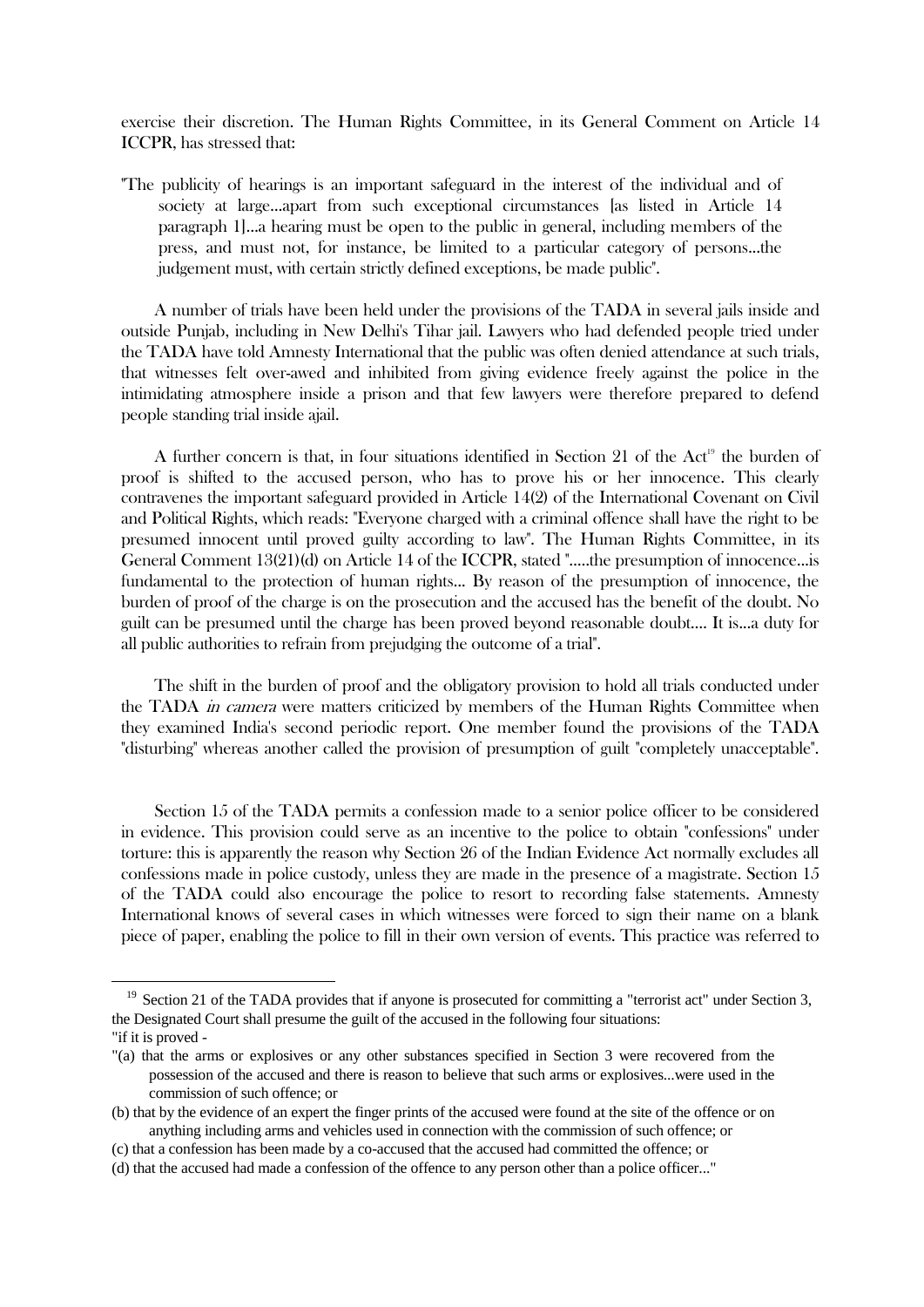by the judge of the Designated Court, Chandigarh, in a case brought under the  $TADA^{20}$ , on 17 November 1987.

"..it appears that the recovery of these firearms was not affected in the manner alleged by these witnesses... the attestation of the witnesses figures right at the bottom of this paper which clearly shows that the attestation was obtained on the foot of this paper when it was blank and that is why in order to fill up the gap between the attestation of the witnesses the spacing of lines interse had become wider towards the fag end of this document".

 Although Indian law normally permits a two staged appeal (first to the High Court and then to the Supreme Court), appeal against judgement by a Designated Court trying cases under the TADA lies only with the Supreme Court, and has to be filed within 30 days instead of the normal 60 days. Lawyers familiar with these appeals explained that most failed to meet this deadline because of the time involved in first finding a qualified lawyer and then raising the funds to pay him. Many people convicted under the provisions of the TADA are poor and are convicted by courts sitting far away from Delhi: even if they can identify a Supreme Court lawyer willing to make the appeal, they can rarely afford the high fees and make arrangements within the 30 day limit. Appeals are simply added to the long list of cases already pending: lawyers said that unless a special application was made to the Supreme Court, the appeal would not be heard until several years later. The result has been that very few appeals against judgements handed down by Designated Courts hearing cases under the TADA procedures have come up for final decision before the Supreme Court.

 Amnesty International believes that there should be sufficient time and adequate facilities to appeal against judgements handed down by Designated Courts acting under the TADA procedures, not only because other important legal safeguards have already been suspended under the Act's provisions, but also because the courts are empowered to impose the death penalty. This concern has also been reflected by the United Nations, when it called upon governments, in General Assembly Resolution 35/72 of 15 December 1978:

"...to review their legal rules and practices so as to guarantee the most careful legal procedures and the greatest possible safeguards for the accused in capital cases".

 Moreover, the United Nations Economic and Social Council recommended to member states of the United Nations, in resolution 1989/64 of 24 May 1989, to take specific steps by:

"(a) Affording special protection to persons facing charges for which the death penalty is provided by allowing time and facilities for the preparation of their defence, including the adequate assistance of counsel at every stage of the proceedings, above and beyond the protection afforded in non-capital cases".

 Legal proceedings under the TADA, if initiated, are subject to long delays and rarely result in convictions. More than 130 Sikh men have complained to the Punjab and Haryana High Court that they were arrested at various dates during 1988 and that, although charges were brought against them under the TADA, the Arms Act and the Penal Code, their trial failed to proceed for two years or more. This was either because the judge who came to prison to try them found the room too small or because they could not be removed to another place for the trial to take place, the state government

<sup>&</sup>lt;sup>20</sup> State vs. Sher Singh (alias Shamsher Singh son of Mulla Singh).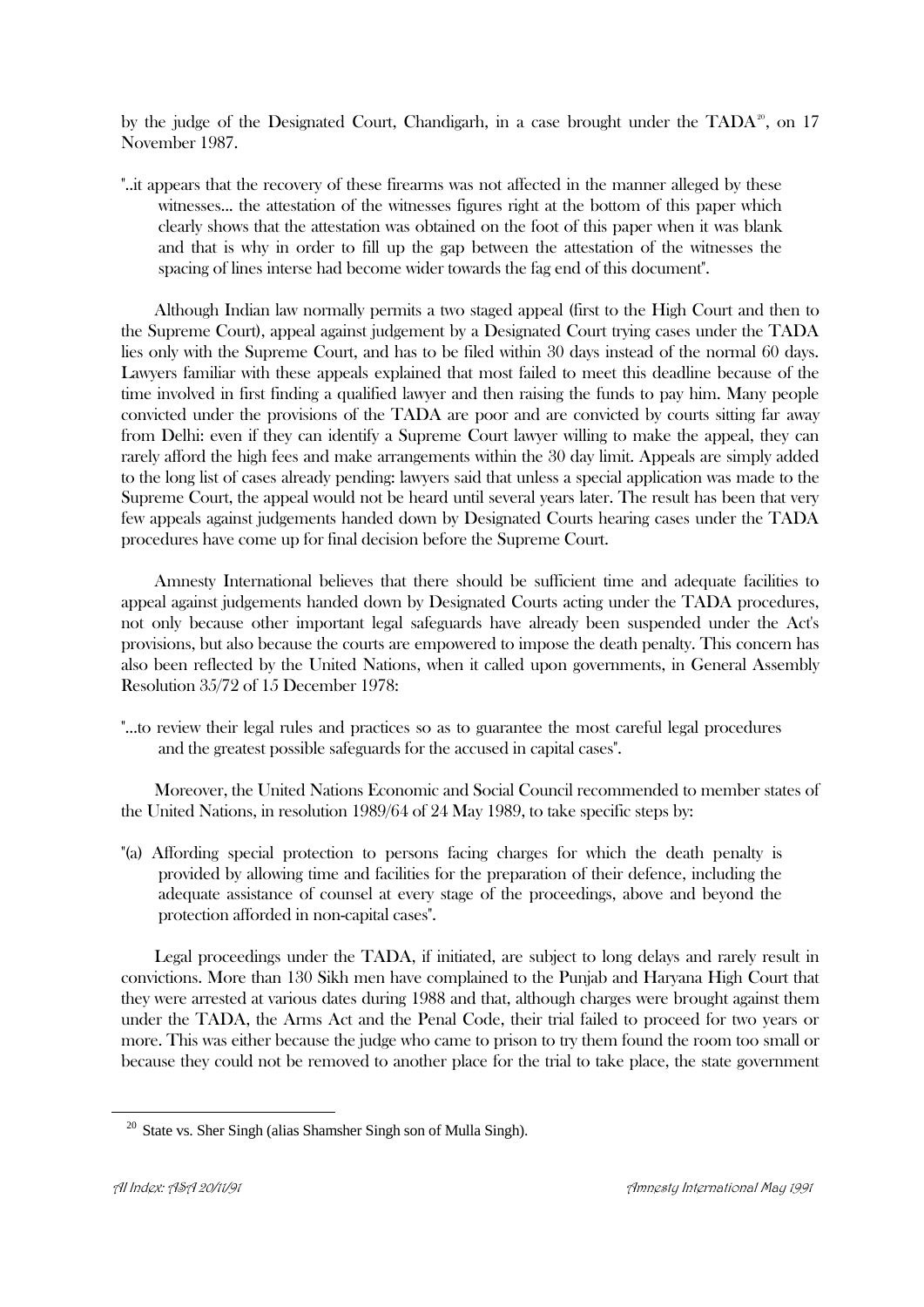having opposed their removal for reasons of danger to public order. Lawyers said that, as of early 1991, the trial had still not proceeded.

 The most typical illustration of trial delays from which political prisoners arrested in Punjab are likely to suffer is the case against 324 Sikhs who were held in Jodhpur Jail, Rajasthan. Arrested in June 1984 at the time the army forcibly removed the armed Sikh leader Sant Jarnail Singh Bhindranwale and his followers from the Golden Temple in Amritsar, Punjab, these Sikhs were held without trial for more than four years. Their trial, held inside the prison, on charges of "waging war", had begun in January 1985 but was indefinitely suspended in July 1985. One hundred and thirty-seven detainees were released in September 1988 and the rest in March 1989: no reasons were given either for their release or why they had spent between four and five years in jail without trial. Such practices contravene not only the assurances India gave to the Human Rights Committee when it said that "speedy trial is a fundamental right of an accused implicit in article 21 of the Constitution"<sup>21</sup>, but also the requirements of Article 9(3) of the ICCPR that "Anyone arrested or detained on a criminal charge ...shall be brought to trial within a reasonable time or to release". In its General Comment 13 (21)d on Article 14 the Human Rights Committee specified that "This guarantee relates not only to the time by which a trial should commence, but also the time by which it should end and judgement be rendered; all stages must take place "without undue delay".

 In other cases, people were re-arrested on new charges immediately after the courts ordered their acquittal. Bhupinder Singh, alias Binda, son of Teja Singh, was arrested on 10 July 1989 on charges of having conspired with four others to assassinate the then Minister of Home Affairs, Buta Singh. Charged under the TADA, he pleaded not guilty and on 29 November 1990 the Designated Court acquitted him, finding no evidence of conspiracy to kill. He was kept in prison, however, apparently in connection with other charges, but as of February 1991 no steps had been taken to prosecute him.

 According to official figures given in the Lok Sabha (Lower House) in May 1987, only six out of 1,487 cases registered under the TADA resulted in conviction or acquittal. Justice S.S. Sodhi of the Punjab and Haryana High Court found in April 1989 that only eight out of 364 investigated cases registered under TADA had been "disposed of" by the Additional Designated Court established under the Act in the preceding two years.

 The lack of convictions is no doubt related to the intimidation of witnesses and the attacks on judges to which members of armed Sikh groups have persistently resorted: witnesses are said to be too frightened to give evidence and some judges reportedly fear to give judgments. On the other hand, the fact that many charges are brought without substantive evidence or are based on evidence fabricated by the police must also contribute to the low conviction rate. In a number of cases Designated Courts have acquitted accused persons on the basis of inadequate police investigations, invoking a Supreme Court directive that the investigations of cases under the TADA not only have to be thorough but also of a high order.<sup>22</sup> The lack of court convictions, according to some reports, has resulted in the police resorting to extrajudicial executions instead of arresting suspects and bringing them to court. But very few of those committing such grave human rights abuses are ever held accountable.

<sup>&</sup>lt;sup>21</sup> CCPR/C/37/Add.13 at paragraph 55

<sup>&</sup>lt;sup>22</sup> Balbir Singh vs. State of Haryana, A.I.R. 1987, Supreme Court at page 1053, referred to in the judgement of the Additional Judge, Designated Court, Chandigarh, dated 10 February 1988, in State vs. Varinder Pal Singh and others, at page 14.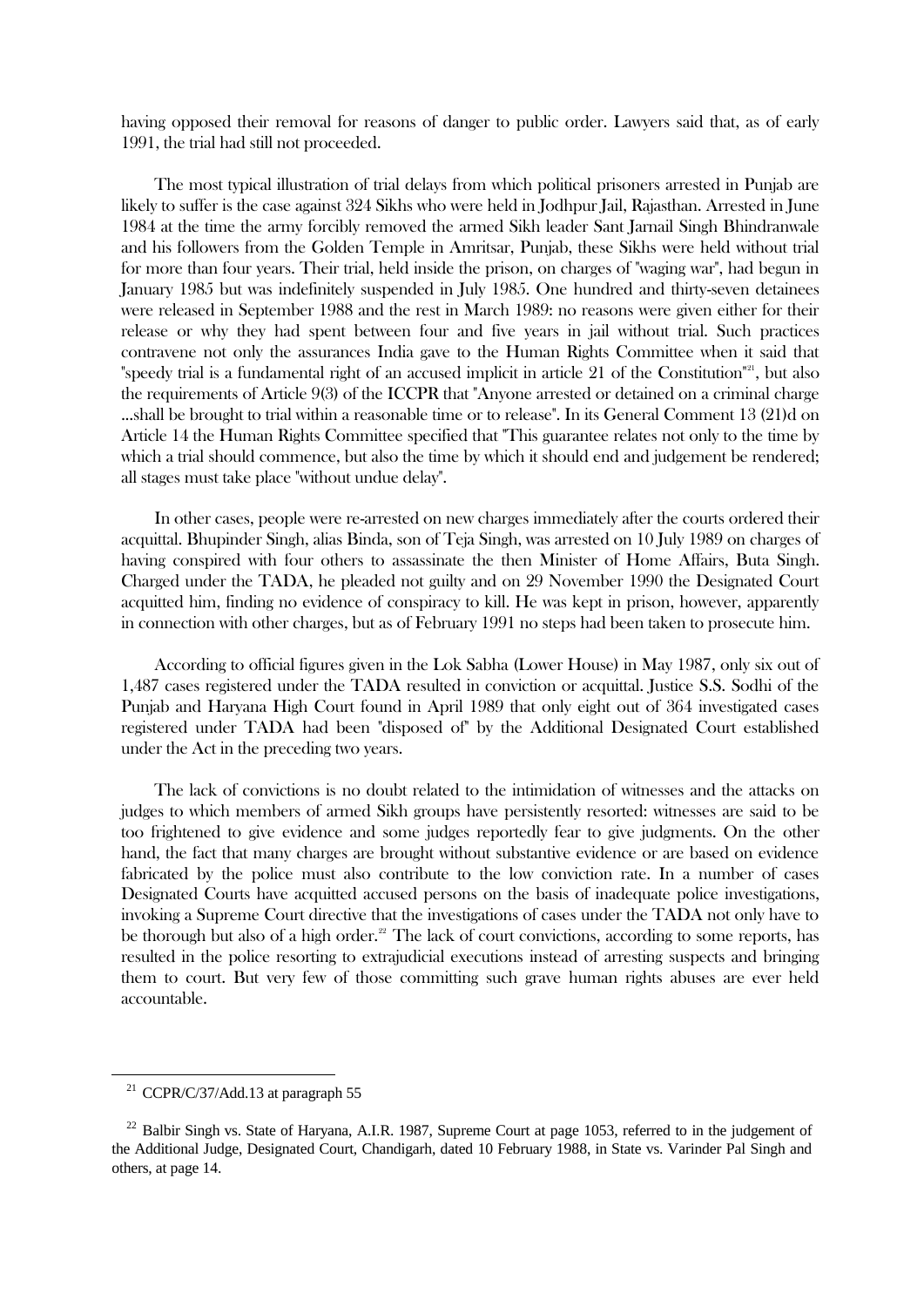# Lack of accountability

Indian law provides criminal liability for law enforcement personnel committing abuses. Apart from other substantive provisions in the Indian Penal Code<sup>23</sup>, Sections 330 and 331 of the Indian Penal Code make it a criminal offence to "voluntarily cause hurt" or "grievous hurt to extort confession", punishable with up to seven or 10 years' imprisonment respectively. Furthermore, Section 346 of the Indian Penal Code prohibits keeping people in unacknowledged detention. Wrongful confinement of "any person in such manner as to indicate an intention that the confinement of such person may not be known to any person interested in the person so confined, or to any public servant, or that the place of such confinement may not be known to or discovered by any such person or public servant..." can be punished with up to two years' imprisonment. A three-year prison sentence can be imposed if the wrongful confinement is aimed at extorting a confession.

 However, Amnesty International knows of no case in which police officers who have tortured detainees or killed detainees or who have kept them in unacknowledged and illegal detention have been held accountable under these or other provisions of the Indian Penal Code. As described in this report, legal proceedings have still not been instituted against the policemen accused of having tortured Sikh detainees in Ladha Kothi jail more than six years ago, although the official inquiry had identified by name 21 police officials against whom there was *prima facie* evidence of involvement in torture and although the Supreme Court had ordered an inquiry against the relevant police officials. In several other cases described in this report, police officials have failed to appear before or refused to cooperate with inquiries conducted to establish responsibility for torture allegedly perpetrated.

 If no action is taken by the authorities, the victim can bring a criminal complaint against the police. For that purpose, he or she can complain to a magistrate under the procedures provided in Sections 200 - 204 of the Code of Criminal Procedure. But these provisions do not apply to acts committed by the paramilitary forces, such as the CRPF and the BSF. Moreover, the accountability of the military in cases of human rights violations is inhibited by Section 7 of the Armed Forces (Punjab and Chandigarh) Special Powers Act, introduced in October 1983, and still in force in the state. The Act provides general impunity to members of the military and air forces from all prosecutions or legal action:

"No prosecution, suit or other legal proceeding shall be instituted, except with the previous sanction of the Central Government, against any person in respect of anything done or purported to be done in exercise of the powers conferred by this Act".

 Most members of the Human Rights Committee, when reviewing India's second report at their in March 1991 meeting, expressed deep concern about this and other provisions of the Armed Forces Special Powers Act, particularly in respect of its application in north-east India. One member said he found the provision of immunity from prosecution to be contrary to ICCPR Article 2(3)(a) which requires that any person whose rights are violated should have an effective remedy. Another Committee member asked the Attorney-General to draw the attention of his government specifically to the words "purporting to be done" in the Act which he described as "dangerous". The Committee member pointed out that any member of the military could justify killing anybody by simply saying he thought he was performing his function and so remain immune from prosecution.

 $^{23}$ For example, Section 300 (murder); Section 326 (voluntarily causing grievous hurt by dangerous weapons or means).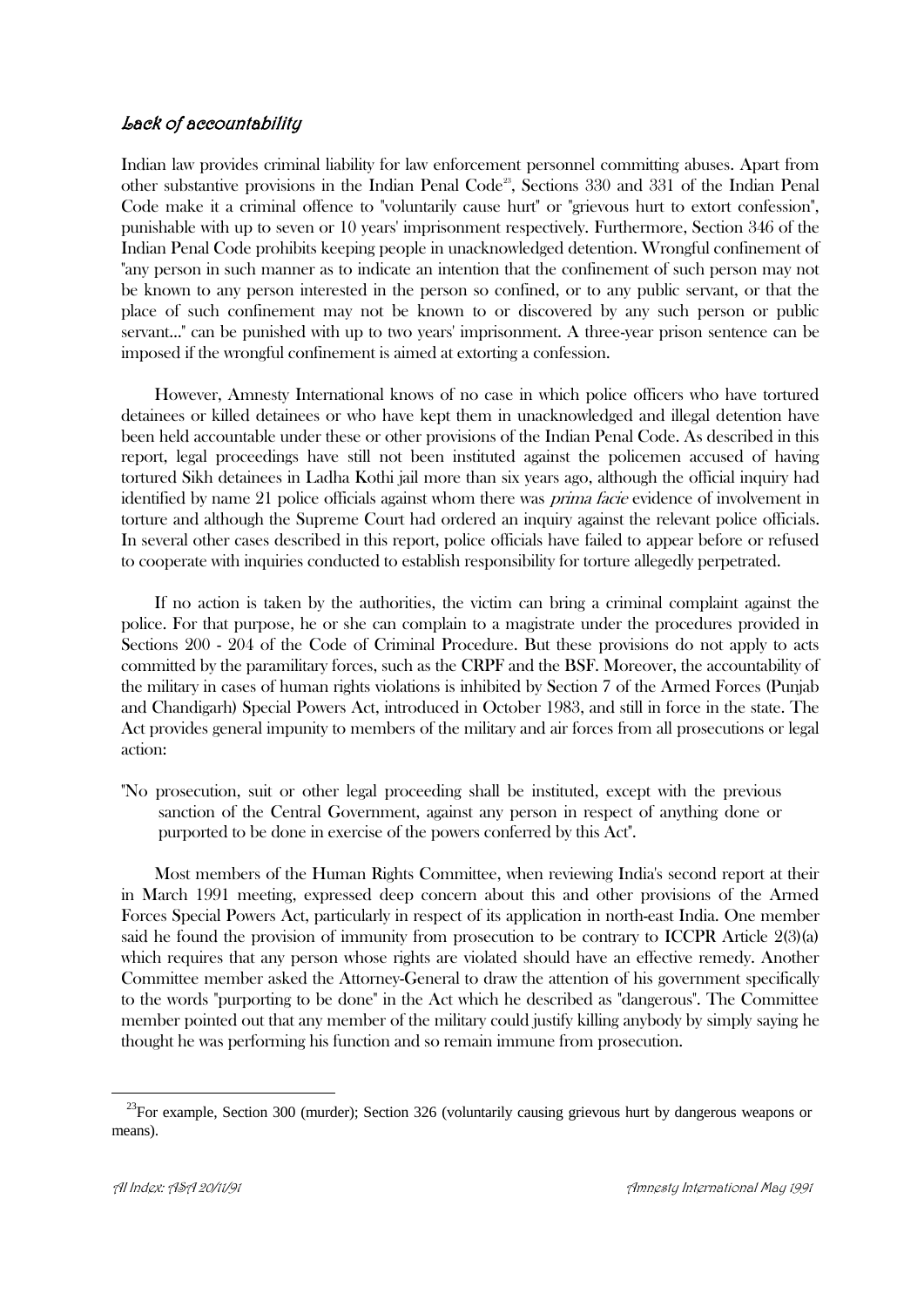Amnesty International believes that it is very important that police, paramilitary, and military forces are held accountable, in law and in practice, not only to demonstrate that the government does not tolerate such practices, but also as a measure to prevent the future occurrence of the grave violations of human rights described in this report.

## **VII) RECOMMENDATIONS**

Although most of the human rights abuses detailed in this report took place under previous administrations, the pattern of abuses described – involving grave violations of the right to life, the right not to be tortured and not to be arbitrarily arrested and detained -- continued under the National Front coalition government and the Janata Dal (S) administration. Those legal safeguards that still apply in Punjab have clearly failed to prevent gross human rights violations. The right to habeas corpus is no longer an effective remedy to resolve cases of unacknowledged detentions and "disappearances" in the state: the security forces have often simply ignored orders to bring people before the courts. The situation may deteriorate further unless the Indian Government takes determined action to halt these practices and prevent further human rights violations by establishing a comprehensive program to protect human rights, including a complaints machinery providing effective remedies at the local level.

 Amnesty International urges the government to consider implementing such a program and, basing itself on international standards and with a view to further enhancing the protection and promotion of human rights in Punjab, makes the following specific recommendations:

- Detainees, unacknowledged detention and "disappearances"
- 1. The government should order a review of all cases of people detained without charge or trial in Punjab, and ensure that all detainees against whom there is no evidence that they committed recognizable criminal offences be released.
- 1a. All those making arrests should be instructed to identify themselves, to inform the person to be arrested and his relatives of the reasons for the arrest and the grounds on which the arrest is made. There should be a clear and evident chain of command whenever security personnel carry out arrests of persons in connection with political activities.
- 1b. The government should prohibit the practice of holding detainees in secret places of detention. All persons arrested should be held in police stations, jails, or other officially recognized places of detention and their detention should be subject to the effective control of a judicial authority.
- 1c. The government should maintain registers updated on a daily basis of all arrests and detentions, the reasons for the arrests, the places where detainees are kept or transferred to and the identity of the arresting officer(s).
- 1d. Relatives, lawyers, doctors and other interested persons should have access to these registers and should immediately be informed of the place of detention and transfers.
- 1e. Any member of the police or security forces failing to register or giving false information about arrests should invariably be subjected to appropriate proceedings.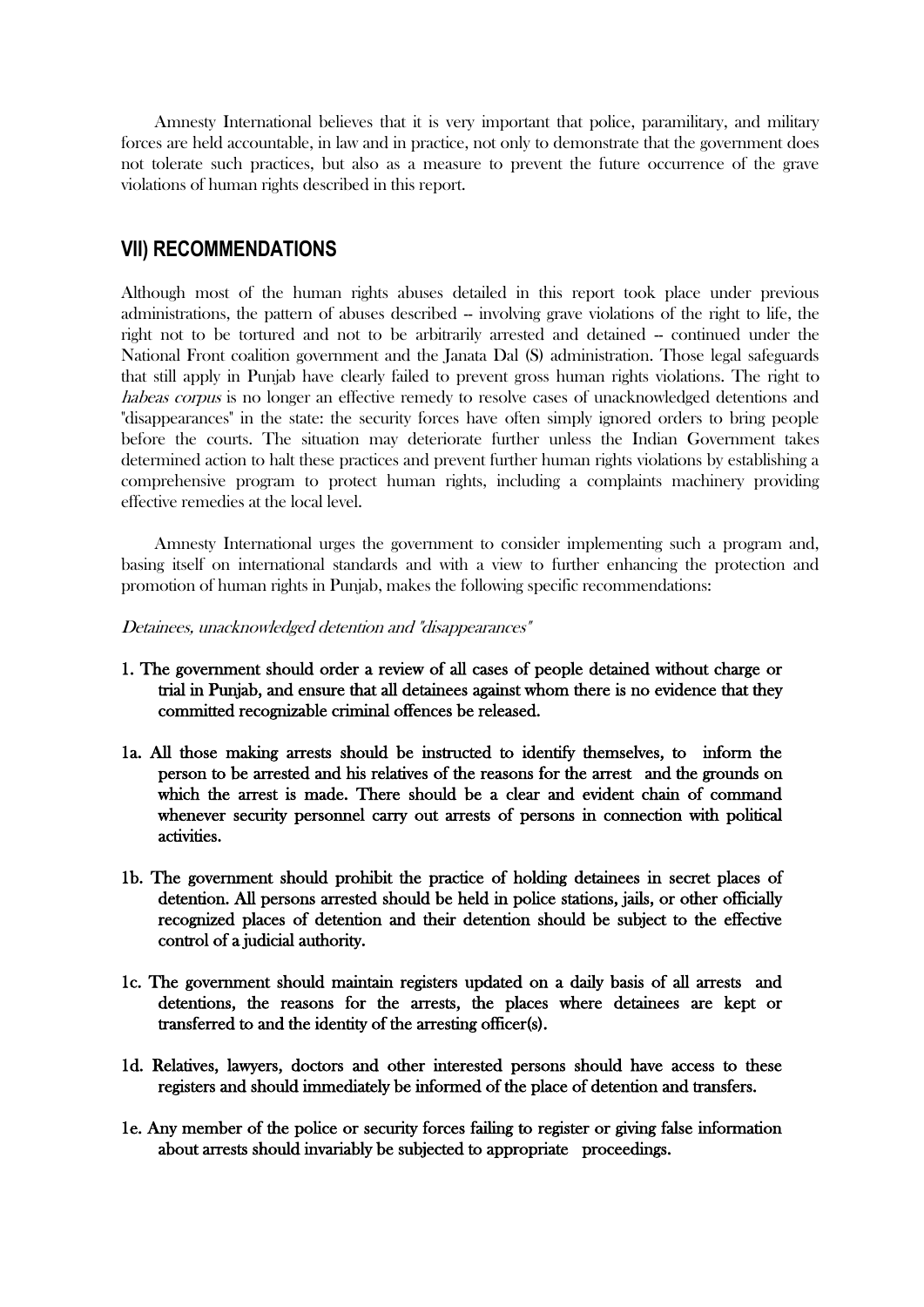Implementation of these recommendations would contribute to bringing Indian practice into line with important standards adopted by the United Nations. Article 9(2) of the International Covenant on Civil and Political Rights (ICCPR), to which India is a party, provides that anyone who is arrested shall, at the time of arrest, be promptly informed of the reasons for arrest and of any charges against him. The Principles on the Effective Prevention and Investigation of Extra-Legal, Arbitrary and Summary Executions (adopted by the General Assembly of the United Nations in resolution 44/159 of 15 December 1989) require governments to ensure that anyone deprived of his or her liberty shall be detained in officially recognized places of custody and that accurate information on their custody and whereabouts is promptly made available to relatives and lawyers (Principle 6). The Body of Principles for the Protection of All Persons under Any Form of Detention or Imprisonment (adopted by the General Assembly of the United Nations in resolution 43/173 of 9 December 1988) makes detailed provisions, in Principles 4 and 12, for judicial or other independent supervision of arrest and detention and for keeping of detailed records, to which detainees and their lawyers shall have access.<sup>24</sup>

- 2. Notwithstanding special provisions in the National Security Act and the Terrorist and Disruptive Activities (Prevention) Act, all arrested persons should be brought before an independent judicial officer (magistrate) within 24 hours of arrest, as normally provided in Indian law, and should be informed of the grounds for arrest. Incommunicado detention should be prohibited and relatives and lawyers should be allowed access to detainees promptly after arrest and regularly throughout their detention/imprisonment. A medical examination should take place immediately after arrest and regularly thereafter. Detainees should have the right to be examined by a doctor of their choice.
- 2a. The government should carefully study the observations made by the Human Rights Committee which recently examined India's second report submitted under Article 40 of the ICCPR, including the concern expressed by Committee members that a number of provisions in special legislation in India were incompatible with the rights provided in the ICCPR. The government should order a review of the National Security Act, the Terrorist and Disruptive Activities (Prevention) Act, 1987, (TADA) and the Armed Forces (Punjab and Chandigarh) Special Powers Act, 1983, so as to bring their provisions in line with the guarantees provided, respectively, in Articles 9, 14, 6 and 2 of the ICCPR.

 The National Security Act's provisions for review by an Advisory Board within seven weeks are inconsistent with ICCPR Article 9(4) which stipulates that anyone who is detained is entitled to take proceedings before a court which should decide without delay on the lawfulness of detention. Similarly, Sections of the TADA specified in this report are inconsistent with ICCPR Article 14(2) which lays down the presumption of innocence and ICCPR Article 14(1) which provides that hearings should be fair and public, the Covenant not permitting an obligatory provision to hold all trials in camera as stipulated in the TADA. ICCPR Article 6 prohibits arbitrary deprivation of life and, contrary to the immunity from prosecution provided in the Armed Forces (Punjab and Chandigarh) Special Powers Act, ICCPR Article 2(3)(a) provides that all victims of human rights violations have

<sup>&</sup>lt;sup>24</sup> The text of the Body of Principles for the Protection of All Persons under Any Form of Detention or Imprisonment (the "Body of Principles") and of the Principles on the Effective Prevention and Investigation of Extra-legal, Arbitrary and Summary Executions (the "Principles"), are attached in full as Appendix B and C to this report.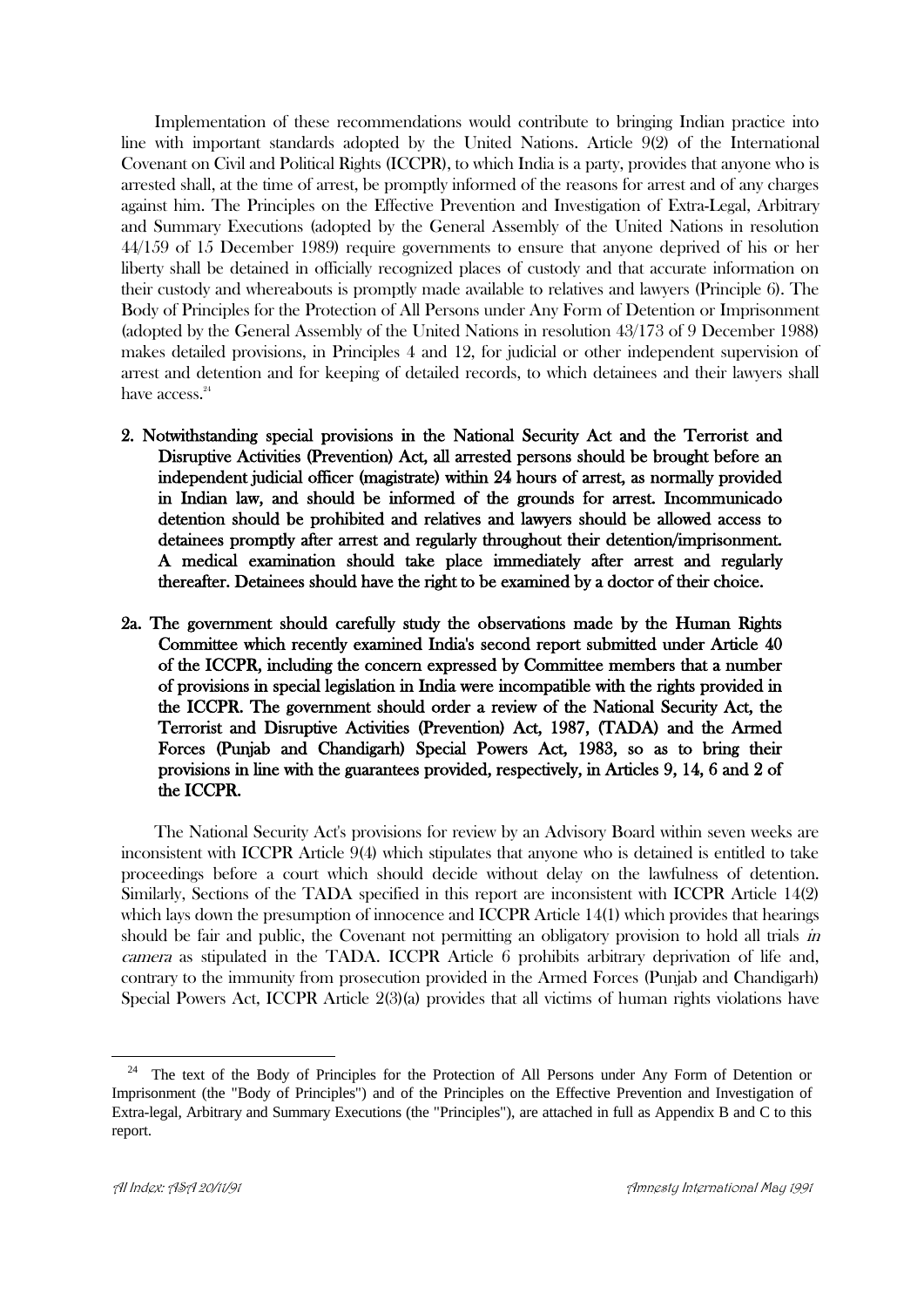the right to an effective remedy, notwithstanding that the violation has been committed by persons acting in an official capacity.

 Although the Punjab state government issued new guidelines for the police in September 1990, including a directive that it would be "advisable" to inform relatives and respectable persons of the village of an arrest, the directives do not make it obligatory to do so. The UN Body of Principles require access to legal counsel and notification of the family "without delay" and, even in exceptional circumstances, access to relatives or lawyers must be given within days of arrest. (The Basic Principles on the Role of Lawyers, adopted by the Eight UN Congress on the Prevention of Crime and the Treatment of Offenders in September 1990, specify that all arrested and detained persons shall have prompt access to a lawyer, not later than 48 hours form the time of arrest.) Moreover, nobody shall be detained "without being given an effective opportunity to be heard promptly by a judicial or other authority" (Principles 11, 15, 16 and 18).

- 3. The government should establish a fully impartial and independent body, consisting of people chosen for their integrity and trusted by all sections of the community, empowered to investigate substantive allegations of torture, claims that detainees are kept in unacknowledged detention or may have been killed in custody, and all killings in disputed circumstances by the security services.
- 3a. In order to be effective, such a body should have full and effective powers to take interim measures to prevent or halt impending or ongoing human rights violations and to compel attendance of witnesses and production of relevant documents. It should be empowered to take effective measures to protect witnesses and potential witnesses from all forms of threat and intimidation.
- 3b. This body, or another competent, independent and impartial body, should have full and effective powers to make unannounced visits to places where people are believed to be held in unacknowledged detention. The findings of the investigations of these bodies should be published in full. In the cases of deaths in custody or of people who have died in suspicious circumstances in armed clashes with the police, the relatives should have access to the post-mortem report and be allowed to have a representative attend the post-mortem examination.

 These recommendations are based on principles from the Principles on the Effective Prevention and Investigation of Extra-Legal, Arbitrary and Summary Executions. Principle II provides for an independent commission of inquiry with effective powers of investigation in cases of an "apparent existence of a pattern of abuse". In addition Principles 15, 16 and 17 state respectively that all those involved in any investigation should be protected from violence and intimidation; that the families of those alleged to have been extra-legally killed should have access to all information relevant to any investigation and have a right to insist that a qualified representative be present at the autopsy; and that the methods and findings of any investigation be made public in a report. Finally, Principle 7 stipulates that:

"Qualified inspectors, including medical personnel, or an equivalent independent authority, shall conduct inspections in places of custody on a regular basis, and be empowered to undertake unannounced inspections on their own initiative, with full guarantees of independence in the exercise of this function. The inspectors shall have unrestricted access to all persons in such places of custody, as well as to their records."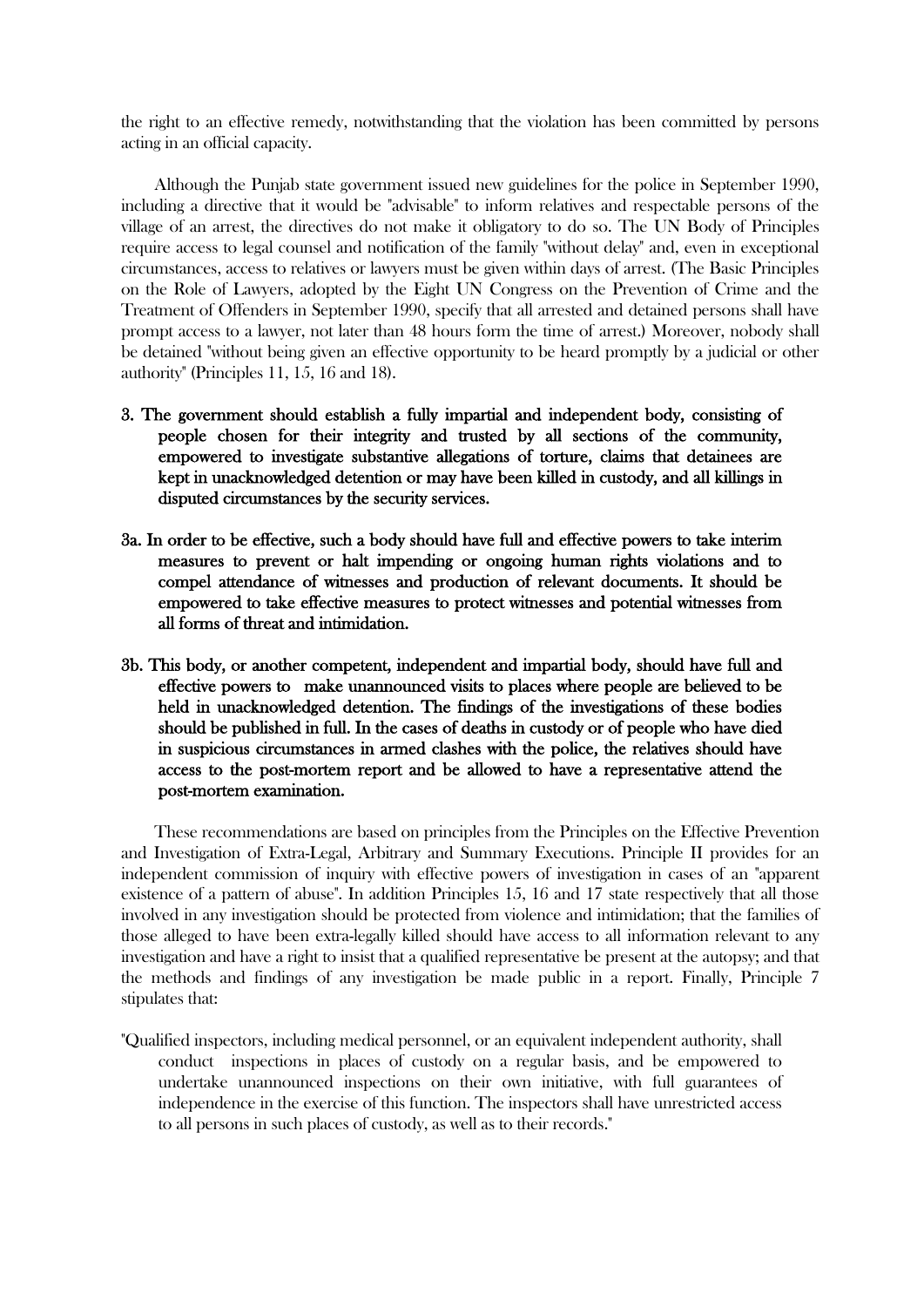In making this recommendation Amnesty International recognizes the important role which the Punjab and Haryana High Court has played in several cases by ordering the court appearance of detainees who were kept in unacknowledged detention and tortured. However, the court's orders have often been flouted by police and members of the security forces, the court has not acted in all cases it was asked to intervene, and access to the court is restricted to those who are able to find a lawyer willing to represent them.

## **Torture**

- 4. The government should order impartial investigations into all allegations of torture or ill-treatment and victims should receive adequate compensation.
- 4a. All those detained or imprisoned should promptly be medically examined, be allowed to request an independent body for a second medical examination, and written records should be kept of the findings of these examinations, to which all concerned parties shall be ensured access.

## 4b. The government should abolish all forms of torture and ill-treatment that are recognized as cruel, inhuman or degrading by international standards, notably the detention of people for long periods in iron fetters.

 These recommendations are based on a number of different international human rights standards. The ICCPR, to which India is a party, prohibits all forms of torture and cruel, inhuman or degrading treatment or punishment, under any circumstances. Article 4 of the ICCPR emphasizes that even in emergency situations no state may derogate from its obligations not to permit torture or cruel, inhuman or degrading treatment or punishment.

 Article 9 of the UN Declaration on the Protection of All Persons from Being Subjected to Torture and Other Cruel, Inhuman or Degrading Treatment or Punishment calls on states to proceed promptly with impartial investigations into allegations of torture "even if there has been no formal complaint". Article 11 says that, in accordance with national law, victims should be afforded redress and compensation.

 Principles 24, 25 and 26 of the UN Body of Principles provide for a medical examination as promptly as possible after admission to a place of detention or imprisonment, the right to petition an independent body for a second medical examination and the need to keep written records of such examinations, to which access shall be ensured. In Amnesty International's experience, regular medical examinations can not only serve to detect and deter torture, they can also inhibit wrongful allegations of torture being made.

 Article 33 of the United Nations Standard Minimum Rules for the Treatment of Prisoners permits restraints on prisoners only during transit and to prevent escape. Article 33 also requires that "chains or irons shall not be used as restraints". Amnesty International considers the use of iron fetters to constitute cruel, inhuman and degrading treatment in contravention of Article 33 of the Standard Minimun Rules for the Treatment of Prisoners, and urges that their use, either as instruments of restraint or for any other reason, be abolished.

#### Government accountability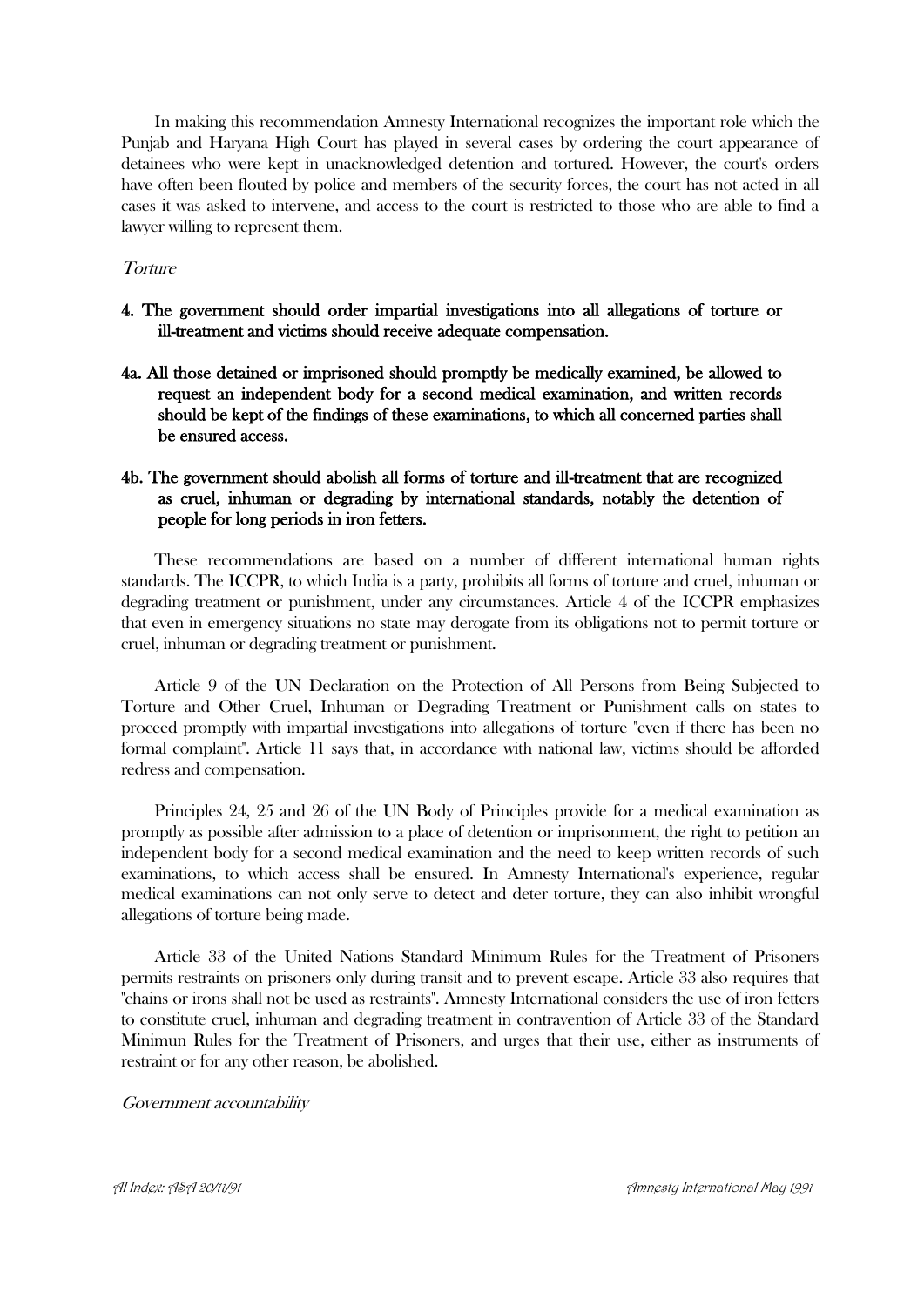- 5. The government should issue strict instructions that torture, illegal detention -including of parents, women and children of wanted persons - and extrajudicial killings of perceived opponents in staged "encounters" or "escapes" will not be tolerated. Claims by security spokesmen that killings occurred in "encounters" or that prisoners "escaped" should be subjected to thorough investigations, as should allegations that detainees have been tortured in custody.
- 5a. The government should demonstrate its commitment to protect human rights by invariably bringing those responsible for torture, extrajudicial executions and "disappearances" to justice. There should be no immunity from prosecution in law or practice for any member of the security forces responsible for such human rights violations and any legal provisions providing for such immunity - such as Article 7 of the Armed Forces (Punjab and Chandigarh) Special Powers Act - should be repealed.

 Government accountability would be improved by the implementation of a range of provisions contained in international human rights law. Article 10 of the UN Declaration on the Protection of All Persons from Being Subjected to Torture and Other Cruel, Inhuman or Degrading Treatment or Punishment calls for criminal proceedings to be instituted against alleged offenders, in accordance with national law, and Article 18 of the UN Principles on the Effective Prevention and Investigation of Extra-Legal, Arbitrary and Summary Executions calls on governments to ensure that persons identified by investigations as having participated in extra-legal, arbitrary and summary executions are brought to justice. The UN General Assembly, in resolution 33/173, of 20 December 1978, called on governments "to ensure that law enforcement and security authorities or organizations are fully accountable especially in law, in the discharge of their duties, such accountability to include legal responsibility for "unjustifiable excesses which might lead to enforced of involuntary disappearances...".

## Training of the security forces

6. The government should institute a training program for all members of the security forces involved in the arrest, interrogation and detention of suspects in Punjab. For that purpose, the government should consider translating into Punjabi and Hindi the International Covenant on Civil and Political Rights (and the Human Rights Committee's General Comments on specific Articles of that Covenant made under ICCPR Article 40), the Code of Conduct for Law Enforcement Officials, and the Commentary thereto, as well as the UN Body of Principles for the Protection of All Persons under Any Form of Detention or Imprisonment and the UN Principles on the Effective Prevention and Investigation of Extra-Legal, Arbitrary and Summary Executions. It should instruct all law enforcement personnel in the safeguards contained in these instruments and distribute these documents in all police stations, jails and interrogation centres where political prisoners are held.

 The Code of Conduct prohibits torture, obliges officials to disobey orders to torture detainees and lays down the strict limits within which the use of lethal force is authorized.

## **Compensation**

7. The victims of torture, wrongful arrest and, in the case of extrajudicial executions and "disappearances", their relatives, should be given full and adequate compensation.